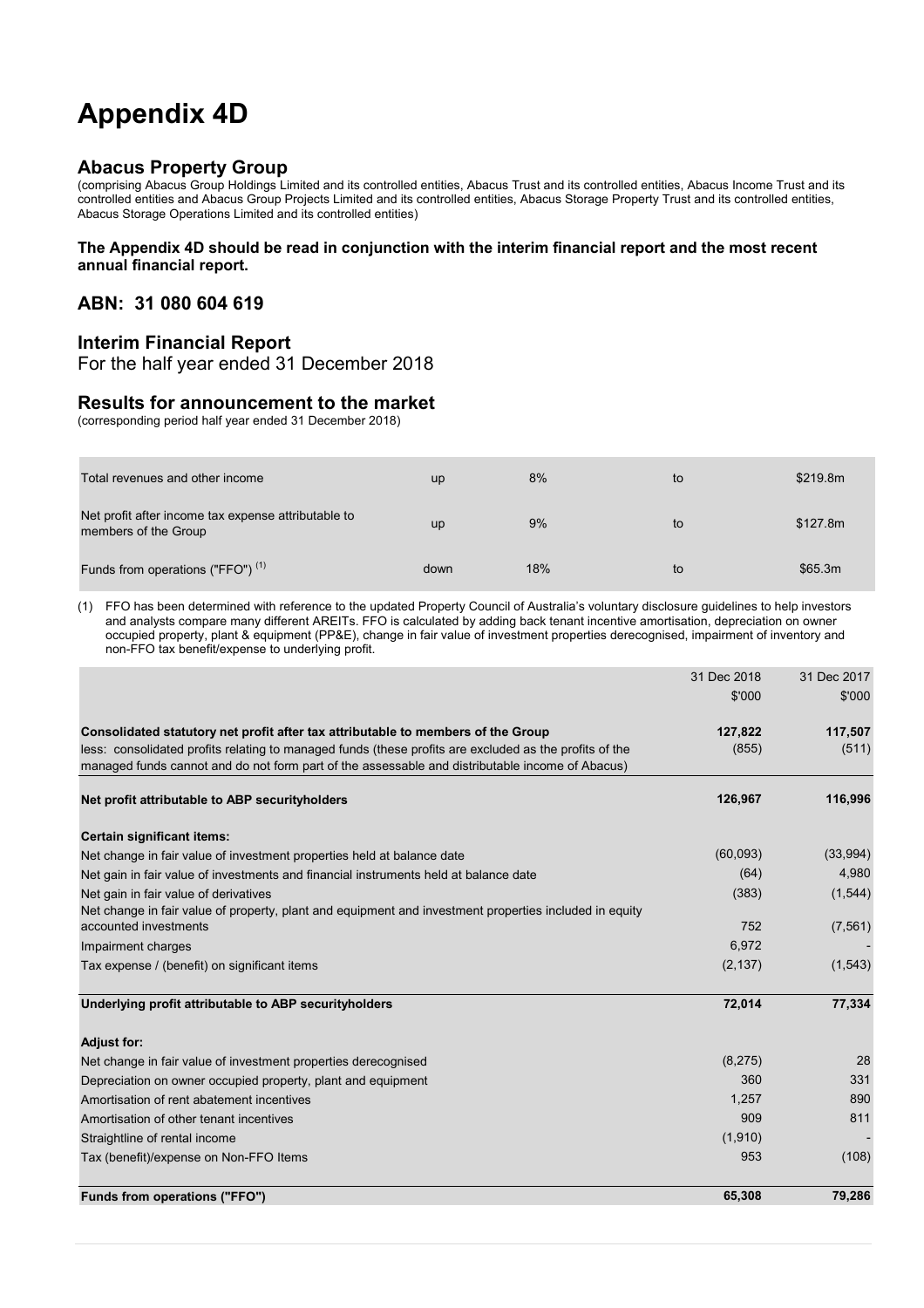| Basic earnings per security (cents)                                 | 22.05 | 20.37 |
|---------------------------------------------------------------------|-------|-------|
| Basic underlying earnings per security <sup>^</sup> (cents)         | 12.42 | 13.41 |
| Basic FFO per security <sup>^</sup> (cents)                         | 11.27 | 13.74 |
| Distribution per security (cents - including proposed distribution) | 9.25  | 9.00  |
| Weighted average securities on issue (million)                      | 579.7 | 576.9 |
| <sup>A</sup> Abacus                                                 |       |       |

| <b>Distributions</b>                                                                                                              | per stapled security |
|-----------------------------------------------------------------------------------------------------------------------------------|----------------------|
| December 2018 half                                                                                                                | 9.25 cents           |
| This distribution was declared on 19 December 2018 and will be paid on or about 28 February 2019                                  |                      |
| Record date for determining entitlement to the distributions                                                                      | 31 December 2018     |
|                                                                                                                                   |                      |
| Refer to the attached announcement for a detailed discussion of the Abacus Property Group's results and the above figures for the |                      |
| half year ended 31 December 2018.                                                                                                 |                      |
|                                                                                                                                   |                      |

| Details of individual and total distribution payments to security holders                                                        |                     | per stapled security | Total   |  |
|----------------------------------------------------------------------------------------------------------------------------------|---------------------|----------------------|---------|--|
| Final June 2018 distribution                                                                                                     | paid 31 August 2018 | 9.00 cents           | \$52.1m |  |
| The distributions were paid in full by Abacus Trust, Abacus Income Trust and Abacus Storage Property Trust which do not pay tax, |                     |                      |         |  |
| honeo there were no franking crodite attached                                                                                    |                     |                      |         |  |

hence there were no franking credits attached.

|                                      | 31 December 2018 | 30 June 2018 |
|--------------------------------------|------------------|--------------|
| Net tangible assets per security (2) | \$3.29           | \$3.18       |
|                                      |                  |              |

(2) Net tangible assets per security excludes the external non-controlling interest.

The Group has neither gained or lost control of any entities during the period.

Details of associates and joint venture entities

|                                   | Ownership Interest |               | Share of net profit/(loss) |             |
|-----------------------------------|--------------------|---------------|----------------------------|-------------|
|                                   | 31 Dec 2018        | 31 Dec 2017   | 31 Dec 2018                | 31 Dec 2017 |
|                                   | $\frac{0}{0}$      | $\frac{0}{0}$ | \$'000                     | \$'000      |
| Ablin Erskineville Property Trust | 50                 | 50            | 3,491                      |             |
| Fordtrans Pty Ltd (Virginia Park) | 50                 | 50            | 1,088                      | 924         |
| Merivale JV Unit Trust            | 49                 | 49            | 2,483                      | (10)        |
| Other                             | $10 - 50$          | $10 - 50$     | 1,079                      | 39,990      |
|                                   |                    |               | $8,141*$                   | 40,904      |

\*The equity accounted profits/losses includes a fair value loss of \$0.8 million

#### **Distribution Reinvestment Plan (DRP)**

The Abacus Property Group DRP allows securityholders to reinvest their distributions into APG securities at the market price. Information on the terms of the DRP is available from our website www.abacusproperty.com.au.

Securityholders wishing to participate in the DRP may lodge their election notice at any time. The record date for determining entitlements to each distribution is also the record date for participation in the DRP for that distribution.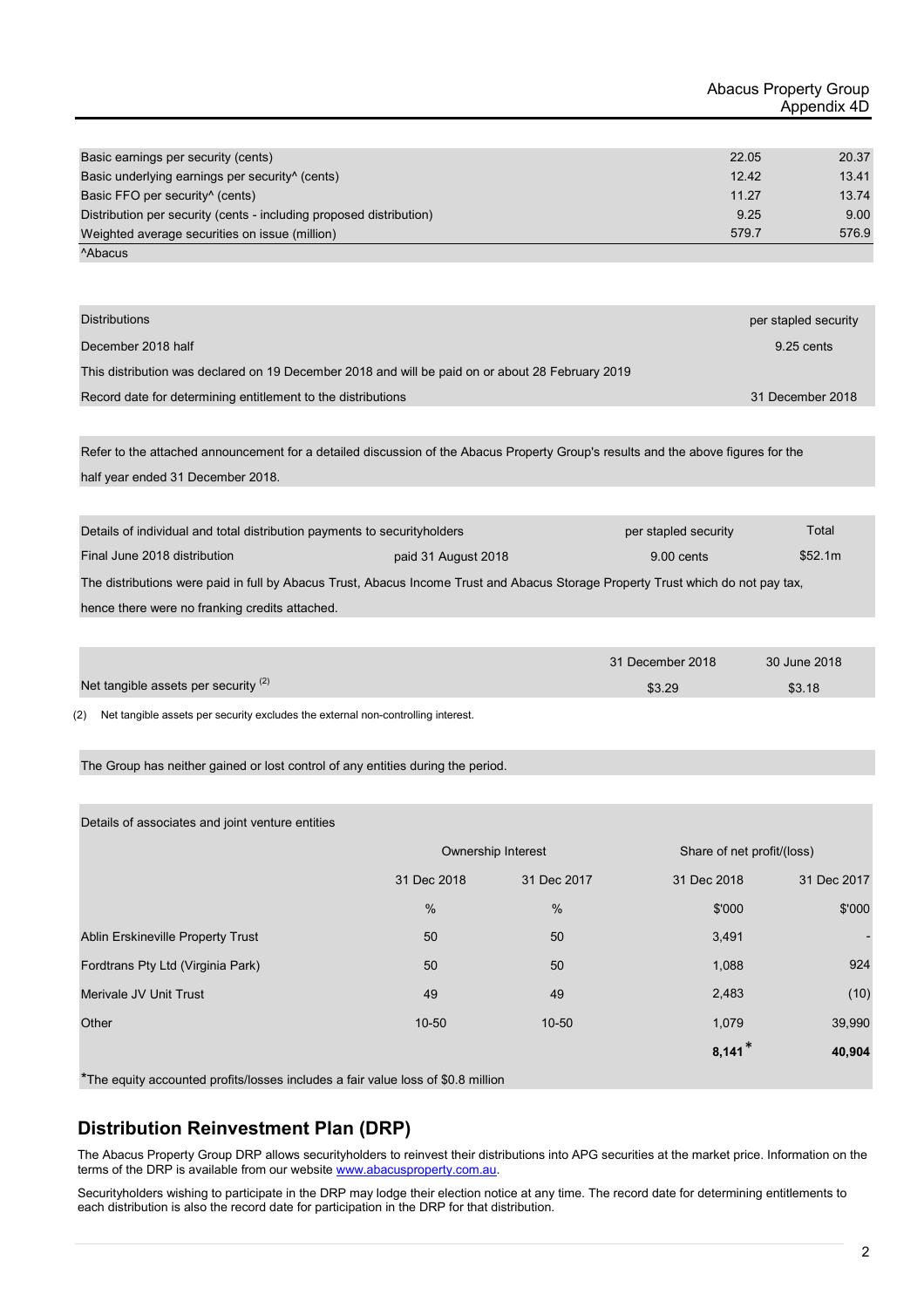# Abacus Property Group ABN 31 080 604 619

H

Financial Report

For the half year ended 31 December 2018



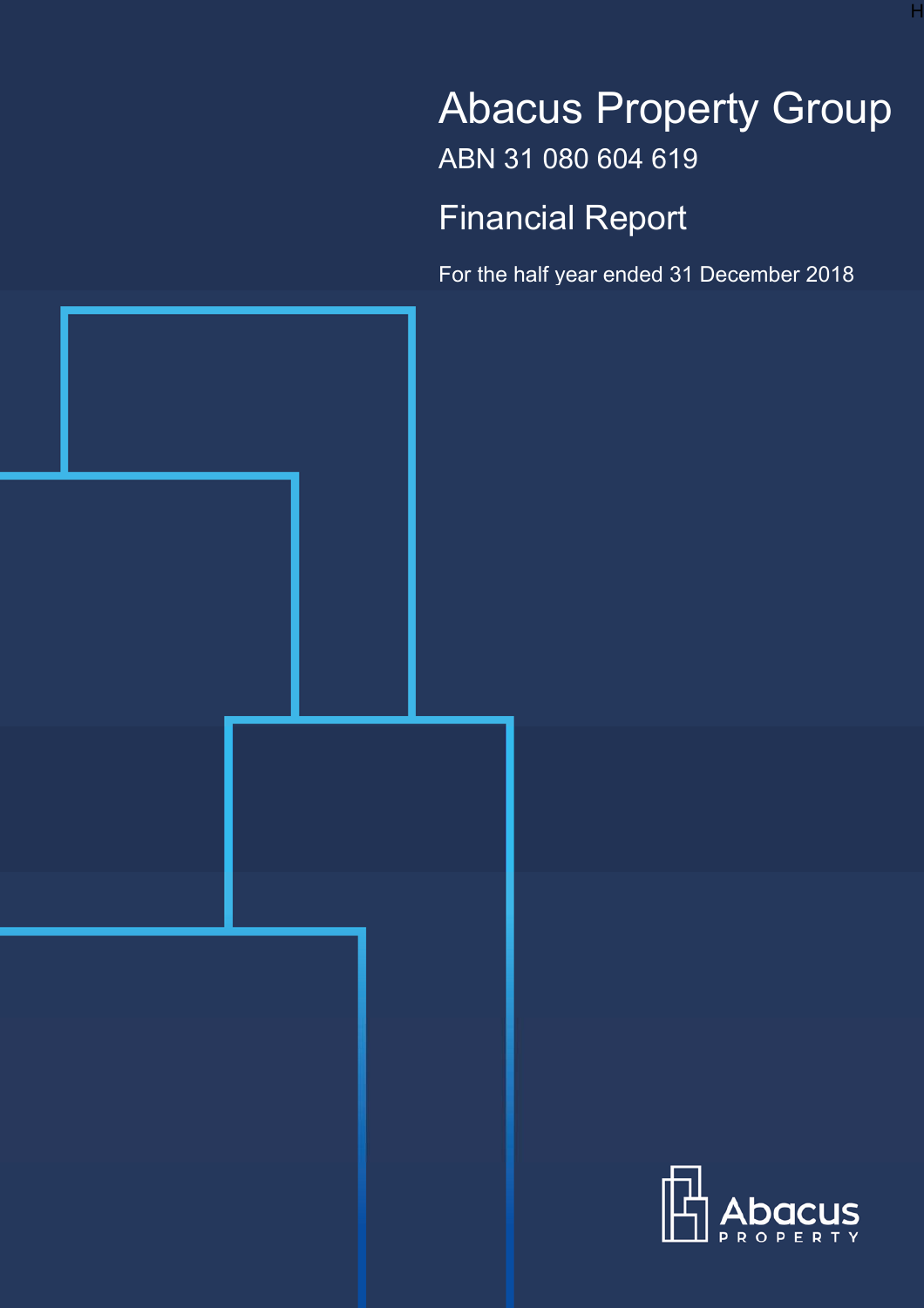### **HALF-YEAR FINANCIAL REPORT**

**31 December 2018** 

#### **Directory**

**Abacus Group Holdings Limited**  ABN: 31 080 604 619

**Abacus Group Projects Limited**  ABN: 11 104 066 104

**Abacus Storage Operations Limited**  ABN: 37 112 457 075

**Abacus Funds Management Limited**  ABN: 66 007 415 590

**Abacus Storage Funds Management Limited** ABN: 41 109 324 834

**Registered Office**<br>
Level 34, Australia Square<br>
Boardroom Pty Ltd Level 34, Australia Square 264-278 George Street Level 12, 225 George St SYDNEY NSW 2000 SYDNEY NSW 2000 Tel: (02) 9253 8600 Tel: 1300 737 760 Fax: (02) 9253 8616 Fax: 1300 653 459 Website: www.abacusproperty.com.au

Perpetual Trustee Company Limited Ernst & Young Level 12 Angel Place 200 George Street 123 Pitt Street Street Street SYDNEY NSW 2000 SYDNEY NSW 2000

#### **Custodian: Auditor (Financial and Compliance Plan):**

### **CONTENTS**

| <b>DIRECTORS' REPORT</b>                             | 2  |
|------------------------------------------------------|----|
| AUDITORS' INDEPENDENCE DECLARATION                   | 5  |
| CONSOLIDATED INCOME STATEMENT                        | 6  |
| CONSOLIDATED STATEMENT OF OTHER COMPREHENSIVE INCOME |    |
| CONSOLIDATED STATEMENT OF FINANCIAL POSITION         | 8  |
| CONSOLIDATED STATEMENT OF CASH FLOW                  | 10 |
| CONSOLIDATED STATEMENT OF CHANGES IN EQUITY          | 11 |
| NOTES TO THE FINANCIAL STATEMENTS                    | 13 |
| DIRECTORS' DECLARATION                               | 31 |
| <b>INDEPENDENT REVIEW REPORT</b>                     | 32 |

It is recommended that this Half-Year Financial Report should be read in conjunction with the Half-Year Financial Report of Abacus Trust, Abacus Group Projects Limited, Abacus Income Trust, Abacus Storage Property Trust and Abacus Storage Operations Limited as at 31 December 2018 and Abacus Property Group's 30 June 2018 Annual Financial Report. It is also recommended that the report be considered together with any public announcements made by the Abacus Property Group in accordance with its continuous disclosure obligations arising under the Corporations Act 2001.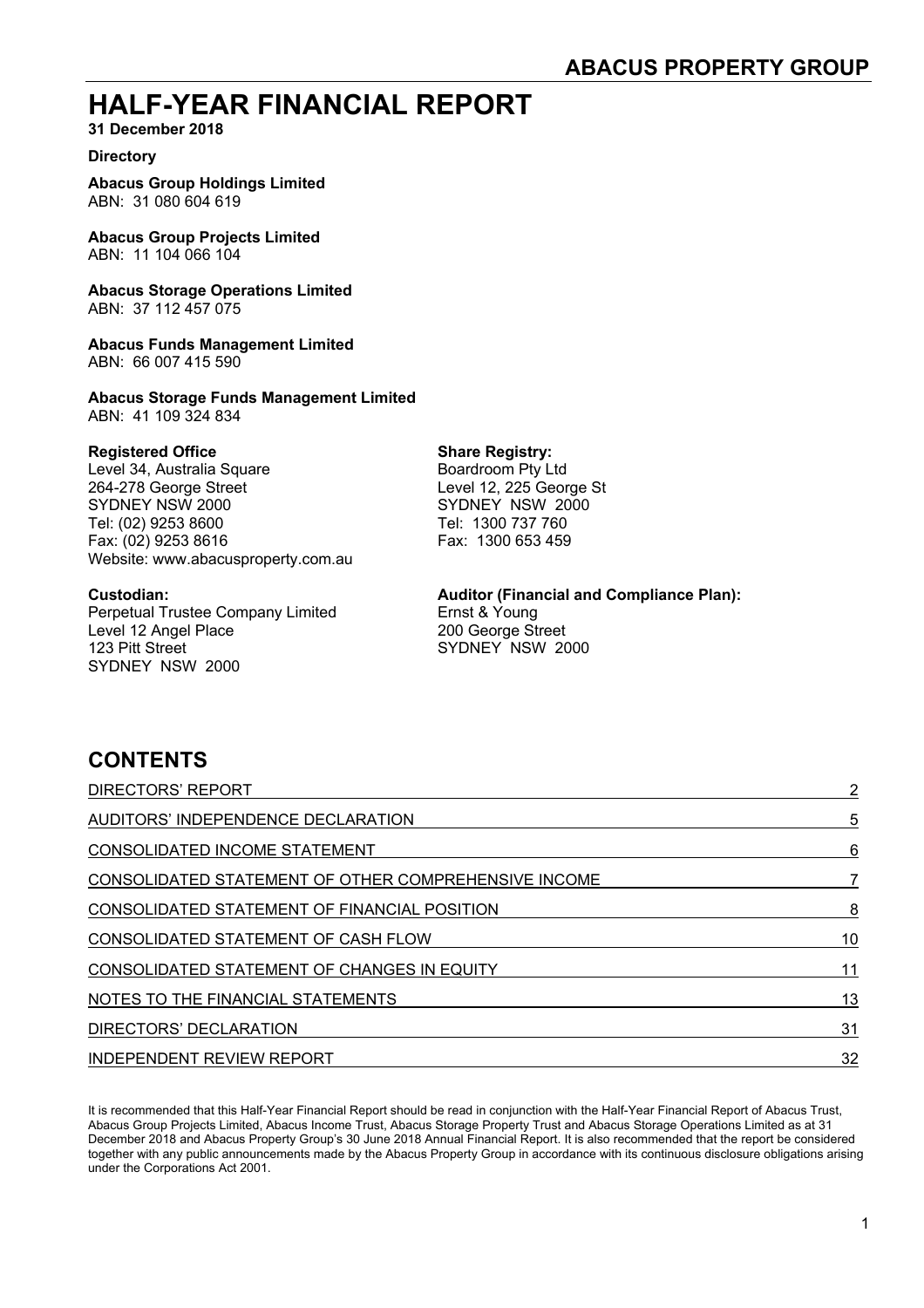### **DIRECTORS' REPORT**

**31 December 2018** 

The Directors present their report for the period ended 31 December 2018.

#### **DIRECTORS**

The Directors of Abacus Group Holdings Limited ("AGHL"), Abacus Funds Management Limited ("AFML") - the Responsible Entity of Abacus Trust ("AT") and Abacus Income Trust ("AIT"), Abacus Group Projects Limited ("AGPL"), Abacus Storage Funds Management Limited ("ASFML") - the Responsible Entity of Abacus Storage Property Trust ("ASPT") and Abacus Storage Operations Limited ("ASOL") in office during the half-year and until the date of this report are as follows. Directors were in office for this entire period unless otherwise stated.

| John Thame              | Chairman (Non-executive)                               |
|-------------------------|--------------------------------------------------------|
| <b>Steven Sewell</b>    | <b>Managing Director</b>                               |
| <b>William Bartlett</b> | Non-executive Director (retired on 15 November 2018)   |
| Mark Haberlin           | Non-executive Director (appointed on 15 November 2018) |
| <b>Holly Kramer</b>     | Non-executive Director (appointed on 13 December 2018) |
| Jingmin Qian            | Non-executive Director                                 |
| Myra Salkinder          | Non-executive Director                                 |
| Peter Spira             | Non-executive Director (retired on 15 November 2018)   |

#### **STRUCTURE AND PRINCIPAL ACTIVITIES**

#### *Listed Structure / Entities*

The listed Abacus Property Group is a diversified property group that operates predominantly in Australia. It comprises AGHL, AT, AGPL, AIT, ASPT and ASOL (collectively "Abacus") and its securities trade on the Australian Securities Exchange ("ASX") as ABP. Abacus was listed on the ASX in November 2002 and its market capitalisation was over \$1.9 billion at 31 December 2018. Abacus is included in the S&P/ASX 200 A-REIT index (ASX:XPJ), a sub-index of the S&P/ASX 200 index that contains the listed vehicles classified as A-REITs.

Shares in AGHL, AGPL and ASOL and units in AT, AIT and ASPT have been stapled together so that none can be dealt with without the others and are traded together on the ASX as Abacus securities. An Abacus security consists of one share in AGHL, one unit in AT, one share in AGPL, one unit in AIT, one share in ASOL and one unit in ASPT. A transfer, issue or reorganisation of a share or unit in any of the component parts requires, while they continue to be stapled, a corresponding transfer, issue or reorganisation of a share or unit in each of the other component parts.

AGHL, AGPL and ASOL are companies that are incorporated and domiciled in Australia. AT, AIT and ASPT are Australian registered managed investment schemes. AFML is the Responsible Entity of AT and AIT and ASFML is the Responsible Entity of ASPT. Both AFML and ASFML are incorporated and domiciled in Australia and are wholly-owned subsidiaries of AGHL.

#### *Abacus Property Group Consolidation*

The application of AASB10 by Abacus results in the consolidation of Abacus Hospitality Fund and Abacus Wodonga Land Fund (the "Group"). This is due to the combination of Abacus' role as responsible entity, variable returns arising from its collective equity and loan investments in these funds.

AGHL has been identified as the parent entity of the Group. The financial reports of the Group for the half-year ended 31 December 2018 comprise the consolidated financial reports of AGHL and its controlled entities, AT and its controlled entities, AGPL and its controlled entities, AIT and its controlled entities, ASOL and its controlled entities, ASPT and its controlled entities, Abacus Hospitality Fund ("AHF") and its controlled entities and Abacus Wodonga Land Fund ("AWLF").

The principal activities of Abacus that contributed to its earnings during the course of the half-year ended 31 December 2018 included:

- investment in self storage, office, retail and industrial properties to derive rental and fee income; and
- participation in property and residential developments to derive interest income and development profits. These activities are reported in the segment information note.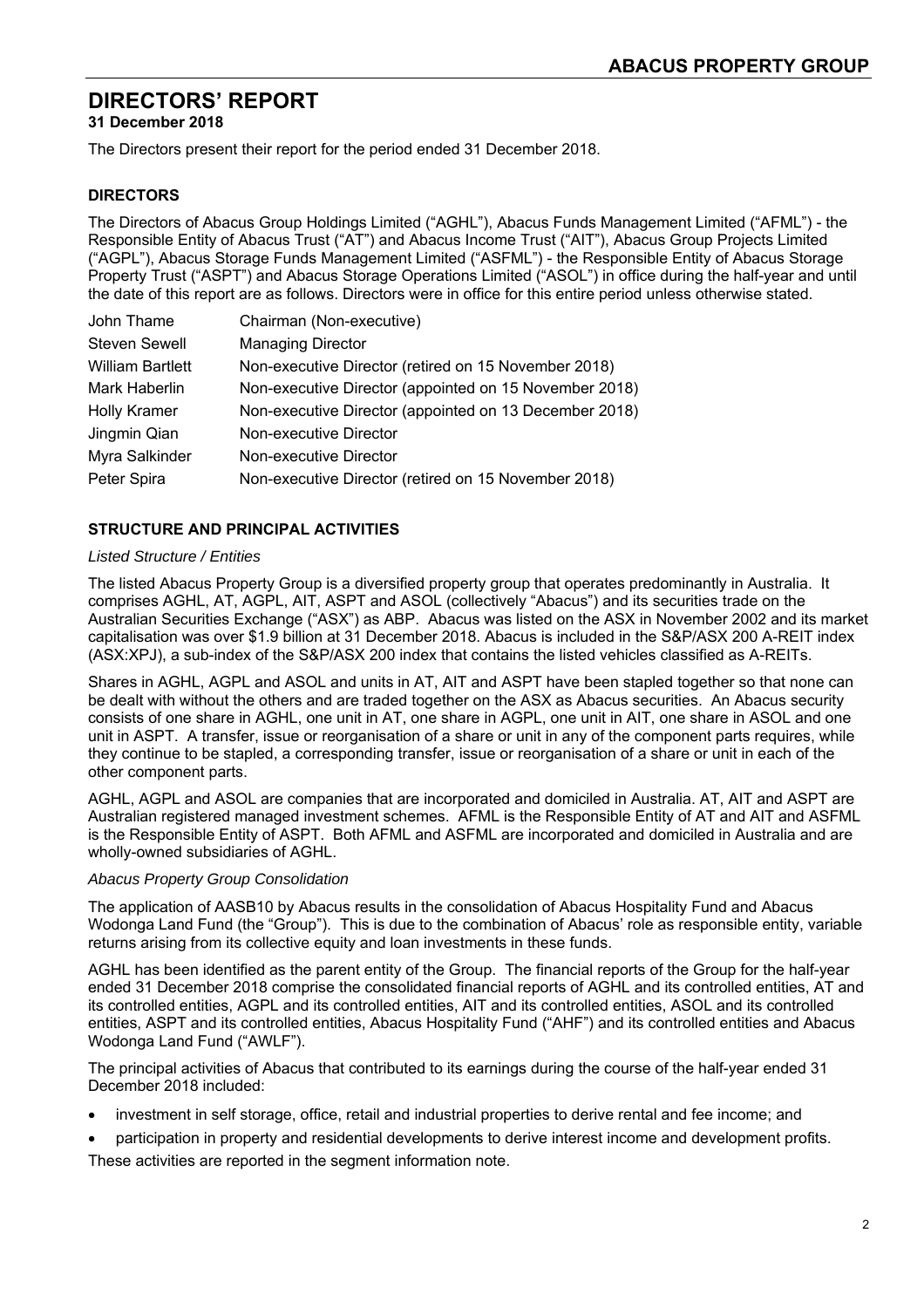### **DIRECTORS' REPORT**

**31 December 2018** 

#### **GROUP RESULTS SUMMARY**

The Group earned a statutory net profit excluding external non-controlling interests of \$127.8 million for the halfyear ended 31 December 2018 (December 2017: \$117.5 million). This profit has been calculated in accordance with Australian Accounting Standards. It includes certain significant items that are adjusted to enable securityholders to obtain an understanding of Abacus' funds from operations ("FFO") of \$65.3 million (December 2018: \$79.3 million) and underlying profit of \$72.0 million (December 2017: \$77.3 million).

FFO and underlying profit are derived from the statutory profit and present the results of the ongoing business activities in a way that reflects our underlying performance. FFO and underlying profit are the basis on which distributions are determined.

FFO has been determined with reference to the Property Council of Australia's voluntary disclosure guidelines to help investors and analysts compare Australian real estate organisations. FFO is calculated by adding back tenant incentive amortisation, depreciation on owner occupied property, plant & equipment (PP&E), change in fair value of investment properties derecognised, capital costs, unrealised fair value gains / losses on investment properties, adjustments arising from the effect of revaluing assets / liabilities carried at fair value (such as derivatives, financial instruments and investments), and other non-recurring adjustments deemed significant on account of their nature and non-FFO tax benefit/expense. The consolidated profits / losses which belong to the securityholders of Abacus Hospitality Fund and Abacus Wodonga Land Fund are excluded as these profits cannot and do not form part of the distributable income of Abacus.

The underlying profit has been prepared in accordance with the AICD / Finsia reporting principles and includes change in fair value of investment properties derecognised.

The reconciliation between the Group's statutory profit excluding non-controlling interests, Abacus' underlying profit and FFO is below. This reconciliation has not been reviewed by the Group's auditor.

|                                                                                                        | 31 Dec 2018 | 31 Dec 2017 |
|--------------------------------------------------------------------------------------------------------|-------------|-------------|
|                                                                                                        | \$'000      | \$'000      |
| Consolidated statutory net profit after tax attributable to members of the Group                       | 127,822     | 117,507     |
| less: Consolidated profits relating to the managed funds (these profits are excluded as the profits of |             |             |
| the managed funds cannot and do not form part of the assessable and distributable income of            |             |             |
| Abacus)                                                                                                | (855)       | (511)       |
| Net profit attributable to Abacus securityholders                                                      | 126,967     | 116,996     |
| Certain significant items:                                                                             |             |             |
| Net change in fair value of investment properties and property, plant and equipment held at balance    |             |             |
| date                                                                                                   | (60,093)    | (33,994)    |
| Net change in fair value of investments and financial instruments held at balance date                 | (64)        | 4,980       |
| Net change in fair value of derivatives                                                                | (383)       | (1, 544)    |
| Net change in fair value of property, plant and equipment and investment properties included in equity |             |             |
| accounted investments                                                                                  | 752         | (7, 561)    |
| Impairment charges                                                                                     | 6,972       |             |
| Net tax expense / (benefit) on significant items                                                       | (2, 137)    | (1, 543)    |
| Underlying profit attributable to Abacus securityholders                                               | 72,014      | 77,334      |
| <b>Adjust for:</b>                                                                                     |             |             |
| Net change in fair value of investment properties derecognised                                         | (8,275)     | 28          |
| Depreciation on owner occupied property, plant and equipment                                           | 360         | 331         |
| Amortisation of rent abatement incentives                                                              | 1,257       | 890         |
| Amortisation of other tenant incentives                                                                | 909         | 811         |
| Straightline of rental income                                                                          | (1,910)     |             |
| Tax (benefit)/expense on Non-FFO Items                                                                 | 953         | (108)       |
| Abacus funds from operations ("FFO")                                                                   | 65,308      | 79,286      |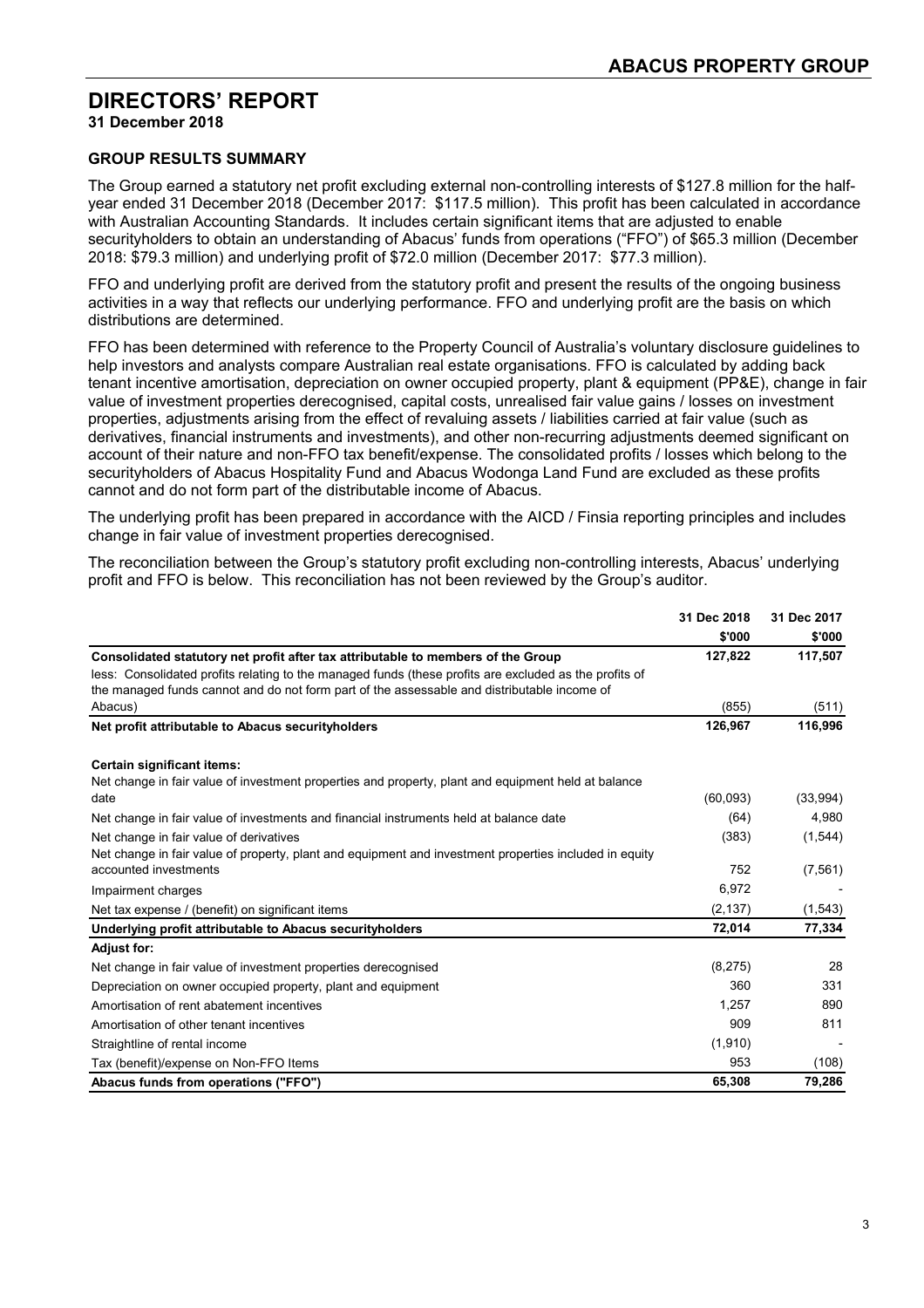#### **DIRECTORS' REPORT 31 December 2018**

#### **GROUP RESULTS SUMMARY (continued)**

|                                                             | 31 Dec 2018 | 31 Dec 2017 |
|-------------------------------------------------------------|-------------|-------------|
| Basic earnings per security (cents)                         | 22.05       | 20.37       |
| Basic underlying earnings per security <sup>^</sup> (cents) | 12.42       | 13.41       |
| Basic FFO per security <sup>^</sup> (cents)                 | 11.27       | 13.74       |
| Distribution per security <sup>^</sup> (cents)              | 9.25        | 9.00        |
| Weighted average securities on issue (million)              | 579.7       | 576.9       |

^Abacus

Abacus continued to be a cautious acquirer of new properties. Abacus remains committed that all new acquisitions are backed by strong property fundamentals and present a sound value proposition. Abacus purchased the following properties during the period: 2 King Street, Fortitude Valley QLD for \$85 million (50% interest) and four self storage facilities in Bellevue WA, Crestmead QLD, Lidcombe NSW and Southport QLD for \$54 million.

The Abacus investment portfolio was revalued at 31 December 2018 which resulted in a gain of \$60.1 million or a 3.2% increase on prior book values. The investment property portfolio's overall weighted average capitalisation rate tightened 15 basis points from 6.62% to 6.47%. The investment portfolio (including equity accounted properties) is now valued at over \$2.20 billion including \$1.36 billion of commercial properties across 34 assets and \$835 million of storage facilities across 66 assets.

#### **CHANGES IN THE STATE OF AFFAIRS**

The contributed equity of the Group increased \$1.6 million to \$1,596.6 million compared to \$1,595.0 million as at 30 June 2018 due to securityholder participation in the distribution reinvestment plan.

Total equity increased by \$66.9 million to \$1,983.6 million at 31 December 2018 compared to \$1,916.7 million at 30 June 2018.

#### **DISTRIBUTIONS**

An interim distribution of 9.25 cents per Abacus stapled security was declared on 19 December 2018 which will be paid on 28 February 2019. Distributions are paid on a semi-annual basis.

#### **SIGNIFICANT EVENTS AFTER BALANCE DATE**

Other than as disclosed already in this report and to the knowledge of directors, there has been no matter or circumstance that has arisen since the end of the half-year that has significantly affected, or may affect, the Group's operations in future financial periods, the results of those operations or the Group's state of affairs in future financial periods.

#### **ROUNDING**

The amounts contained in this report and in the half-year financial report have been rounded to the nearest \$1,000 (where rounding is applicable) under the option available to the Group under ASIC Corporations Instrument 2016/191. The Group is an entity to which the instrument applies.

#### **AUDITOR'S INDEPENDENCE DECLARATION**

We have obtained an independence declaration from our auditor, Ernst & Young, and such declaration is set out on page 5.

Signed in accordance with a resolution of the directors. Abacus Group Holdings Limited (ABN 31 080 604 619)

John Thame Steven Sewell and Steven Sewell and Steven Sewell Chairman Managing Director Sydney, 15 February 2019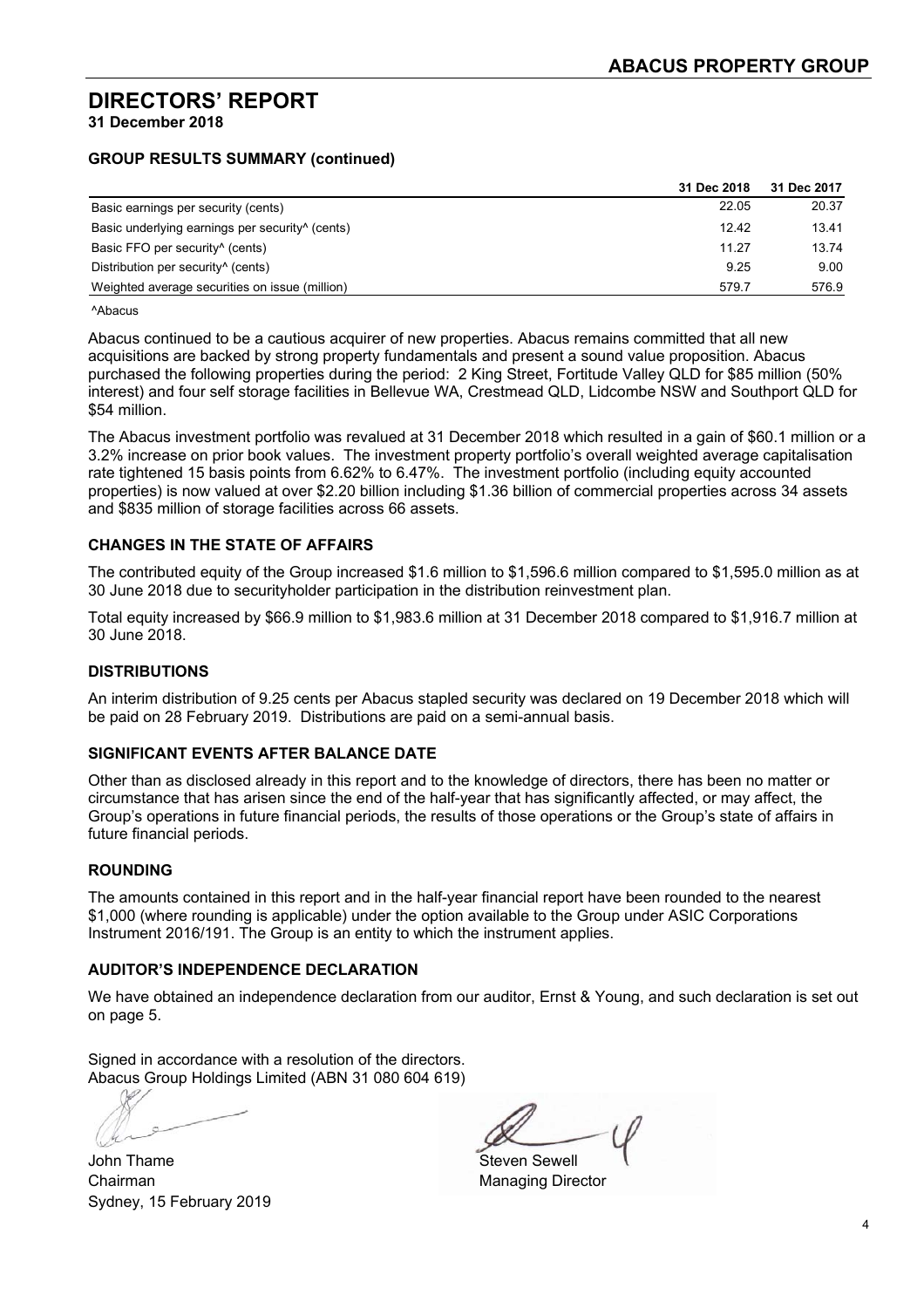

Ernst & Young 200 George Street Sydney NSW 2000 Australia GPO Box 2646 Sydney NSW 2001

Tel: +61 2 9248 5555 Fax: +61 2 9248 5959 ey.com/au

### **Auditor's Independence Declaration to the Directors of Abacus Group Holdings Limited**

As lead auditor for the review of Abacus Group Holdings Limited for the half-year ended 31 December 2018, I declare to the best of my knowledge and belief, there have been:

- a) no contraventions of the auditor independence requirements of the *Corporations Act 2001* in relation to the review*;* and
- b) no contraventions of any applicable code of professional conduct in relation to the review.

This declaration is in respect of Abacus Group Holdings Limited and the entities it controlled during the financial period.

Ernst t

Ernst & Young

 $\subset$ 

Kathy Parsons Partner 15 February 2019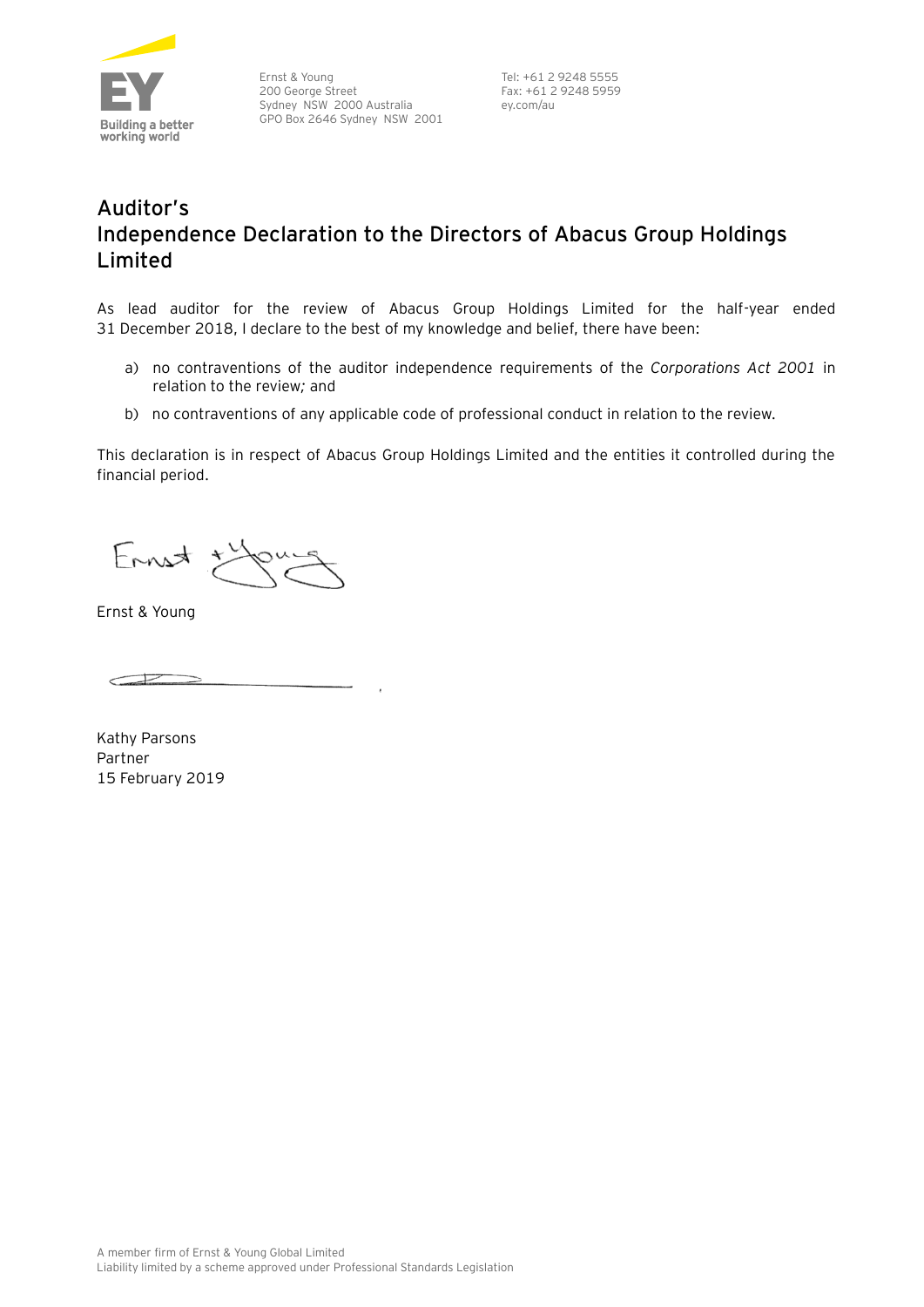### **CONSOLIDATED INCOME STATEMENT**

**HALF-YEAR ENDED 31 DECEMBER 2018** 

|                                                                                                     |              | 31 Dec 2018 | 31 Dec 2017 |
|-----------------------------------------------------------------------------------------------------|--------------|-------------|-------------|
|                                                                                                     | <b>Notes</b> | \$'000      | \$'000      |
| <b>REVENUE</b>                                                                                      |              |             |             |
| Rental income                                                                                       |              | 86,302      | 79,498      |
| Hotel income                                                                                        |              | 5,546       | 14,224      |
| Finance income                                                                                      |              | 25,208      | 25,446      |
| Fee income                                                                                          |              | 2,720       | 2,481       |
| Sale of inventory                                                                                   |              | 22,422      | 8,374       |
| <b>Total Revenue</b>                                                                                |              | 142,198     | 130,023     |
| <b>OTHER INCOME</b>                                                                                 |              |             |             |
| Net change in fair value of investment properties and property, plant and equipment<br>derecognised |              | 7,879       | (28)        |
| Net change in fair value of investments and financial instruments derecognised                      |              | 586         | 824         |
| Net change in fair value of investment properties held at balance date                              |              | 60,093      | 33,994      |
| Net change in fair value of investments held at balance date                                        |              | 64          | (4,980)     |
| Net change in fair value of derivatives                                                             |              | 383         | 1,544       |
| Share of profit from equity accounted investments                                                   | 5(a)         | 8,141       | 40,904      |
| Other income                                                                                        |              | 451         | 2,145       |
| <b>Total Revenue and Other Income</b>                                                               |              | 219,795     | 204,426     |
|                                                                                                     |              |             |             |
| Property expenses and outgoings                                                                     |              | (28, 925)   | (28, 196)   |
| Hotel expenses                                                                                      |              | (4, 193)    | (10, 376)   |
| Depreciation and amortisation expense                                                               |              | (1, 272)    | (2, 434)    |
| Cost of inventory sales                                                                             |              | (13, 545)   | (5,860)     |
| Impairment charges                                                                                  |              | (6, 972)    |             |
| Finance costs                                                                                       |              | (13, 979)   | (15, 207)   |
| Administrative and other expenses                                                                   |              | (12, 889)   | (13, 627)   |
| PROFIT BEFORE TAX                                                                                   |              | 138,020     | 128,726     |
|                                                                                                     |              |             |             |
| Income tax expense                                                                                  |              | (10, 349)   | (10, 322)   |
| NET PROFIT AFTER TAX                                                                                |              | 127,671     | 118,404     |
|                                                                                                     |              |             |             |
| <b>PROFIT ATTRIBUTABLE TO:</b>                                                                      |              |             |             |
| Equity holders of the parent entity (AGHL)                                                          |              | 21,934      | 14,746      |
| Equity holders of other stapled entities                                                            |              |             |             |
| AT members                                                                                          |              | 49,441      | 72,538      |
| AGPL members                                                                                        |              | 591         | 465         |
| AIT members                                                                                         |              | 3,612       | (2, 467)    |
| <b>ASPT</b> members                                                                                 |              | 27,380      | 10,851      |
| <b>ASOL</b> members                                                                                 |              | 24,864      | 21,374      |
| <b>Stapled security holders</b>                                                                     |              | 127,822     | 117,507     |
| Net profit attributable to external non-controlling interests                                       |              | (151)       | 897         |
| <b>NET PROFIT</b>                                                                                   |              | 127,671     | 118,404     |
|                                                                                                     |              |             |             |
|                                                                                                     |              |             |             |
| Basic and diluted earnings per stapled security (cents)                                             | 1            | 21.96       | 20.37       |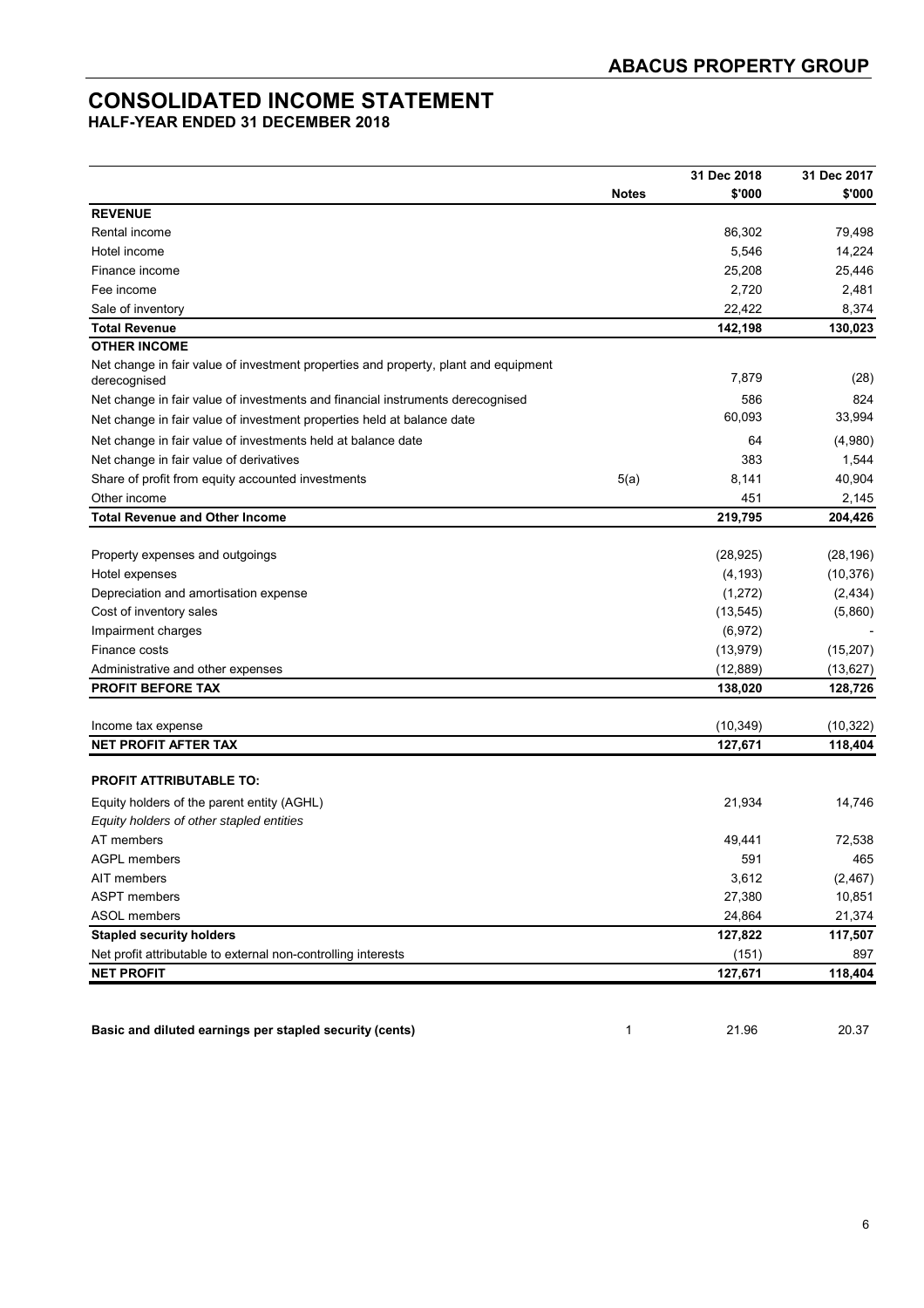#### **CONSOLIDATED STATEMENT OF COMPREHENSIVE INCOME HALF-YEAR ENDED 31 DECEMBER 2018**

|                                                                                                                  | 31 Dec 2018 | 31 Dec 2017 |
|------------------------------------------------------------------------------------------------------------------|-------------|-------------|
|                                                                                                                  | \$'000      | \$'000      |
| <b>NET PROFIT AFTER TAX</b>                                                                                      | 127,671     | 118,404     |
| <b>OTHER COMPREHENSIVE INCOME</b>                                                                                |             |             |
| Items that will not be reclassified subsequently to the income statement                                         |             |             |
| Revaluation of assets, net of tax                                                                                |             | 985         |
| Items that may be reclassified subsequently to the income statement                                              |             |             |
| Foreign exchange translation adjustments, net of tax                                                             | 2,254       | (2,508)     |
| TOTAL COMPREHENSIVE INCOME FOR THE PERIOD                                                                        | 129,925     | 116,881     |
|                                                                                                                  |             |             |
| Total comprehensive income attributable to:                                                                      |             |             |
| Members of the Group                                                                                             | 130,076     | 115,592     |
| External non-controlling interests                                                                               | (151)       | 1,289       |
| TOTAL COMPREHENSIVE INCOME FOR THE PERIOD                                                                        | 129,925     | 116,881     |
|                                                                                                                  |             |             |
| Total comprehensive income / (loss) attributable to members of the Group analysed by<br>amounts attributable to: |             |             |
| <b>AGHL</b> members                                                                                              | 21,934      | 15,339      |
| AT members                                                                                                       | 49.441      | 72,538      |
| <b>AGPL members</b>                                                                                              | 591         | 465         |
| AIT members                                                                                                      | 3,612       | (2, 467)    |
| <b>ASPT</b> members                                                                                              | 29,599      | 8,396       |
| ASOL members                                                                                                     | 24,899      | 21,321      |
| TOTAL COMPREHENSIVE INCOME AFTER TAX ATTRIBUTABLE                                                                | 130,076     | 115,592     |
| TO MEMBERS OF THE GROUP                                                                                          |             |             |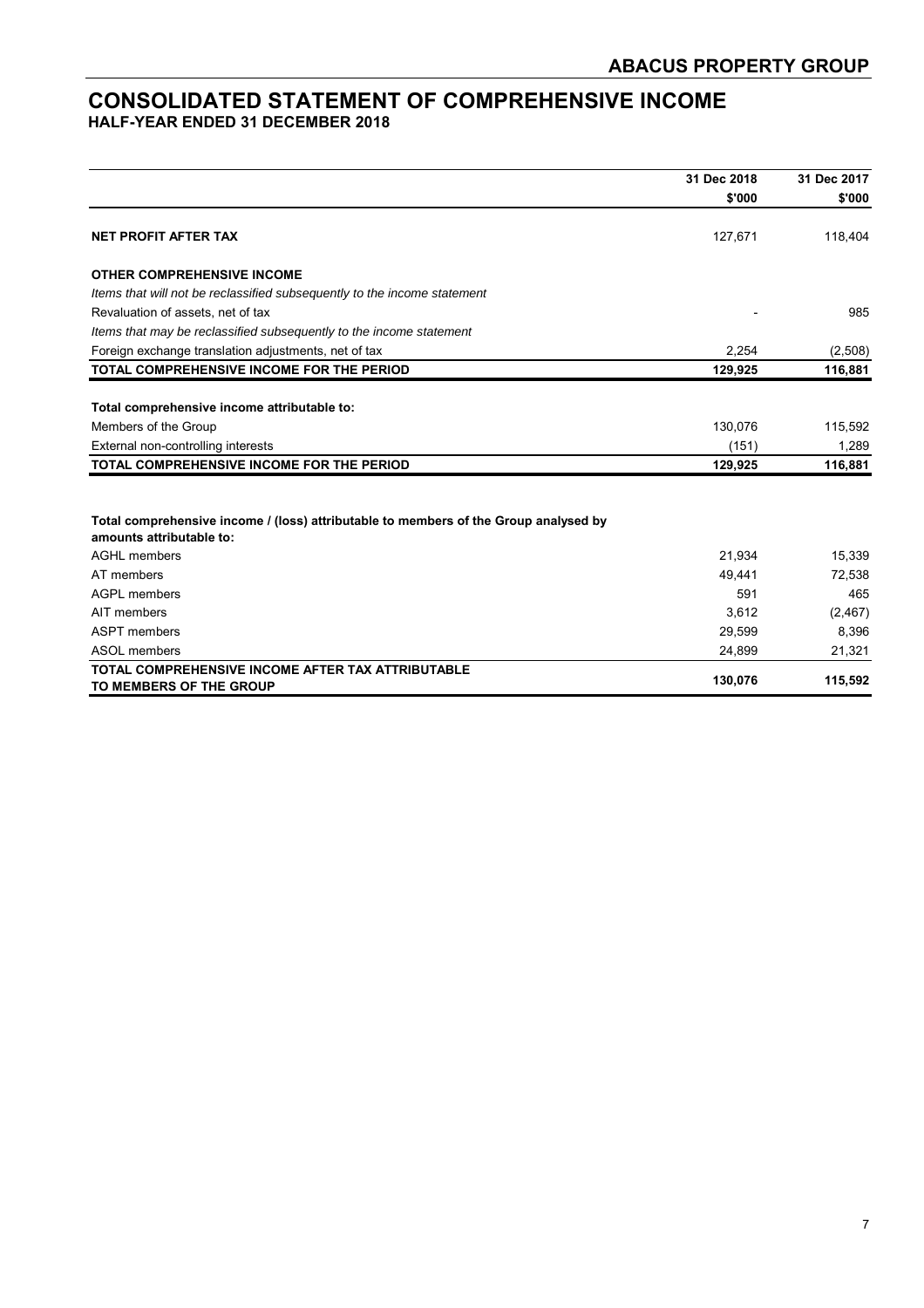### **CONSOLIDATED STATEMENT OF FINANCIAL POSITION**

**AS AT 31 DECEMBER 2018** 

|                                             |                | 31 Dec 2018 | 30 Jun 2018 |
|---------------------------------------------|----------------|-------------|-------------|
|                                             | <b>Notes</b>   | \$'000      | \$'000      |
| <b>CURRENT ASSETS</b>                       |                |             |             |
| Investment properties held for sale         | $\overline{2}$ | 41,500      | 209,606     |
| Inventory                                   | 3(a)           | 33,052      | 28,548      |
| Property loans                              | 4(a)           | 120,476     | 216,259     |
| Cash and cash equivalents                   |                | 169,524     | 103,256     |
| Property, plant and equipment held for sale | 10             |             | 88,500      |
| Trade and other receivables                 |                | 24,998      | 21,145      |
| Other                                       |                | 3,553       | 3,413       |
| <b>TOTAL CURRENT ASSETS</b>                 |                | 393,103     | 670,727     |
| <b>NON-CURRENT ASSETS</b>                   |                |             |             |
| Investment properties                       | $\overline{c}$ | 1,910,797   | 1,726,394   |
| Inventory                                   | 3(b)           | 59,257      | 76,157      |
| Property loans                              | 4(b)           | 197,522     | 118,805     |
| Equity accounted investments                | 5(b)           | 130,395     | 154,890     |
| Other financial assets                      | 4(c)           | 47,354      | 3,214       |
| Deferred tax assets                         |                | 14,077      | 8,236       |
| Property, plant and equipment               | 10             | 5,341       | 4,800       |
| Intangible assets and goodwill              |                | 32,394      | 32,394      |
| <b>TOTAL NON-CURRENT ASSETS</b>             |                | 2,397,137   | 2,124,890   |
|                                             |                |             |             |
| <b>TOTAL ASSETS</b>                         |                | 2,790,240   | 2,795,617   |
|                                             |                |             |             |
| <b>CURRENT LIABILITIES</b>                  |                |             |             |
| Trade and other payables                    |                | 70,750      | 88,568      |
| Interest-bearing loans and borrowings       | 6(a)           | 22,532      | 38,765      |
| Derivatives at fair value                   |                |             | 61          |
| Income tax payable                          |                | 5,966       | 20,906      |
| Other                                       |                | 3,223       | 8,108       |
| <b>TOTAL CURRENT LIABILITIES</b>            |                | 102,471     | 156,408     |
| <b>NON-CURRENT LIABILITIES</b>              |                |             |             |
| Interest-bearing loans and borrowings       | 6(b)           | 673,795     | 693,742     |
| Derivatives at fair value                   |                | 12,286      | 12,847      |
| Deferred tax liabilities                    |                | 14,321      | 12,218      |
| Other                                       |                | 3,722       | 3,700       |
| TOTAL NON-CURRENT LIABILITIES               |                | 704,124     | 722,507     |
| <b>TOTAL LIABILITIES</b>                    |                | 806,595     | 878,915     |
|                                             |                |             |             |
| <b>NET ASSETS</b>                           |                | 1,983,645   | 1,916,702   |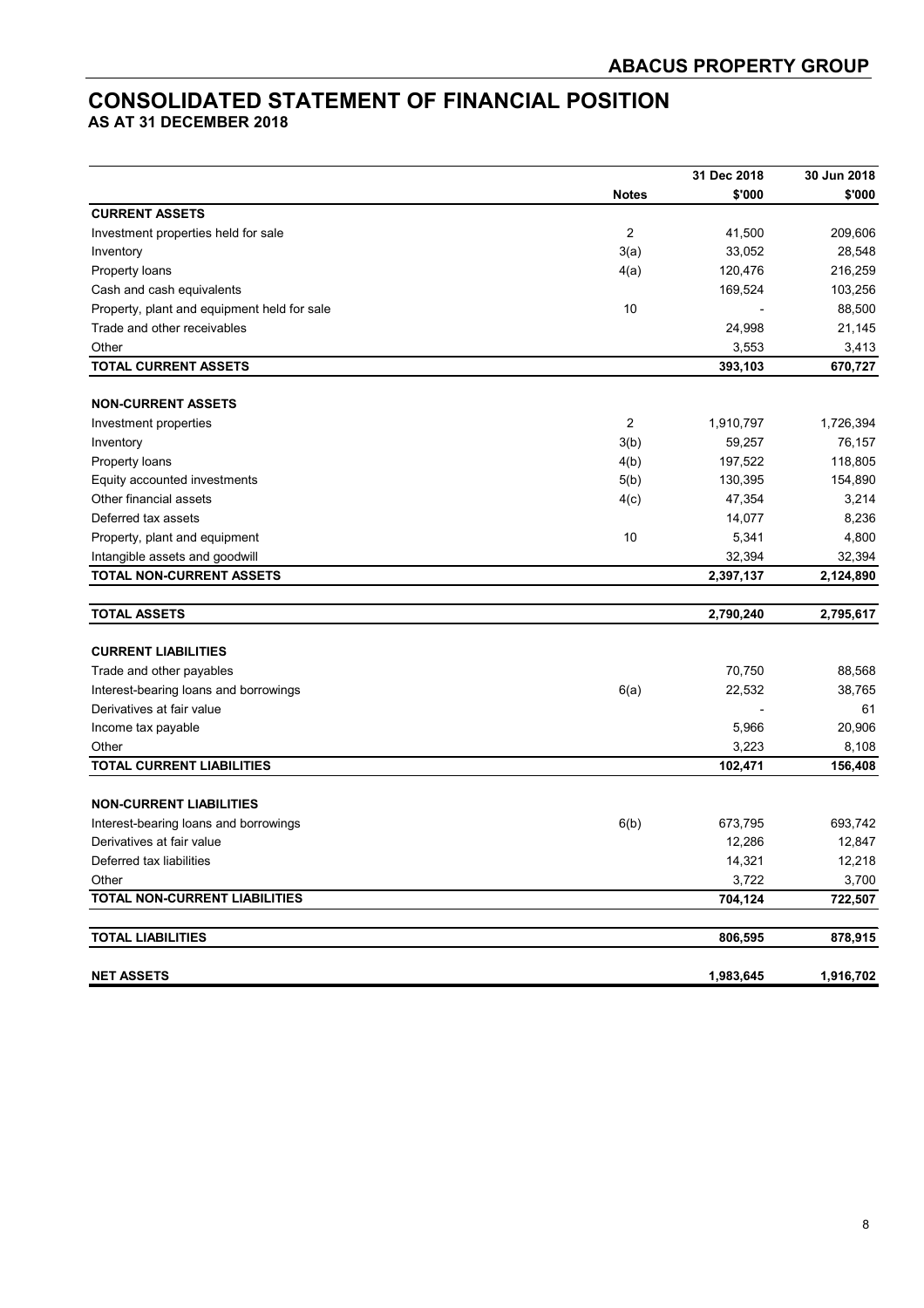### **CONSOLIDATED STATEMENT OF FINANCIAL POSITION (continued) AS AT 31 DECEMBER 2018**

|                                                                 |              | 31 Dec 2018 | 30 Jun 2018 |
|-----------------------------------------------------------------|--------------|-------------|-------------|
|                                                                 | <b>Notes</b> | \$'000      | \$'000      |
| Equity attributable to members of AGHL:                         |              |             |             |
| Contributed equity                                              |              | 348,688     | 348,331     |
| <b>Reserves</b>                                                 |              | 4,903       | 21,940      |
| Retained earnings                                               |              | 156,894     | 127,033     |
| Total equity attributable to members of AGHL:                   |              | 510,485     | 497,304     |
|                                                                 |              |             |             |
| Equity attributable to unitholders of AT:                       |              |             |             |
| Contributed equity                                              |              | 943,537     | 942,690     |
| <b>Accumulated losses</b>                                       |              | (45, 152)   | (40,062)    |
| Total equity attributable to unitholders of AT:                 |              | 898,385     | 902,628     |
|                                                                 |              |             |             |
| Equity attributable to members of AGPL:<br>Contributed equity   |              | 27,449      | 27,413      |
| Retained earnings                                               |              | 22,158      | 21,567      |
| Total equity attributable to members of AGPL:                   |              | 49,607      | 48,980      |
|                                                                 |              |             |             |
| Equity attributable to unitholders of AIT:                      |              |             |             |
| Contributed equity                                              |              | 131,395     | 131,300     |
| <b>Accumulated losses</b>                                       |              | (88,019)    | (91, 631)   |
| Total equity attributable to unitholders of AIT:                |              | 43,376      | 39,669      |
|                                                                 |              |             |             |
| Equity attributable to members of ASPT:                         |              |             |             |
| Contributed equity                                              |              | 124,407     | 124,167     |
| Reserves                                                        |              | 2,388       | 170         |
| Retained earnings                                               |              | 35,280      | 8,150       |
| Total equity attributable to members of ASPT:                   |              | 162,075     | 132,487     |
|                                                                 |              |             |             |
| Equity attributable to members of ASOL:                         |              |             |             |
| Contributed equity                                              |              | 21,157      | 21,087      |
| <b>Reserves</b>                                                 |              | 167         | 130         |
| Retained earnings                                               |              | 252,644     | 227,780     |
| Total equity attributable to members of ASOL:                   |              | 273,968     | 248,997     |
|                                                                 |              |             |             |
| Equity attributable to external non-controlling interest:       |              |             |             |
| Contributed equity                                              |              | 61,139      | 61,139      |
| Reserves                                                        |              |             | 11,854      |
| <b>Accumulated losses</b>                                       |              | (15, 390)   | (26, 356)   |
| Total equity attributable to external non-controlling interest: |              | 45,749      | 46,637      |
| <b>TOTAL EQUITY</b>                                             |              | 1,983,645   | 1,916,702   |
|                                                                 |              |             |             |
| Contributed equity                                              | 8            | 1,596,633   | 1,594,988   |
| Reserves                                                        |              | 7,458       | 22,240      |
| Retained earnings                                               |              | 333,805     | 252,837     |
| Total stapled security holders' interest in equity              |              | 1,937,896   | 1,870,065   |
| Total external non-controlling interest                         |              | 45,749      | 46,637      |
| <b>TOTAL EQUITY</b>                                             |              | 1,983,645   | 1,916,702   |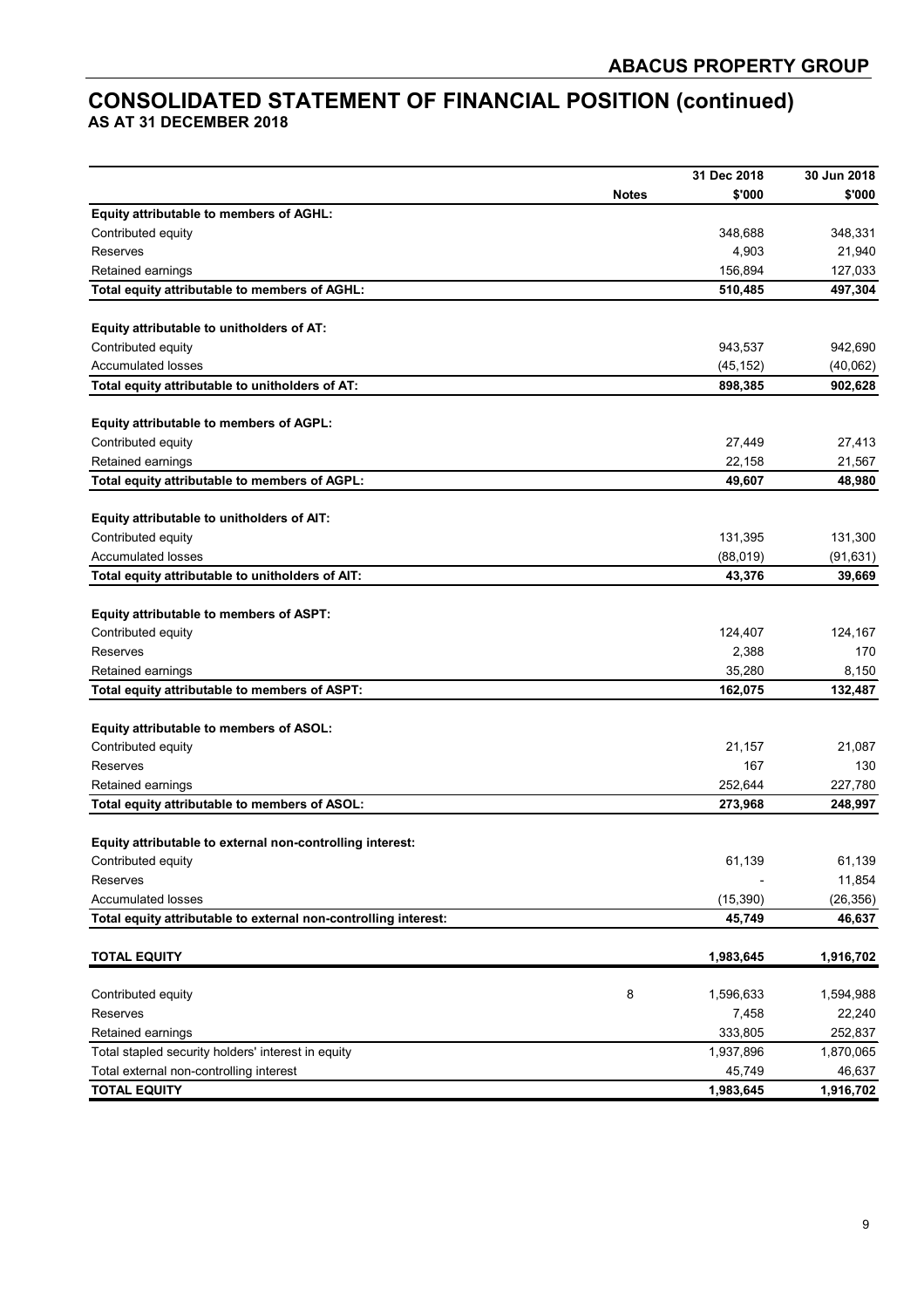### **CONSOLIDATED STATEMENT OF CASH FLOW**

**HALF-YEAR ENDED 31 DECEMBER 2018** 

|                                                                   | 31 Dec 2018 | 31 Dec 2017 |
|-------------------------------------------------------------------|-------------|-------------|
|                                                                   | \$'000      | \$'000      |
| <b>CASH FLOWS FROM OPERATING ACTIVITIES</b>                       |             |             |
| Income receipts                                                   | 125,363     | 177,066     |
| Interest received                                                 | 957         | 389         |
| Distributions received                                            | 78          | 291         |
| Income tax paid                                                   | (24, 561)   | (3,002)     |
| Finance costs paid                                                | (13, 345)   | (14, 433)   |
| Operating payments                                                | (44, 482)   | (58, 628)   |
| Payments for land acquisitions                                    | (6, 729)    | (30, 656)   |
| <b>NET CASH FLOWS FROM OPERATING ACTIVITIES</b>                   | 37,281      | 71,027      |
| <b>CASH FLOWS FROM INVESTING ACTIVITIES</b>                       |             |             |
| Payments for investments and funds advanced                       | (13, 241)   | (48, 922)   |
| Proceeds from sale and settlement of investments and funds repaid | 53,994      | 79,222      |
| Purchase of property, plant and equipment                         | (1, 146)    | (982)       |
| Disposal of property, plant and equipment                         | 82,201      |             |
| Purchase of investment properties                                 | (177, 844)  | (90, 760)   |
| Disposal of investment properties                                 | 230,417     | 675         |
| Payment for other investments and financial assets                | (56, 679)   | (1,056)     |
| <b>NET CASH FLOWS FROM / (USED IN) INVESTING ACTIVITIES</b>       | 117,702     | (61, 823)   |
| <b>CASH FLOWS FROM FINANCING ACTIVITIES</b>                       |             |             |
| Return of capital                                                 |             | (42)        |
| Payment of issue / finance costs                                  | (591)       | (596)       |
| Repayment of borrowings                                           | (111, 332)  | (4,378)     |
| Proceeds from borrowings                                          | 74,873      | 57,294      |
| Distributions paid                                                | (51, 697)   | (45, 415)   |
| NET CASH FLOWS FROM / (USED IN) FINANCING ACTIVITIES              | (88, 747)   | 6,863       |
|                                                                   |             |             |
| <b>NET INCREASE IN CASH AND CASH EQUIVALENTS</b>                  | 66,236      | 16,067      |
| Net foreign exchange differences                                  | 32          | (97)        |
| Cash and cash equivalents at beginning of period                  | 103,256     | 56,267      |
| CASH AND CASH EQUIVALENTS AT END OF PERIOD                        | 169,524     | 72,237      |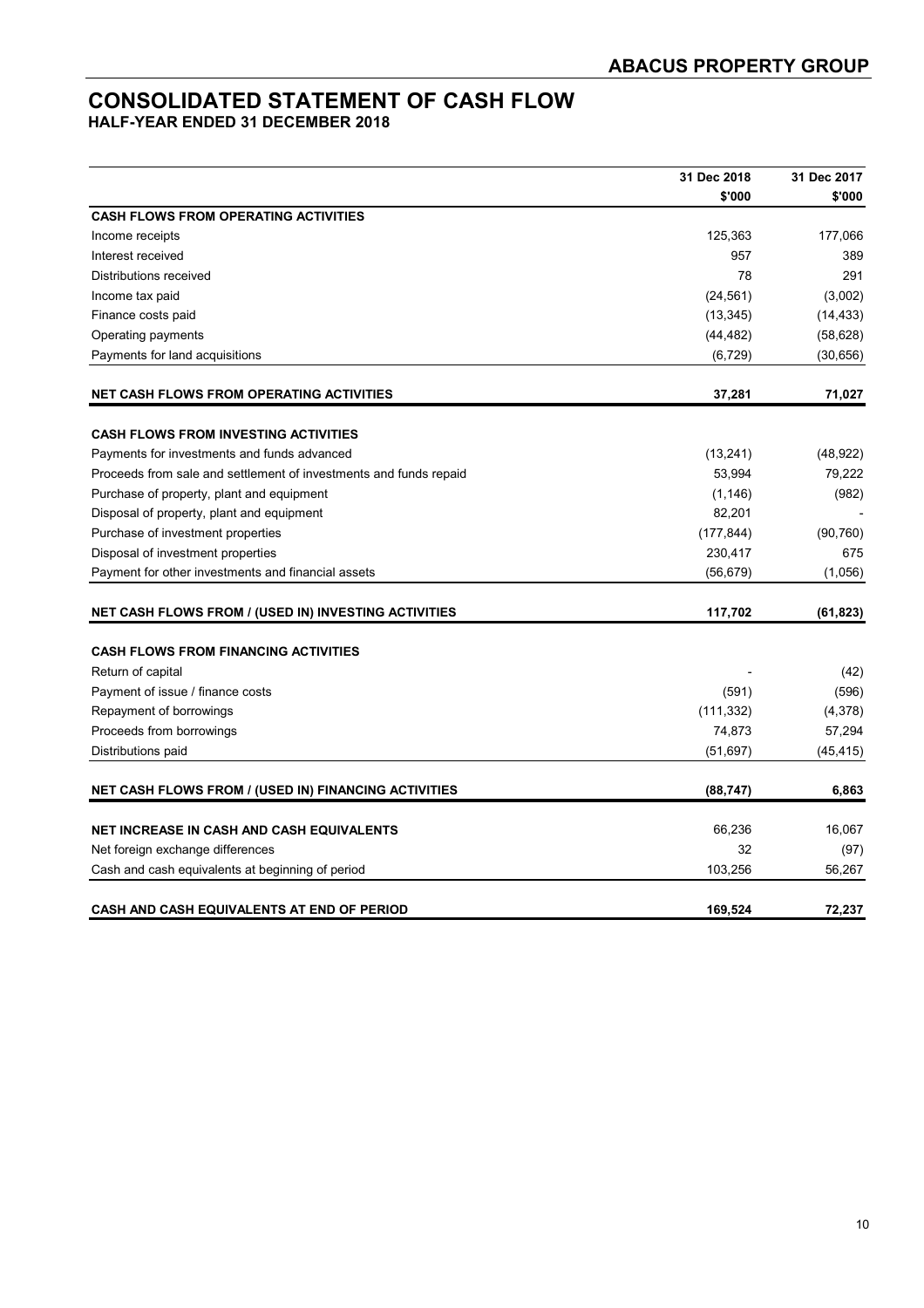### **CONSOLIDATED STATEMENT OF CHANGES IN EQUITY**

**HALF-YEAR ENDED 31 DECEMBER 2018** 

|                                              |               | Attributable to the stapled security holder | <b>External</b> |                 |                 |                          |               |
|----------------------------------------------|---------------|---------------------------------------------|-----------------|-----------------|-----------------|--------------------------|---------------|
|                                              |               |                                             |                 |                 |                 |                          |               |
|                                              |               | Asset                                       | currency        | <b>Employee</b> |                 | Non-                     |               |
|                                              | <b>Issued</b> | revaluation                                 | translation     | equity          | <b>Retained</b> | controlling              | <b>Total</b>  |
|                                              | capital       | reserve                                     | reserve         | benefits        | earnings        | interest                 | <b>Equity</b> |
| <b>CONSOLIDATED</b>                          | \$'000        | \$'000                                      | \$'000          | \$'000          | \$'000          | \$'000                   | \$'000        |
| At 1 July 2018                               | 1,594,987     | 17,926                                      | 300             | 4,014           | 252,838         | 46,637                   | 1,916,702     |
| Impact of changes in accounting<br>standards |               |                                             |                 |                 | (11, 150)       | $\overline{\phantom{a}}$ | (11, 150)     |
| Adjusted balance at 1 July 2018              | 1,594,987     | 17,926                                      | 300             | 4,014           | 241,688         | 46,637                   | 1,905,552     |
| Other comprehensive income                   |               |                                             | 2,254           |                 |                 |                          | 2,254         |
| Net income for the period                    |               |                                             |                 |                 | 127,822         | (151)                    | 127,671       |
| Total comprehensive income for               |               |                                             |                 |                 |                 |                          |               |
| the period                                   |               | -                                           | 2,254           |                 | 127,822         | (151)                    | 129,925       |
| Distribution reinvestment plan               | 1,646         |                                             |                 |                 |                 |                          | 1,646         |
| Security acquisition rights                  |               |                                             |                 | 889             |                 |                          | 889           |
| Distribution to security holders             |               |                                             |                 |                 | (53, 631)       | (736)                    | (54, 367)     |
| Transfer of reserve (hotel disposal)         |               | (17, 926)                                   |                 |                 | 17,926          |                          |               |
| At 31 December 2018                          | 1,596,633     |                                             | 2,554           | 4,903           | 333,805         | 45,750                   | 1,983,645     |

|                                    |               |                          | Attributable to the stapled security holder | <b>External</b> |                 |                              |               |
|------------------------------------|---------------|--------------------------|---------------------------------------------|-----------------|-----------------|------------------------------|---------------|
|                                    |               |                          | Foreign                                     |                 |                 |                              |               |
|                                    |               | Asset                    | currency                                    | <b>Employee</b> |                 | Non-                         |               |
|                                    | <b>Issued</b> | revaluation              | translation                                 | equity          | <b>Retained</b> | controlling                  | Total         |
|                                    | capital       | reserve                  | reserve                                     | benefits        | earnings        | interest                     | <b>Equity</b> |
| <b>CONSOLIDATED</b>                | \$'000        | \$'000                   | \$'000                                      | \$'000          | \$'000          | \$'000                       | \$'000        |
| At 1 July 2017                     | 1,581,156     | 11,880                   | 2,322                                       | 6,493           | 164,248         | 48,522                       | 1,814,621     |
| Other comprehensive income         |               | 592                      | (2,508)                                     |                 |                 | 393                          | (1,523)       |
| Net income for the period          |               | $\overline{\phantom{0}}$ |                                             |                 | 117,507         | 897                          | 118,404       |
| Total comprehensive income for     |               |                          |                                             |                 |                 |                              |               |
| the period                         |               | 592                      | (2,508)                                     |                 | 117,507         | 1,290                        | 116,881       |
| Return of capital                  |               |                          | $\blacksquare$                              |                 |                 | (7,670)                      | (7,670)       |
| Issue costs                        | 1,682         | ۰                        |                                             |                 |                 | -                            | 1,682         |
| Distribution reinvestment plan     | 5,683         | ۰                        | ٠                                           |                 |                 | -                            | 5,683         |
| Security acquisition rights        |               | ۰                        | ٠                                           | (2,505)         |                 | $\qquad \qquad \blacksquare$ | (2,505)       |
| Acquisition of units in subsidiary |               | ۰                        | $\overline{\phantom{0}}$                    |                 | (476)           |                              | (476)         |
| Distribution to security holders   |               |                          |                                             |                 | (50, 362)       | (735)                        | (51,097)      |
| At 31 December 2017                | 1,588,521     | 12,472                   | (186)                                       | 3,988           | 230,917         | 41,407                       | 1,877,119     |

The Group has adopted AASB 9 Financial Instruments. This resulted in a charge of \$11.2 million to retained profits as at 1 July 2018, being the cumulative effect on initial application of the standard (refer to Note 12). The comparative results for the half-year ended 31 December 2017 are not restated as permitted by the standard.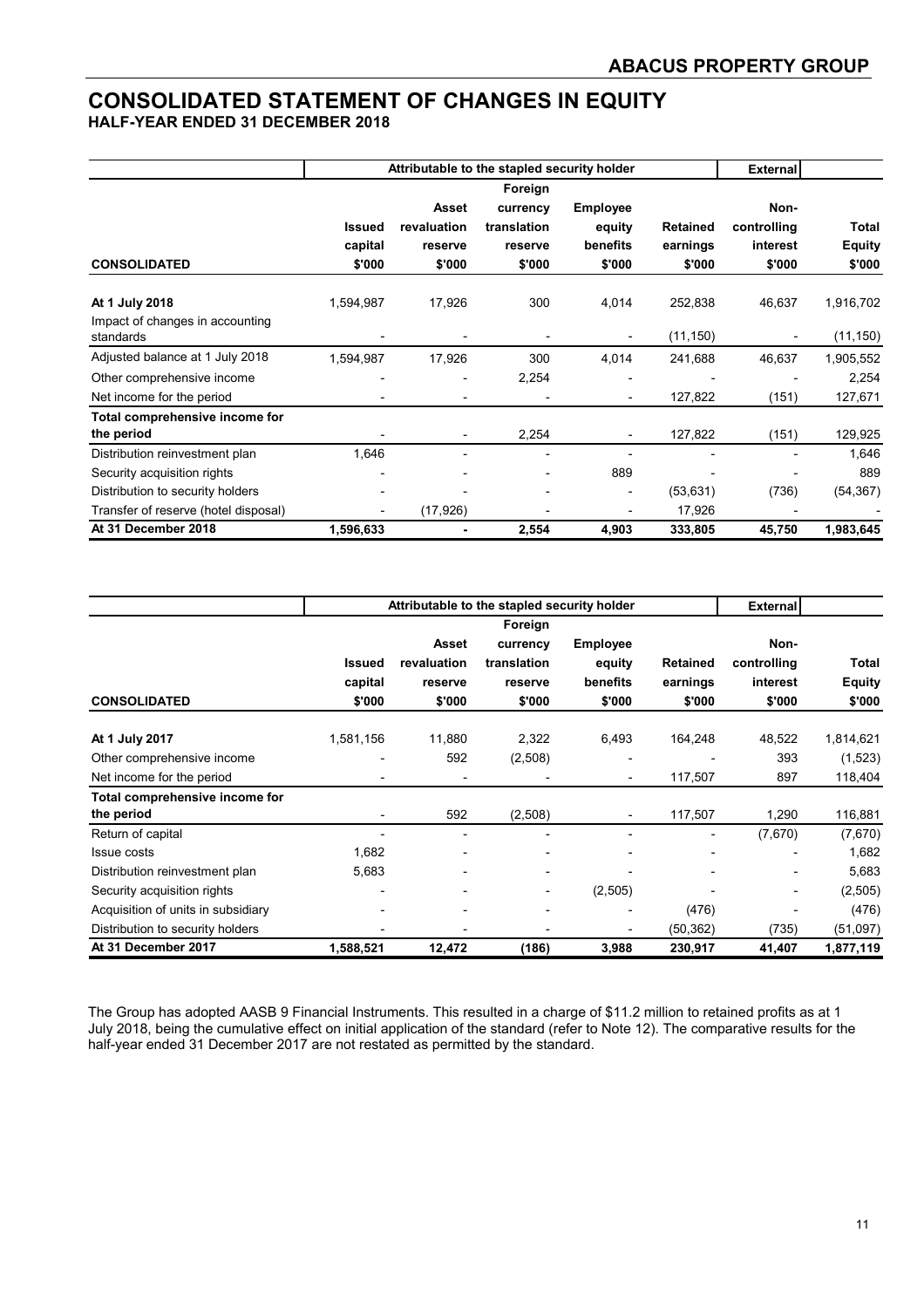#### **CONTENTS 31 DECEMBER 2018**

| Notes to<br>the financial<br>statements | About this report   | Page 13 |
|-----------------------------------------|---------------------|---------|
|                                         | Segment information | Page 14 |

|    | <b>Results for the</b><br>period | <b>Operating assets</b><br>and liabilities |                                                            | <b>Capital structure</b><br>and financing<br>costs |                                              |  |                                                         |  |  | <b>Other Items</b> |  |  |
|----|----------------------------------|--------------------------------------------|------------------------------------------------------------|----------------------------------------------------|----------------------------------------------|--|---------------------------------------------------------|--|--|--------------------|--|--|
| 1. | Earnings per<br>stapled security | 2.                                         | Investment<br>properties                                   | 6.                                                 | Interest bearing<br>loans and<br>borrowings  |  | 10. Property, plant<br>and equipment                    |  |  |                    |  |  |
|    |                                  | 3.                                         | Inventory                                                  | 7.                                                 | Financial<br>instruments                     |  | 11. Commitments<br>and<br>contingencies                 |  |  |                    |  |  |
|    |                                  | 4.                                         | Property loans<br>and other<br>financial assets            | 8.                                                 | Contributed<br>equity                        |  | 12. Summary of<br>significant<br>accounting<br>policies |  |  |                    |  |  |
|    |                                  | 5.                                         | Investments<br>accounted for<br>using the equity<br>method | 9.                                                 | <b>Distributions</b><br>paid and<br>proposed |  | 13. Events after<br>balance sheet<br>date               |  |  |                    |  |  |

| Signed  | Directors' declaration    | Page 31 |
|---------|---------------------------|---------|
| reports | Independent review report | Page 32 |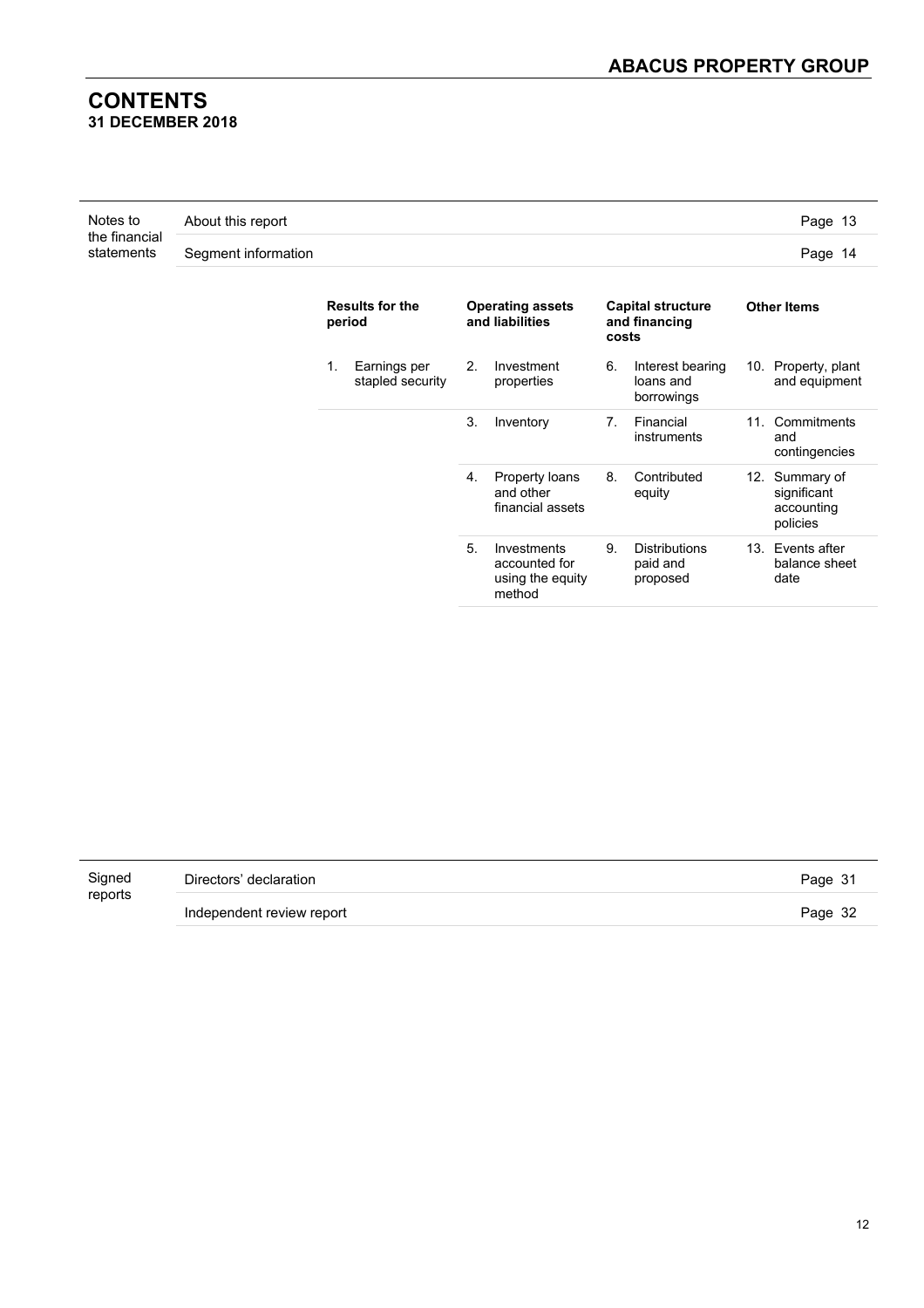#### **NOTES TO THE FINANCIAL STATEMENTS – About this Report 31 DECEMBER 2018**

Abacus Property Group ("APG" or the "Group") is comprised of Abacus Group Holdings Limited ("AGHL") (the nominated parent entity), Abacus Trust ("AT"), Abacus Group Projects Limited ("AGPL"), Abacus Income Trust ("AIT"), Abacus Storage Property Trust ("ASPT") and Abacus Storage Operations Limited ("ASOL"). Shares in AGHL, AGPL and ASOL and units in AT, AIT and ASPT have been stapled together so that neither can be dealt with without the other. The securities trade as one security on the Australian Securities Exchange (the "ASX") under the code ABP.

The financial report of the Group for the half-year ended 31 December 2018 was authorised for issue in accordance with a resolution of the directors on 15 February 2019.

The nature of the operations and principal activities of the Group are described in the Directors' Report.

The Group predominately operates in Australia. Following are the Group's operating segments, which are regularly reviewed by the Chief Operating Decision Maker ("CODM") to make decisions about resources allocation and to assess performance:

- (a) Property Investments: the segment is responsible for the investment in and ownership of commercial, retail, industrial properties and self storage facilities. This segment also includes the equity accounting of coinvestments in property entities not engaged in development and construction projects; and
- (b) Property Development: provides secured lending and related property financing solutions and is also responsible for the Group's investment in joint venture developments and construction projects, which includes revenue from debt and equity investments in joint ventures.

Segment result includes transactions between operating segments which are then eliminated.

The Group has consolidated the Abacus Hospitality Fund and Abacus Wodonga Land Fund. The performances of these entities which are operated as externally managed investment schemes are considered to be non-core segments and are reviewed separately to that of the performance of the Group's business segments.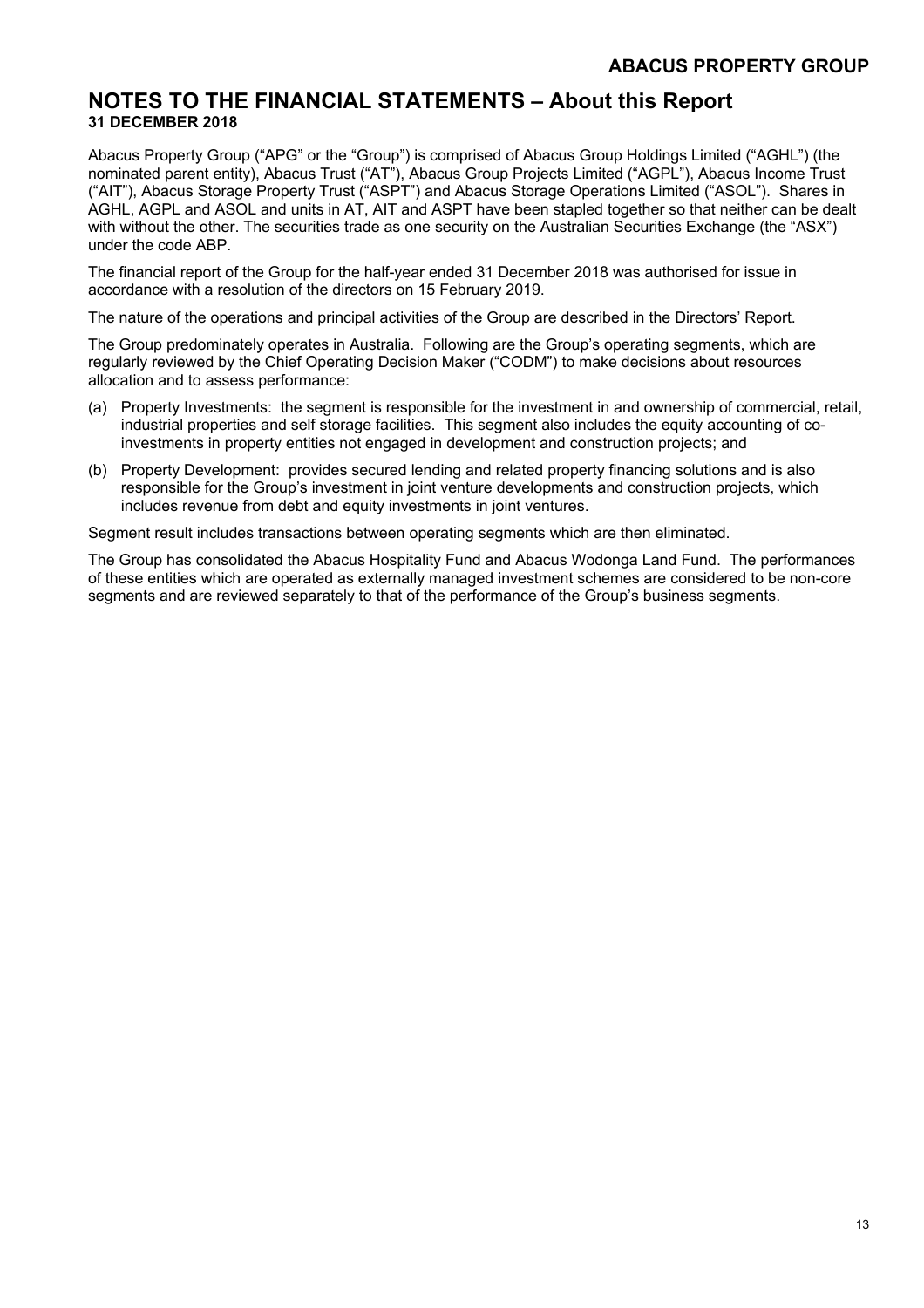#### **NOTES TO THE FINANCIAL STATEMENTS – Segment Information 31 DECEMBER 2018**

|                                                                                                   | <b>Core Segments</b>        |                |                     |                |                   | <b>Non Core Segments</b> |                          |              |
|---------------------------------------------------------------------------------------------------|-----------------------------|----------------|---------------------|----------------|-------------------|--------------------------|--------------------------|--------------|
|                                                                                                   | <b>Property Investments</b> |                | Property            |                | <b>Total Core</b> |                          |                          |              |
|                                                                                                   | Commercial                  | <b>Storage</b> | <b>Developments</b> | Unallocated    | <b>Segments</b>   | Other                    | <b>Eliminations</b>      | Consolidated |
| Half-year ended 31 December 2018                                                                  | \$'000                      | \$'000         | \$'000              | \$'000         | \$'000            | \$'000                   | \$'000                   | \$'000       |
| Revenue                                                                                           |                             |                |                     |                |                   |                          |                          |              |
| Rental income                                                                                     | 49,382                      | 36,918         |                     | $\blacksquare$ | 86,300            | $\overline{2}$           |                          | 86,302       |
| Hotel income                                                                                      |                             |                |                     |                |                   | 5,546                    |                          | 5,546        |
| Finance income                                                                                    |                             |                | 24,242              |                | 24,242            |                          |                          | 24,242       |
| Fee income                                                                                        | 6,108                       |                |                     | $\sim$         | 6,108             | $\overline{\phantom{a}}$ | (3,388)                  | 2,720        |
| Sale of inventory                                                                                 |                             |                | 15,750              |                | 15,750            | 6,672                    |                          | 22,422       |
| Net change in fair value of investment properties and property, plant &<br>equipment derecognised | 8,292                       | (17)           |                     |                | 8,275             | (2,099)                  | 1,703                    | 7,879        |
| Net change in fair value of investments and financial instruments<br>derecognised                 | 586                         |                |                     |                | 586               |                          |                          | 586          |
| Net change in investment properties held at balance date                                          | 16,498                      | 43,595         |                     |                | 60,093            |                          |                          | 60,093       |
| Net change in fair value of investments held at balance date                                      | 64                          |                |                     |                | 64                |                          |                          | 64           |
| Share of profit from equity accounted investments ^                                               | 1,889                       | 421            | 5,831               |                | 8,141             |                          |                          | 8,141        |
| Other income                                                                                      | 70                          |                | 381                 |                | 451               |                          |                          | 451          |
| Other unallocated revenue                                                                         |                             |                |                     | 579            | 579               | 770                      |                          | 1,349        |
| <b>Total consolidated revenue</b>                                                                 | 82,889                      | 80,917         | 46,204              | 579            | 210,589           | 10,891                   | (1,685)                  | 219,795      |
| Property expenses and outgoings                                                                   | (15, 108)                   | (13, 734)      |                     | $\blacksquare$ | (28, 842)         | (83)                     | $\blacksquare$           | (28, 925)    |
| Hotel expenses                                                                                    |                             |                |                     |                |                   | (4, 193)                 |                          | (4, 193)     |
| Depreciation and amortisation expense                                                             | (1,029)                     | (241)          |                     |                | (1, 270)          | (2)                      | $\overline{\phantom{a}}$ | (1, 272)     |
| Cost of inventory sales                                                                           |                             |                | (9,745)             |                | (9,745)           | (4,051)                  | 251                      | (13, 545)    |
| Impairment charges                                                                                |                             |                | (6, 972)            |                | (6, 972)          |                          |                          | (6,972)      |
| Administrative and other expenses                                                                 | (8,968)                     |                | (3,843)             |                | (12, 811)         | (556)                    | 478                      | (12, 889)    |
| <b>Segment result</b>                                                                             | 57,784                      | 66,942         | 25,644              | 579            | 150,949           | 2,006                    | (956)                    | 151,999      |
| Finance costs                                                                                     |                             |                |                     |                | (13, 633)         | (1, 405)                 | 1,059                    | (13, 979)    |
| Profit before tax                                                                                 |                             |                |                     |                | 137,316           | 601                      | 103                      | 138,020      |
| Income tax expense                                                                                |                             |                |                     |                | (10, 349)         |                          | $\sim$                   | (10, 349)    |
| Net profit for the period                                                                         |                             |                |                     |                | 126,967           | 601                      | 103                      | 127,671      |
| less non-controlling interest                                                                     |                             |                |                     |                |                   | 151                      | $\sim$                   | 151          |
| Net profit for the period attributable to members of the Group                                    |                             |                |                     |                | 126,967           | 752                      | 103                      | 127,822      |

^ includes fair value loss of \$0.8 million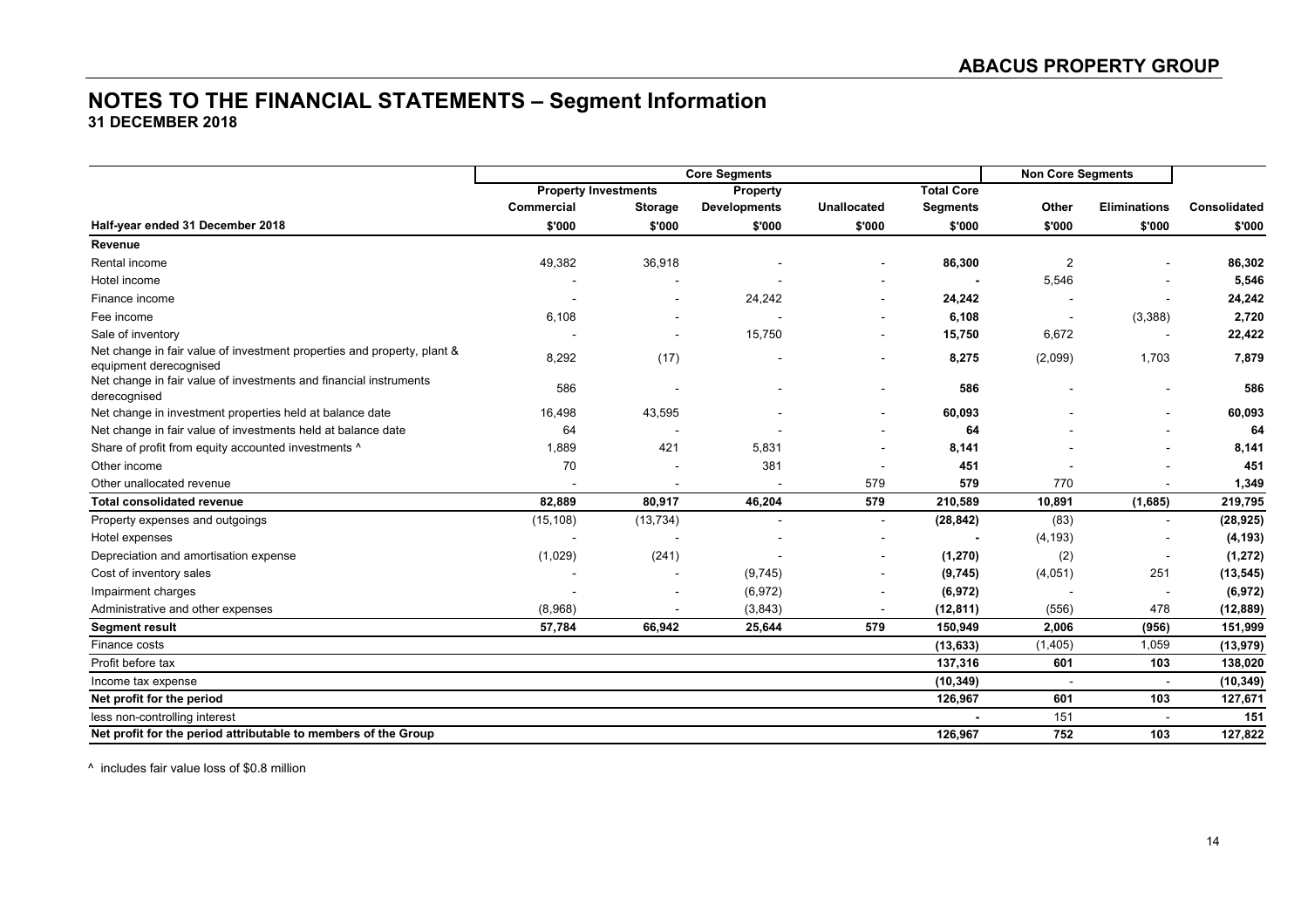### **NOTES TO THE FINANCIAL STATEMENTS – Segment Information (continued) 31 DECEMBER 2018**

|                                                                                               | <b>Core Segments</b>        |                          |                     |                |                   | <b>Non Core Segments</b> |                     |              |
|-----------------------------------------------------------------------------------------------|-----------------------------|--------------------------|---------------------|----------------|-------------------|--------------------------|---------------------|--------------|
|                                                                                               | <b>Property Investments</b> |                          | Property            |                | <b>Total Core</b> |                          |                     |              |
|                                                                                               | Commercial                  | Storage                  | <b>Developments</b> | Unallocated    | <b>Segments</b>   | Other                    | <b>Eliminations</b> | Consolidated |
| Half-year ended 31 December 2017                                                              | \$'000                      | \$'000                   | \$'000              | \$'000         | \$'000            | \$'000                   | \$'000              | \$'000       |
| Revenue                                                                                       |                             |                          |                     |                |                   |                          |                     |              |
| Rental income                                                                                 | 42,534                      | 36,926                   |                     |                | 79,460            | 38                       |                     | 79,498       |
| Hotel income                                                                                  |                             |                          |                     |                |                   | 14,224                   |                     | 14,224       |
| Finance income                                                                                |                             |                          | 24,947              |                | 24,947            | $\overline{4}$           |                     | 24,951       |
| Fee income                                                                                    | 4,319                       |                          |                     |                | 4,319             |                          | (1,838)             | 2,481        |
| Sale of inventory                                                                             |                             |                          |                     |                |                   | 8,374                    |                     | 8,374        |
| Net change in fair value of investments and financial instruments<br>derecognised             | 824                         |                          |                     |                | 824               |                          |                     | 824          |
| Net gain on sale of property, plant and equipment                                             |                             |                          |                     |                |                   |                          |                     |              |
| Net change in investment properties and property, plant and equipment<br>held at balance date | 13,397                      | 20,597                   |                     |                | 33,994            |                          |                     | 33,994       |
| Share of profit from equity accounted investments ^                                           | 34,206                      | $\overline{\phantom{a}}$ | 6,698               |                | 40,904            |                          |                     | 40,904       |
| Other income                                                                                  | 2,099                       |                          | 46                  |                | 2,145             |                          |                     | 2,145        |
| Other unallocated revenue                                                                     |                             |                          |                     | 1,706          | 1,706             | 333                      |                     | 2,039        |
| <b>Total consolidated revenue</b>                                                             | 97,379                      | 57,523                   | 31,691              | 1,706          | 188,299           | 22,973                   | (1,838)             | 209,434      |
| Property expenses and outgoings                                                               | (14, 586)                   | (13, 516)                |                     | $\blacksquare$ | (28, 102)         | (94)                     | $\sim$              | (28, 196)    |
| Hotel expenses                                                                                |                             |                          |                     |                |                   | (10, 376)                |                     | (10, 376)    |
| Depreciation and amortisation expense                                                         | (935)                       | (206)                    |                     |                | (1, 141)          | (1, 293)                 |                     | (2, 434)     |
| Cost of inventory sales                                                                       | (5)                         |                          |                     |                | (5)               | (7,088)                  | 1,233               | (5,860)      |
| Net change in fair value of investment properties derecognised                                | (28)                        |                          |                     |                | (28)              |                          |                     | (28)         |
| Net change in fair value of investments held at balance date                                  | 283                         |                          | (5,263)             |                | (4,980)           |                          |                     | (4,980)      |
| Administrative and other expenses                                                             | (8, 346)                    |                          | (3,577)             |                | (11, 923)         | (791)                    | (913)               | (13, 627)    |
| <b>Segment result</b>                                                                         | 73,762                      | 43,801                   | 22,851              | 1,706          | 142,120           | 3,331                    | (1, 518)            | 143,933      |
| Finance costs                                                                                 |                             |                          |                     |                | (14, 814)         | (1, 451)                 | 1,058               | (15, 207)    |
| Profit before tax                                                                             |                             |                          |                     |                | 127,306           | 1,880                    | (460)               | 128,726      |
| Income tax expense                                                                            |                             |                          |                     |                | (10, 322)         | $\overline{a}$           |                     | (10, 322)    |
| Net profit for the period                                                                     |                             |                          |                     |                | 116,984           | 1,880                    | (460)               | 118,404      |
| less non-controlling interest                                                                 |                             |                          |                     |                | 12                | (909)                    |                     | (897)        |
| Net profit for the period attributable to members of the Group                                |                             |                          |                     |                | 116,996           | 971                      | (460)               | 117,507      |

^ includes fair value gain of \$7.6 million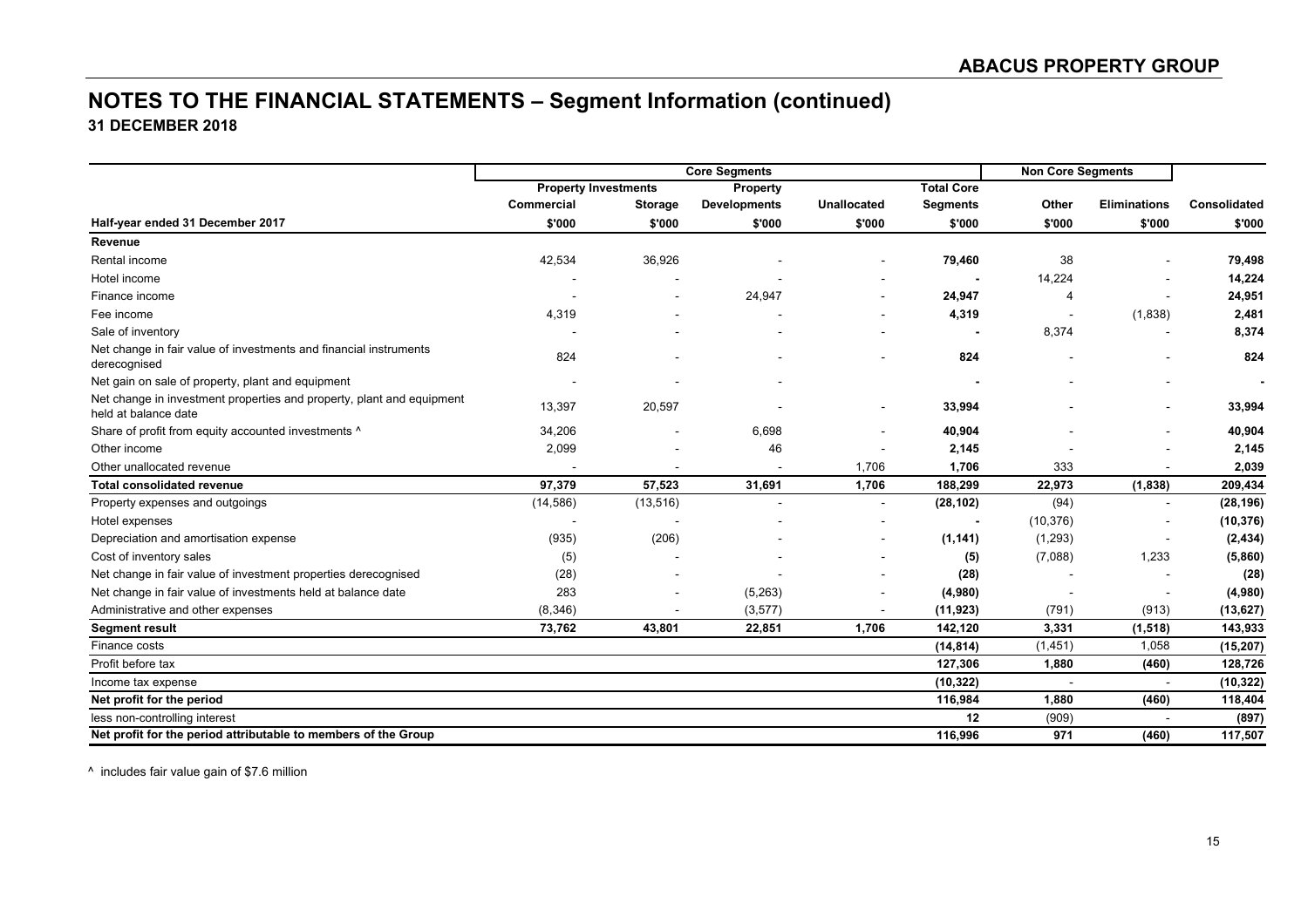### **NOTES TO THE FINANCIAL STATEMENTS – Segment Information (continued) 31 DECEMBER 2018**

|                                                  |            | <b>Core Segments</b> |                    |              |                | <b>Non Core Segments</b> |              |  |  |
|--------------------------------------------------|------------|----------------------|--------------------|--------------|----------------|--------------------------|--------------|--|--|
|                                                  | Property   | Property             |                    |              |                |                          |              |  |  |
|                                                  | Investment | Development          | <b>Unallocated</b> | <b>Total</b> | Other          | <b>Eliminations</b>      | Consolidated |  |  |
| As at 31 December 2018                           | \$'000     | \$'000               | \$'000             | \$'000       | \$'000         | \$'000                   | \$'000       |  |  |
| <b>Current assets</b>                            | 121,018    | 107,104              | 91,916             | 320,038      | 115,825        | (42, 760)                | 393,103      |  |  |
| Non-current assets                               | 2,079,043  | 278,044              | 47,370             | 2,404,457    | 982            | (8,302)                  | 2,397,137    |  |  |
| <b>Total assets</b>                              | 2,200,061  | 385,148              | 139,286            | 2,724,495    | 116,807        | (51,062)                 | 2,790,240    |  |  |
| <b>Current liabilities</b>                       | 13,363     | 6,340                | 59,990             | 79,693       | 94,686         | (71,908)                 | 102,471      |  |  |
| Non-current liabilities                          | 974        | 418                  | 683,788            | 685,180      | 4,774          | 14,170                   | 704,124      |  |  |
| <b>Total liabilities</b>                         | 14,337     | 6,758                | 743,778            | 764,873      | 99,460         | (57, 738)                | 806,595      |  |  |
| <b>Net assets</b>                                | 2,185,724  | 378,390              | (604, 492)         | 1,959,622    | 17,347         | 6,676                    | 1,983,645    |  |  |
| Total facilities - bank loans                    |            |                      |                    | 937,750      |                |                          | 937,750      |  |  |
| Facilities used at reporting date - bank loans   |            |                      |                    | (661, 842)   |                |                          | (661, 842)   |  |  |
| Facilities unused at reporting date - bank loans |            |                      |                    | 275,908      | $\blacksquare$ |                          | 275,908      |  |  |
| As at 30 June 2018                               | \$'000     | \$'000               | \$'000             | \$'000       | \$'000         | \$'000                   | \$'000       |  |  |
| <b>Current assets</b>                            | 250,106    | 236,160              | 96,673             | 582,939      | 128,298        | (40, 510)                | 670,727      |  |  |
| Non-current assets                               | 1,880,362  | 213,275              | 41,529             | 2,135,166    | 620            | (10, 896)                | 2,124,890    |  |  |
| <b>Total assets</b>                              | 2,130,468  | 449,435              | 138,202            | 2,718,105    | 128,918        | (51, 406)                | 2,795,617    |  |  |
| <b>Current liabilities</b>                       | 25,160     | 11,468               | 85,644             | 122,272      | 104,170        | (70, 034)                | 156,408      |  |  |
| Non-current liabilities                          | 942        | 404                  | 702,218            | 703,564      | 7,265          | 11,678                   | 722,507      |  |  |
| <b>Total liabilities</b>                         | 26,102     | 11,872               | 787,862            | 825,836      | 111,435        | (58, 356)                | 878,915      |  |  |
| <b>Net assets</b>                                | 2,104,366  | 437,563              | (649, 660)         | 1,892,269    | 17,483         | 6,950                    | 1,916,702    |  |  |
| Total facilities - bank loans                    |            |                      |                    | 891,000      |                |                          | 891,000      |  |  |
| Facilities used at reporting date - bank loans   |            |                      |                    | (694, 970)   |                |                          | (694, 970)   |  |  |
| Facilities unused at reporting date - bank loans |            |                      |                    | 196,030      |                |                          | 196,030      |  |  |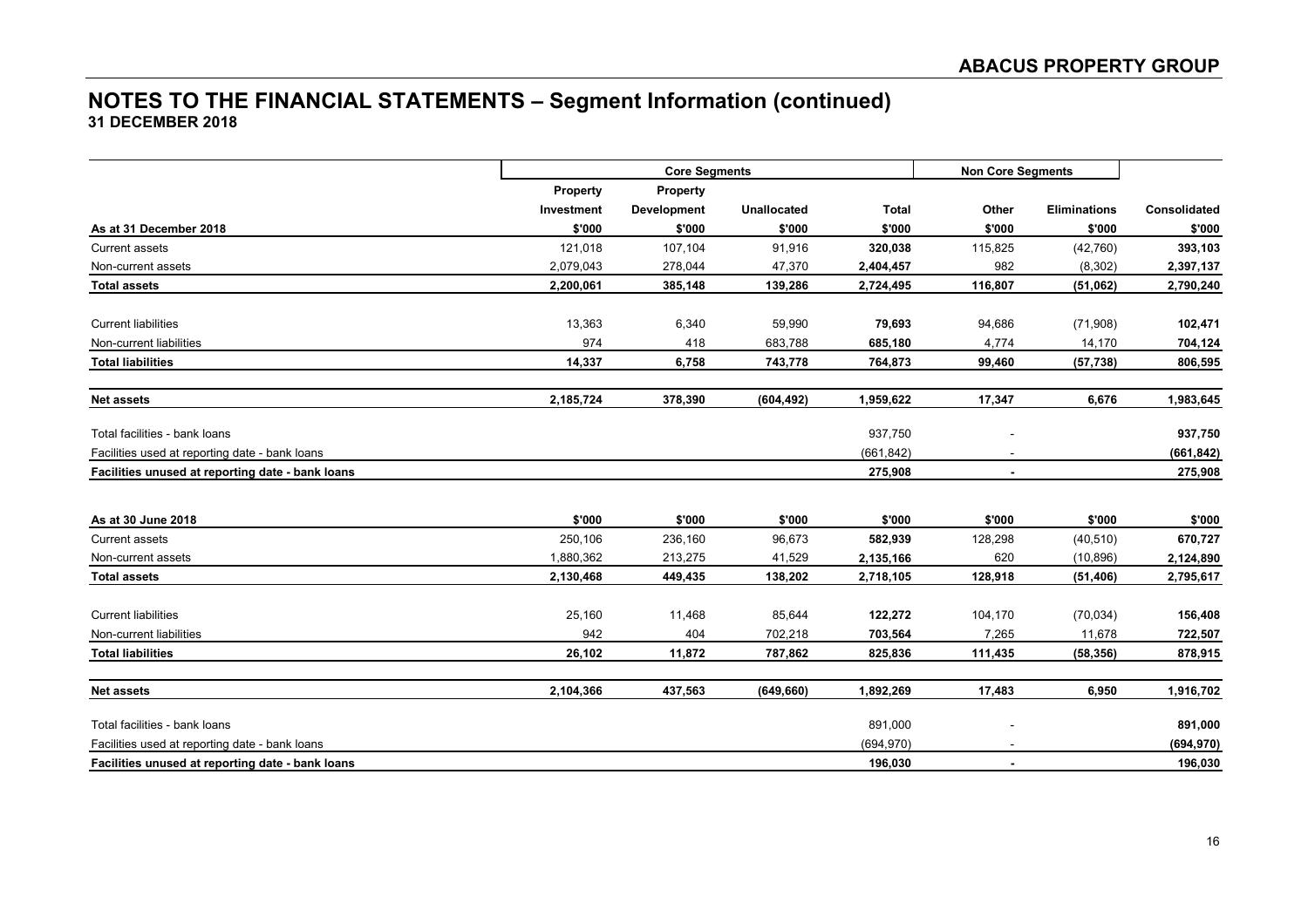#### **1. EARNINGS PER STAPLED SECURITY**

|                                                                                     | 31 Dec 2018 | 31 Dec 2017 |
|-------------------------------------------------------------------------------------|-------------|-------------|
|                                                                                     |             |             |
| Basic and diluted earnings per stapled security (cents)                             | 22.05       | 20.37       |
| Reconciliation of earnings used in calculating earnings per stapled security        |             |             |
| Basic and diluted earnings per stapled security                                     |             |             |
| <b>Net profit (\$'000)</b>                                                          | 127.822     | 117,507     |
| Weighted average number of shares:                                                  |             |             |
| Weighted average number of stapled securities for basic earning per security ('000) | 579.651     | 576.862     |

#### **2. INVESTMENT PROPERTIES**

|                                    | 31 Dec 2018 | 30 Jun 2018 |  |
|------------------------------------|-------------|-------------|--|
|                                    | \$'000      | \$'000      |  |
| Leasehold investment properties    | 13.088      | 12,690      |  |
| Freehold investment properties     | 1.939.209   | 1,923,310   |  |
| <b>Total investment properties</b> | 1.952.297   | 1,936,000   |  |

1. The carrying amount of the leasehold property is presented gross of the finance liability of \$2.7 million (30 June 2018: \$2.7 million).

#### **Reconciliation**

|                                                     | 31 Dec 2018 | 30 Jun 2018 |  |
|-----------------------------------------------------|-------------|-------------|--|
|                                                     | \$'000      | \$'000      |  |
| Investment properties held for sale                 |             |             |  |
| Office                                              | 22,900      |             |  |
| Other                                               | 18,600      | 209,606     |  |
| Total investment properties held for sale           | 41,500      | 209,606     |  |
| <b>Investment properties</b>                        |             |             |  |
| Office                                              | 893.960     | 809,284     |  |
| Storage                                             | 773,880     | 661,953     |  |
| Other                                               | 242,957     | 255,157     |  |
| <b>Total investment properties</b>                  | 1,910,797   | 1,726,394   |  |
| Total investment properties including held for sale | 1,952,297   | 1,936,000   |  |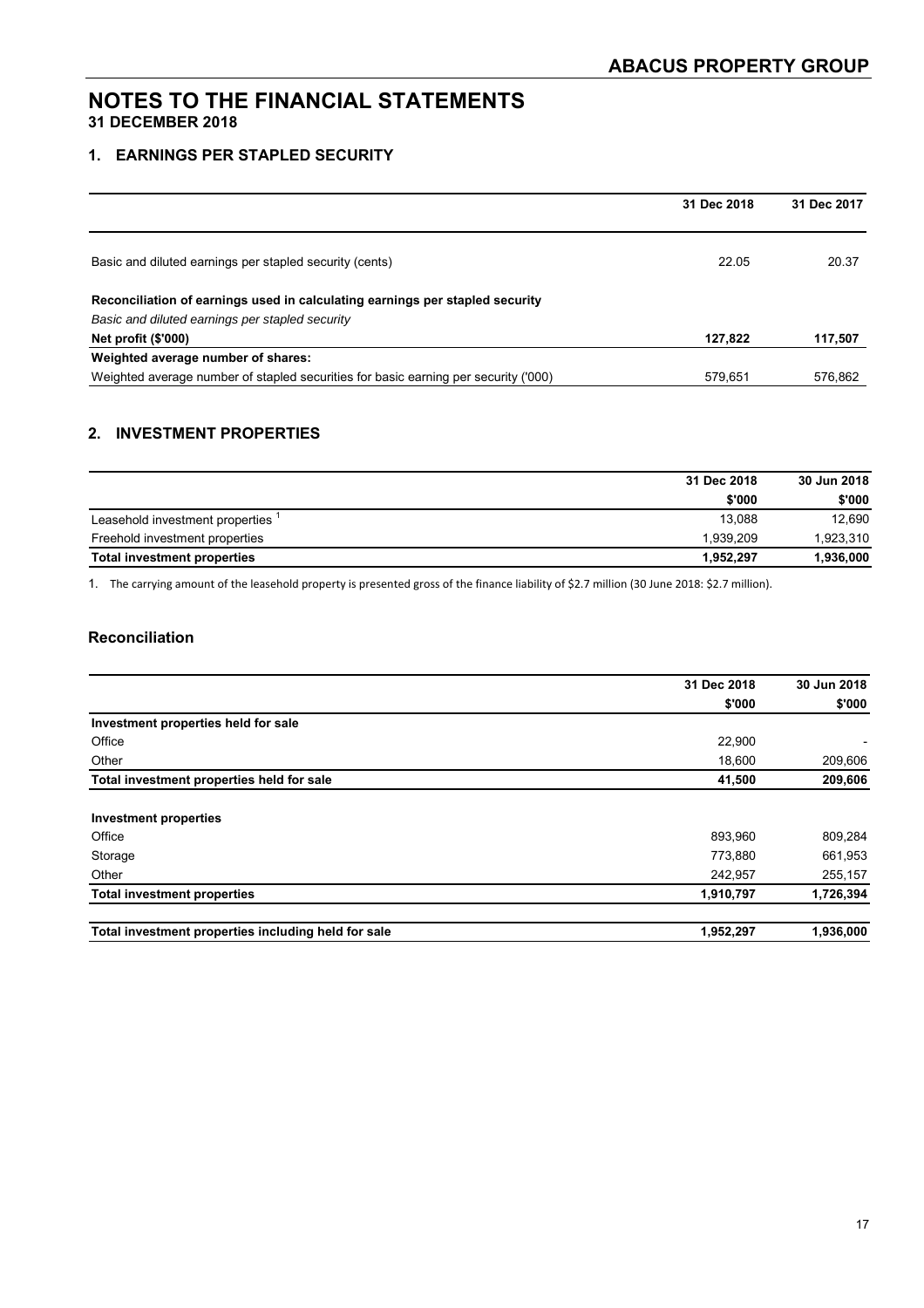#### **2. INVESTMENT PROPERTIES (continued)**

A reconciliation of the carrying amount of investment properties at the beginning and end of the period is as follows. All investment properties are classified as Level 3 in accordance with the fair value hierarchy outlined in Note 7:

|                                                      |             | Non-current |  |
|------------------------------------------------------|-------------|-------------|--|
|                                                      | 31 Dec 2018 | 30 Jun 2018 |  |
| Leasehold investment properties                      | \$'000      | \$'000      |  |
| Carrying amount at beginning of the financial period | 12.690      | 13,592      |  |
| Capital expenditure                                  | 3           |             |  |
| Net change in fair value as at balance date          | 395         | (902)       |  |
| Carrying amount at end of the period                 | 13.088      | 12,690      |  |

|                                                      |             | <b>Held for sale</b> | Non-current |             |  |
|------------------------------------------------------|-------------|----------------------|-------------|-------------|--|
|                                                      | 31 Dec 2018 | 30 Jun 2018          | 31 Dec 2018 | 30 Jun 2018 |  |
| <b>Freehold investment properties</b>                | \$'000      | \$'000               | \$'000      | \$'000      |  |
| Carrying amount at beginning of the financial period | 209.606     | 8,000                | 1.713.704   | 1,549,931   |  |
| Additions                                            |             |                      | 146,911     | 297,000     |  |
| Capital expenditure                                  | 3,374       |                      | 23,116      | 54,126      |  |
| Net change in fair value as at balance date          |             |                      | 59,698      | 61,627      |  |
| Net change in fair value derecognised                | 3.028       |                      | 5.247       | 15.265      |  |
| <b>Disposals</b>                                     | (216,008)   |                      | (15, 294)   | (57, 956)   |  |
| Effect of movements in foreign exchange              |             |                      | 4.791       | (4,683)     |  |
| Transfer to inventory                                |             |                      | (874)       |             |  |
| Properties transferred to / from held for sale       | 41,500      | 201.606              | (41,500)    | (201, 606)  |  |
| Straightlining                                       |             |                      | 1,910       |             |  |
| Carrying amount at end of the period                 | 41,500      | 209,606              | 1,897,709   | 1,713,704   |  |

Investment properties are carried at the Directors' determination of fair value. The determination of fair value includes reference to the original acquisition cost together with capital expenditure since acquisition and either the latest full independent valuation, latest independent update or directors' valuation. Total acquisition costs include incidental costs of acquisition such as property taxes on acquisition, legal and professional fees and other acquisition related costs.

#### *Sensitivity Information*

| <b>Significant input</b>    | Fair value measurement sensitivity to<br>significant increase in input | Fair value measurement sensitivity to<br>significant decrease in input |
|-----------------------------|------------------------------------------------------------------------|------------------------------------------------------------------------|
| Adopted capitalisation rate | Decrease                                                               | Increase                                                               |
| Rate per unit               | Increase                                                               | Decrease                                                               |
| Optimal occupancy           | Increase                                                               | Decrease                                                               |
| Adopted discount rate       | Decrease                                                               | Increase                                                               |

The adopted capitalisation rate forms part of the income capitalisation approach.

When calculating the income capitalisation approach, the net market rent has a strong interrelationship with the adopted capitalisation rate given the methodology involves assessing the total net market income receivable from the property and capitalising this in perpetuity to derive a capital value. In theory, an increase in the net market rent and an increase (softening) in the adopted capitalisation rate could potentially offset the impact to the fair value. The same can be said for a decrease in the net market rent and a decrease (tightening) in the adopted capitalisation rate. A directionally opposite change in the net market rent and the adopted capitalisation rate could potentially magnify the impact to the fair value.

The adopted discount rate of a discounted cash flow has a strong interrelationship in deriving a fair value given the discount rate will determine the rate in which the terminal value is discounted to the present value.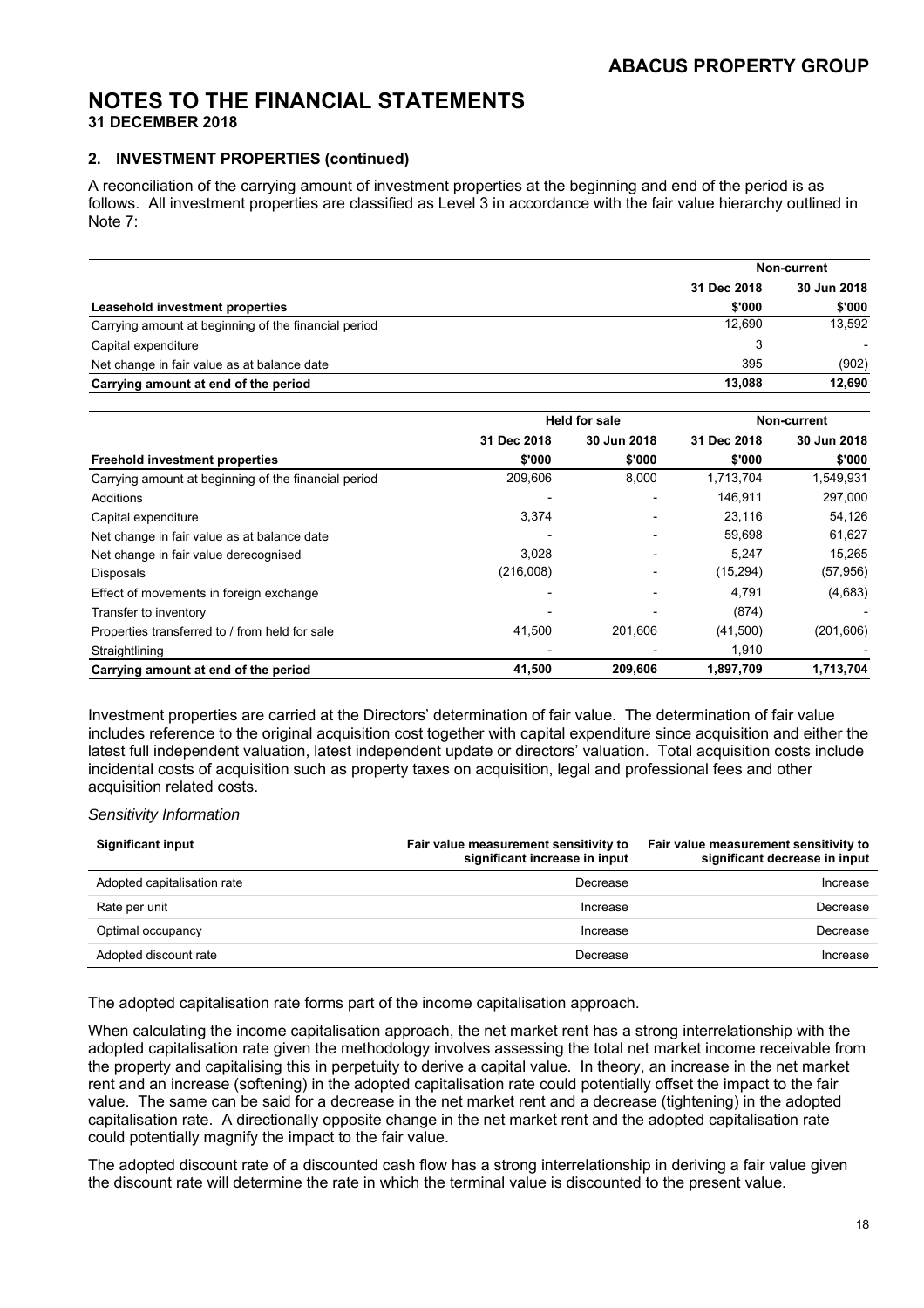#### **2. INVESTMENT PROPERTIES (continued)**

External valuations are conducted by qualified independent valuers who are appointed by the Director of Property who is also responsible for the Group's internal valuation process. He is assisted by in-house certified professional valuers who are experienced in valuing the types of properties in the applicable locations.

Investment properties are independently valued on a staggered basis every two years unless the underlying financing requires a different valuation cycle.

The majority of the investment properties are used as security for secured bank debt outlined in Note 6.

#### **Abacus\***

The weighted average capitalisation rate for Abacus is 6.47% (30 June 2018: 6.62%) and for each significant category above is as follows;

- Office 6.11% (30 June 2018: 6.29%)
- Storage 6.99% (30 June 2018: 7.45%)
- Other 5.88% (30 June 2018: 6.00%)

The optimal occupancy rate utilised in the valuation process ranged from 80.0% to 100.0% (30 June 2018: 80.0% to 95.0%). The current occupancy rate for the principal portfolio excluding development and self storage assets is 91.2% (30 June 2018: 91.3%). The current occupancy rate for self storage assets is 88.4% (30 June 2018: 89.4%).

During the half-year ended 31 December 2018, 28% (30 June 2018: 56%) of the number of investment properties in the portfolio were subject to external valuations, the remaining 72% (30 June 2018: 44%) were subject to internal valuation.

**Excludes Abacus Hospitality Fund.** 

#### **3. INVENTORY**

|                                    | 31 Dec 2018              | 30 Jun 2018 |
|------------------------------------|--------------------------|-------------|
|                                    | \$'000                   | \$'000      |
| (a) Current                        |                          |             |
| Hotel supplies                     | $\overline{\phantom{a}}$ | 237         |
| Property developments <sup>1</sup> |                          |             |
| - purchase consideration           | 68,258                   | 50,112      |
| - development costs                | 9,098                    | 19,161      |
| - provision                        | (44, 304)                | (40, 962)   |
|                                    | 33,052                   | 28,548      |
| (b) Non-current                    |                          |             |
| Property developments <sup>1</sup> |                          |             |
| - purchase consideration           | 55,898                   | 72,803      |
| - development costs                | 3,359                    | 3,354       |
|                                    | 59,257                   | 76,157      |
| <b>Total inventory</b>             | 92,309                   | 104,705     |

1. Inventories are held at the lower of cost and net realisable value.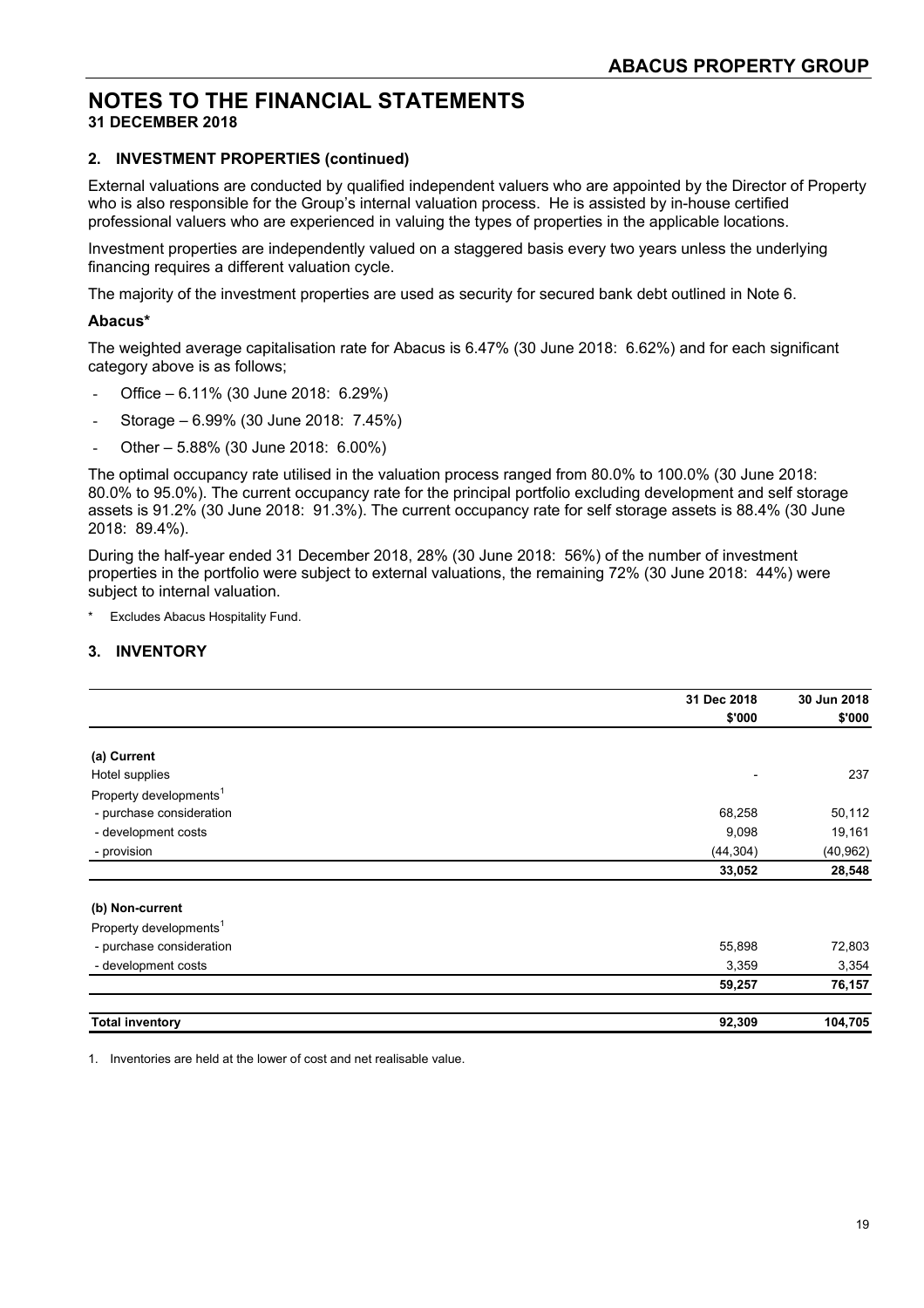#### **4. PROPERTY LOANS AND OTHER FINANCIAL ASSETS**

|                                                              | 31 Dec 2018 | 30 Jun 2018 |
|--------------------------------------------------------------|-------------|-------------|
|                                                              | \$'000      | \$'000      |
| (a) Current property loans                                   |             |             |
| Secured loans - amortised cost <sup>1</sup>                  | 88,327      | 131,460     |
| Interest receivable on secured loans - amortised cost        | 5,591       | 53,282      |
| Provision for secured loans - amortised cost                 | (3,808)     |             |
| Secured loans - fair value <sup>2</sup>                      | 26,534      | 26,991      |
| Interest receivable on secured loans - fair value            | 3,832       | 4,526       |
|                                                              | 120,476     | 216,259     |
| (b) Non-current property loans                               |             |             |
| Secured loans - amortised cost <sup>1</sup>                  | 123,214     | 87,003      |
| Interest receivable on secured loans - amortised cost        | 60,632      | 6,190       |
| Provision for secured loans - amortised cost                 | (14, 122)   |             |
| Secured loans - fair value                                   | 24,833      | 24,504      |
| Interest receivable on secured loans - fair value            | 2,965       | 1,108       |
|                                                              | 197,522     | 118,805     |
| (c) Non-current other financial assets                       |             |             |
| Other financial assets                                       | 45,957      |             |
| Investment in securities and options - unlisted - fair value | 1,397       | 1,329       |
| Derivatives - projects - fair value                          |             | 1,885       |
|                                                              | 47,354      | 3,214       |

1. Mortgages are secured by real property assets. The current facilities are scheduled to mature and are expected to be realised on or before 31 December 2019 and the non-current facilities will mature between 1 January 2020 and 1 July 2021.

2. The Group has adopted AASB 9 Financial Instruments and the classification of the balances for the year ended 30 June 2018 have been restated for comparative purposes by the amount of secured loans – fair value.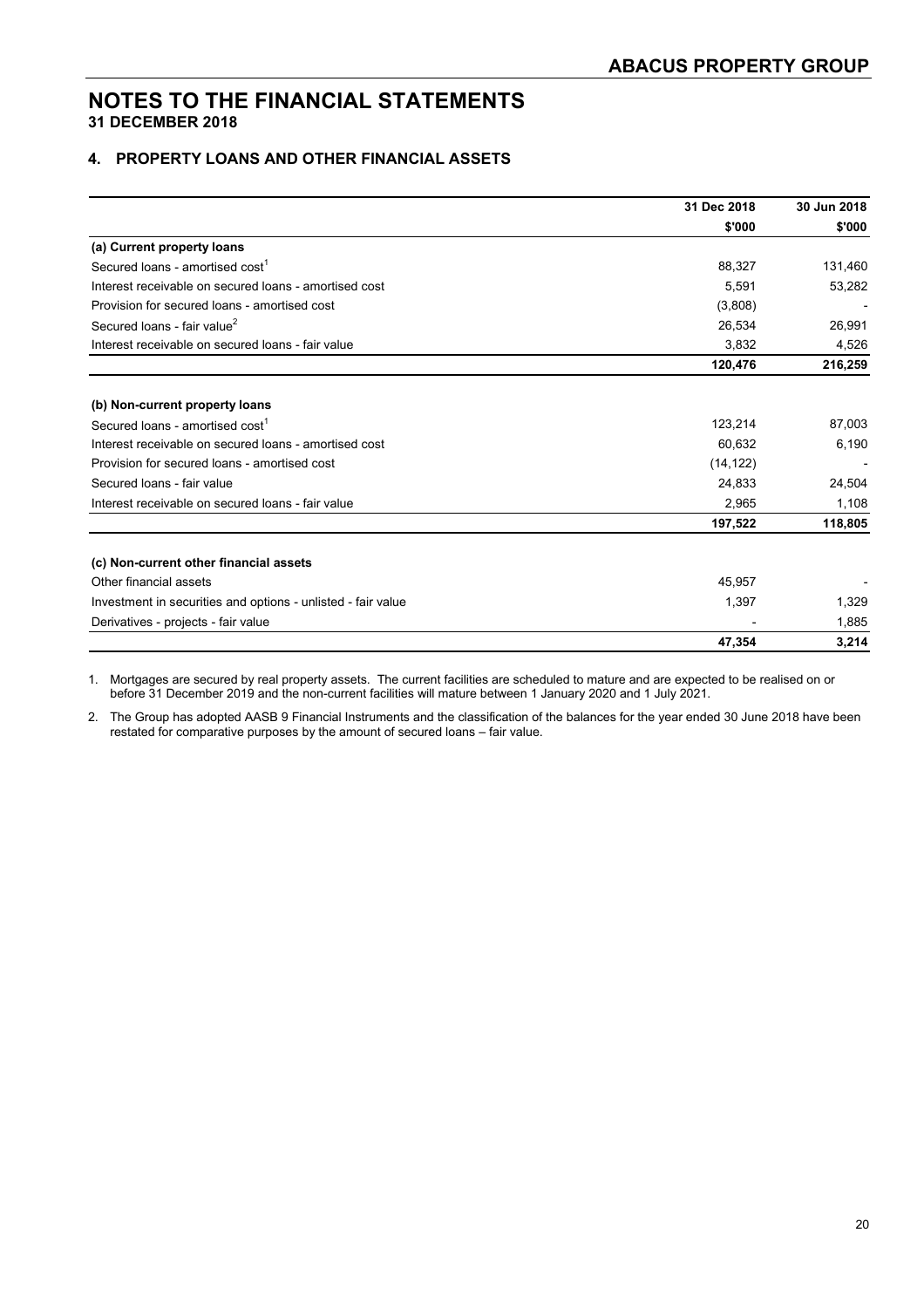#### **5. INVESTMENTS ACCOUNTED FOR USING THE EQUITY METHOD**

#### **(a) Extract from joint ventures and associates' profit and loss statements**

|                              | <b>Fordtrans Pty Ltd</b> |             | <b>Merivale Pty Ltd</b> |             | <b>Other Joint Ventures</b><br>& associates |                         | <b>Total</b> |             |
|------------------------------|--------------------------|-------------|-------------------------|-------------|---------------------------------------------|-------------------------|--------------|-------------|
|                              | 31 Dec 2018              | 31 Dec 2017 | 31 Dec 2018             | 31 Dec 2017 |                                             | 31 Dec 2018 31 Dec 2017 | 31 Dec 2018  | 31 Dec 2017 |
|                              | \$'000                   | \$'000      | \$'000                  | \$'000      | \$'000                                      | \$'000                  | \$'000       | \$'000      |
| Revenue                      | 5.299                    | 4.683       | 31.991                  | 8           | 51.377                                      | 335.885                 | 88.667       | 340.576     |
| Expenses                     | (3, 122)                 | (2,873)     | (27,533)                | (29)        | (37,907)                                    | (262, 849)              | (68, 562)    | (265,751)   |
| Net profit / (loss)          | 2,177                    | 1.810       | 4,458                   | (21)        | 13.470                                      | 73,036                  | 20,105       | 74,825      |
| Share of net profit / (loss) | 1.088                    | 924         | 2.483                   | (10)        | 4.570                                       | 39.990                  | 8.141        | 40,904      |

#### **(b) Extract from joint ventures and associates' balance sheets**

|                            | <b>Fordtrans Pty Ltd</b> |             | <b>Merivale Pty Ltd</b> |                | <b>Other Joint Ventures</b><br>& associates |             | <b>Total</b> |             |
|----------------------------|--------------------------|-------------|-------------------------|----------------|---------------------------------------------|-------------|--------------|-------------|
|                            | 31 Dec 2018              | 30 Jun 2018 | Dec 2018<br>31          | 30 Jun 2018    | Dec 2018<br>31                              | 30 Jun 2018 | 31 Dec 2018  | 30 Jun 2018 |
|                            | \$'000                   | \$'000      | \$'000                  | \$'000         | \$'000                                      | \$'000      | \$'000       | \$'000      |
| Current assets             | 8.306                    | 1.073       | 36,152                  | 95,677         | 17.525                                      | 70.800      | 61.983       | 167.550     |
| Non-current assets         | 200,694                  | 215,214     |                         | $\sim$         | 267,630                                     | 243,328     | 468,324      | 458,542     |
|                            | 209.000                  | 216.287     | 36,152                  | 95.677         | 285.155                                     | 314.128     | 530.307      | 626,092     |
| <b>Current liabilities</b> | (9,986)                  | (18, 128)   | (230)                   | (1,745)        | (13, 574)                                   | (156, 147)  | (23,790)     | (176,020)   |
| Non-current liabilities    | (64, 800)                | (64, 800)   |                         | $\blacksquare$ | (145.697)                                   | (22, 372)   | (210, 497)   | (87, 172)   |
| <b>Net assets</b>          | 134,214                  | 133,359     | 35,922                  | 93,932         | 125,884                                     | 135,609     | 296,020      | 362,900     |
| Share of net assets        | 67,107                   | 66.679      | 16.995                  | 45,625         | 46.293                                      | 42.586      | 130.395      | 154,890     |

There were no impairment losses or contingent liabilities relating to the investment in the joint ventures and associates.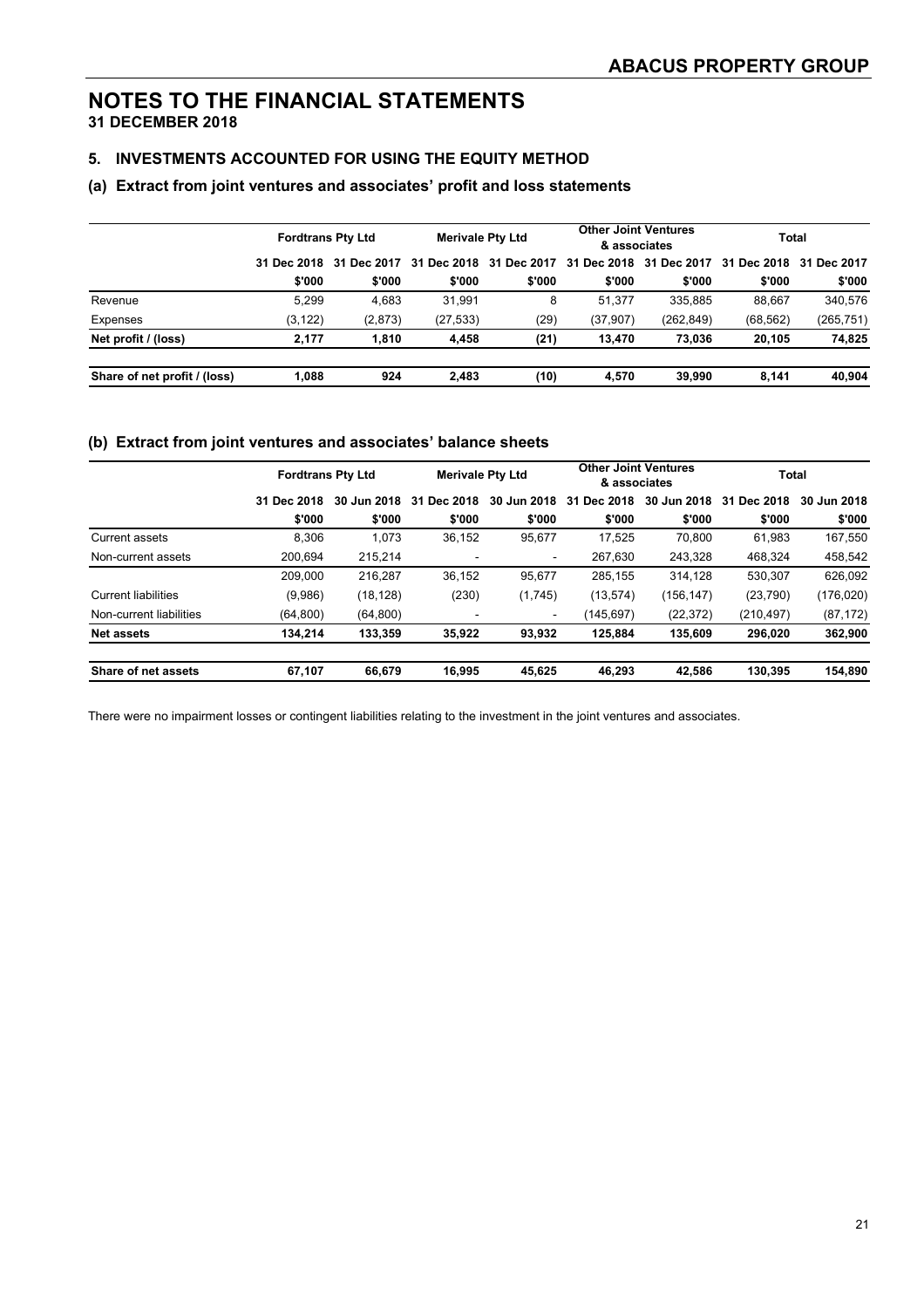#### **6. INTEREST BEARING LOANS AND BORROWINGS**

|                                                 | 31 Dec 2018 | 30 Jun 2018 |
|-------------------------------------------------|-------------|-------------|
|                                                 | \$'000      | \$'000      |
| Other                                           |             |             |
| <b>Current</b>                                  |             |             |
| Other loans - A\$                               | 22,532      | 38,765      |
| (a) Total current                               | 22,532      | 38,765      |
|                                                 | 31 Dec 2018 | 30 Jun 2018 |
|                                                 | \$'000      | \$'000      |
| Abacus*                                         |             |             |
| Non-current                                     |             |             |
| Bank loans - A\$                                | 589,945     | 624,636     |
| Bank loans - A\$ value of NZ\$ denominated loan | 72,902      | 70,334      |
| Other loans - A\$                               | 12,367      |             |
| Less: Unamortised borrowing costs               | (1, 419)    | (1,228)     |
| (b) Total non-current                           | 673,795     | 693,742     |

Excludes Abacus Hospitality Fund and Abacus Wodonga Land Fund.

|                                                                        | 31 Dec 2018 | 30 Jun 2018 |
|------------------------------------------------------------------------|-------------|-------------|
|                                                                        | \$'000      | \$'000      |
| (c) Maturity profile of current and non-current interest bearing loans |             |             |
| Due within one year                                                    | 22.532      | 38,765      |
| Due between one and five years                                         | 497.473     | 413.742     |
| Due after five years                                                   | 176.322     | 280,000     |
|                                                                        | 696.327     | 732,507     |

#### **Abacus\***

Abacus maintains a range of interest-bearing loans and borrowings. The sources of funding are spread over a number of counterparties and the terms of the instruments are negotiated to achieve a balance between capital availability and cost of debt.

Bank loans are \$A and \$NZ denominated and are provided by several banks at interest rates which are set periodically on a fixed or floating basis. The loans term to maturity varies from July 2019 to August 2025. The bank loans are secured by charges over the investment properties, certain inventory and certain property, plant and equipment.

Approximately 43.3% (30 June 2018: 41.7%) of bank debt drawn was subject to fixed rate hedges. The drawn bank debt had a weighted average term to maturity of 3.5 years (30 June 2018: 3.8 years). Hedge cover as a percentage of available facilities at 31 December 2018 is 30.6% (30 June 2018: 32.6%).

Abacus' weighted average interest rate as at 31 December 2018 was 4.13% (30 June 2018: 4.27%). Line fees on undrawn facilities contributed to 0.37% of the weighted average interest rate at 31 December 2018 (30 June 2018: 0.40%). Abacus' weighted average interest rate excluding the undrawn facilities line fees as at 31 December 2018 was 3.76% (30 June 2018: 3.87%).

Excludes Abacus Hospitality Fund and Abacus Wodonga Land Fund.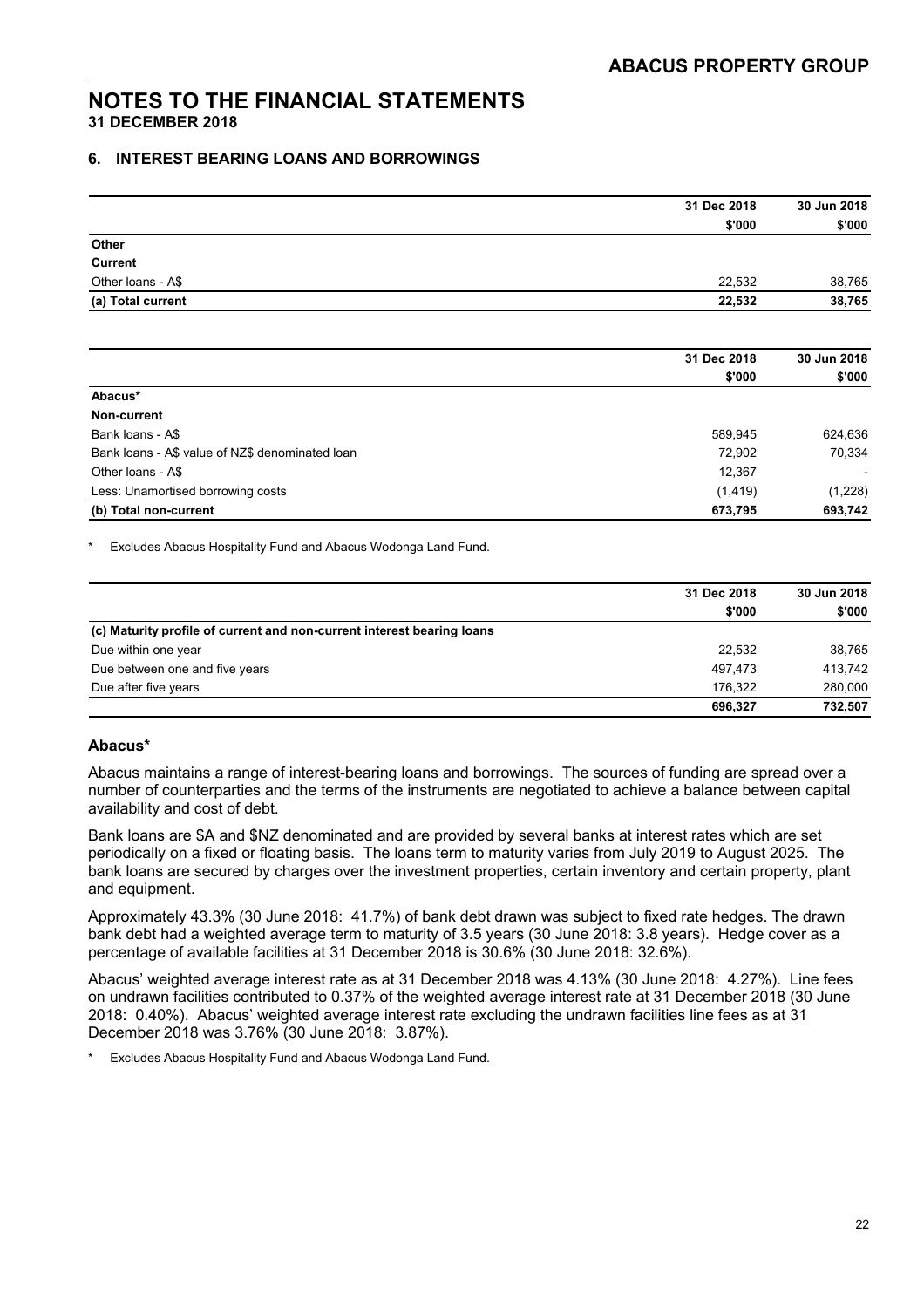## **NOTES TO THE FINANCIAL STATEMENTS**

#### **31 DECEMBER 2018**

#### **6. INTEREST BEARING LOANS AND BORROWINGS (continued)**

#### **(d) Assets pledged as security**

The carrying amounts of assets pledged as security for current and non-current interest bearing liabilities are:

|                                              | 31 Dec 2018 | 30 Jun 2018 |
|----------------------------------------------|-------------|-------------|
|                                              | \$'000      | \$'000      |
| <b>Current</b>                               |             |             |
| First mortgage                               |             |             |
| Investment properties held for sale          | 31,100      | 162,948     |
| Total current assets pledged as security     | 31,100      | 162,948     |
| Non-current                                  |             |             |
| First mortgage                               |             |             |
| Inventory                                    | 12,500      | 12,481      |
| Investment properties                        | 1,872,047   | 1,636,334   |
| Total non-current assets pledged as security | 1,884,547   | 1,648,815   |
| Total assets pledged as security             | 1,915,647   | 1,811,763   |

#### **(e) Defaults and breaches**

During the current and prior years, there were no defaults or breaches of any of the Group's loans.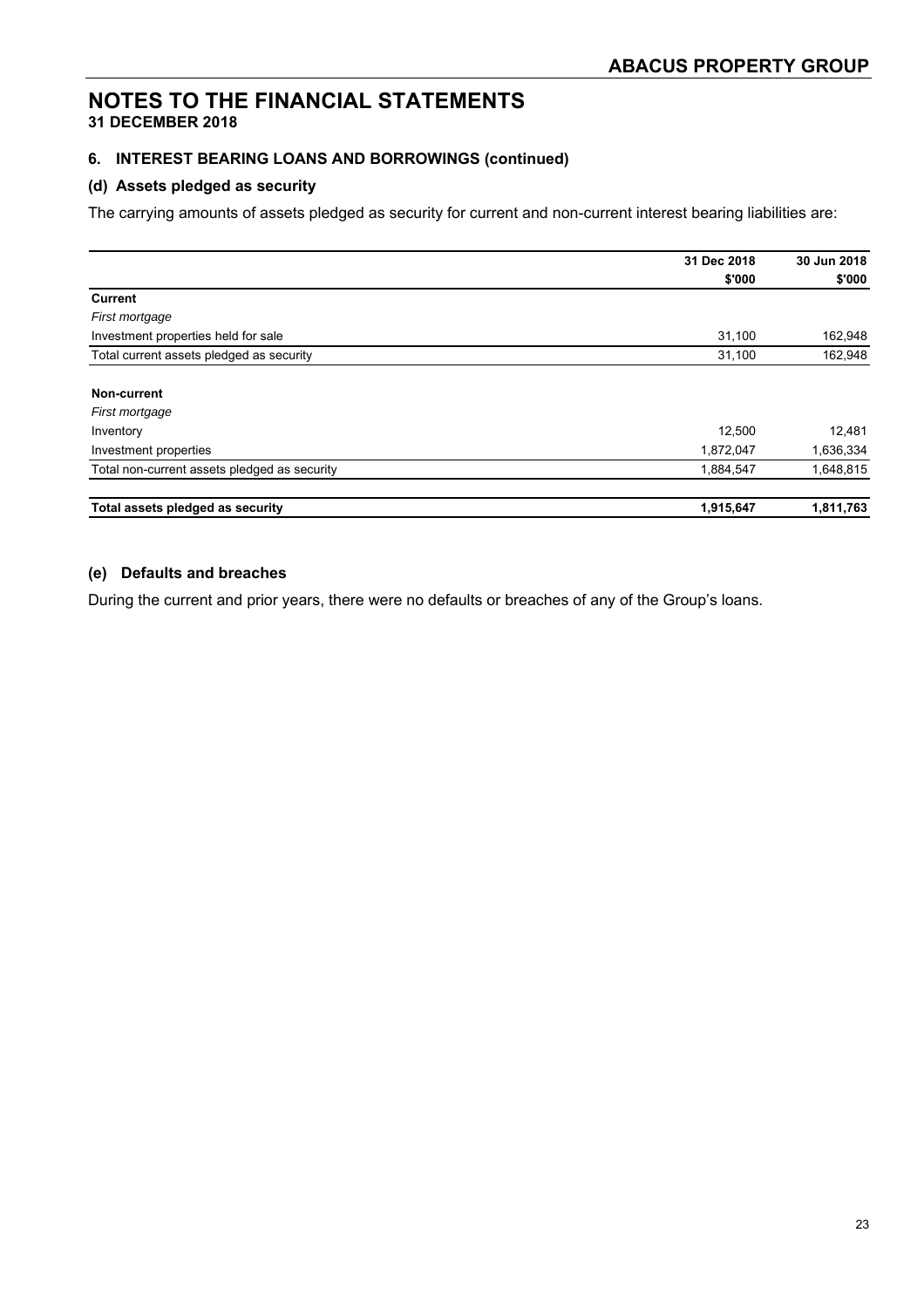#### **7. FINANCIAL INSTRUMENTS**

#### **Fair values**

The fair value of the Group's financial assets and liabilities are approximately equal to that of their carrying values.

Details of the Group's fair value measurement, valuation technique and inputs are detailed below.

| Class of assets /<br>liabilities                                                                                                                                                                                                                                                                                                                                                                                                                                                                                                                      | <b>Fair value</b><br>hierarchy | Valuation technique                                                                                                                                                                                                                                                                                                                                          | Inputs used to measure fair value                                                                                                                                                                           |
|-------------------------------------------------------------------------------------------------------------------------------------------------------------------------------------------------------------------------------------------------------------------------------------------------------------------------------------------------------------------------------------------------------------------------------------------------------------------------------------------------------------------------------------------------------|--------------------------------|--------------------------------------------------------------------------------------------------------------------------------------------------------------------------------------------------------------------------------------------------------------------------------------------------------------------------------------------------------------|-------------------------------------------------------------------------------------------------------------------------------------------------------------------------------------------------------------|
| Investment properties                                                                                                                                                                                                                                                                                                                                                                                                                                                                                                                                 | Level 3                        | Discounted Cash Flow ("DCF")<br>Direct comparison<br>Income capitalisation method                                                                                                                                                                                                                                                                            | Adopted capitalisation rate<br>Rate per unit<br>Optimal occupancy<br>Adopted discount rate                                                                                                                  |
| Property, plant and<br>equipment                                                                                                                                                                                                                                                                                                                                                                                                                                                                                                                      | Level 3                        | Income capitalisation method                                                                                                                                                                                                                                                                                                                                 | Net market EBITDA<br>Optimal occupancy<br>Adopted capitalisation rate                                                                                                                                       |
| Property loans - fair<br>value                                                                                                                                                                                                                                                                                                                                                                                                                                                                                                                        | Level 3                        | Residual cash flow analysis                                                                                                                                                                                                                                                                                                                                  | Property loan cash flow forecast<br>Property loan payment priorities                                                                                                                                        |
| Derivative - project<br>entitlement                                                                                                                                                                                                                                                                                                                                                                                                                                                                                                                   | Level 3                        | Residual cash flow analysis                                                                                                                                                                                                                                                                                                                                  | Project cash flow forecast<br>Project payment priorities                                                                                                                                                    |
| Securities and options<br>- unlisted                                                                                                                                                                                                                                                                                                                                                                                                                                                                                                                  | Level 3                        | Pricing models                                                                                                                                                                                                                                                                                                                                               | Security price<br>Underlying net asset<br>Property valuations                                                                                                                                               |
| Derivative - financial<br>instruments                                                                                                                                                                                                                                                                                                                                                                                                                                                                                                                 | Level 2                        | DCF (adjusted for counterparty credit<br>worthiness)                                                                                                                                                                                                                                                                                                         | Interest rates<br>Consumer Price Index ("CPI")<br>Volatility<br>Quoted security price                                                                                                                       |
| Level 1<br>Level 2<br>Level 3                                                                                                                                                                                                                                                                                                                                                                                                                                                                                                                         |                                | Quoted prices (unadjusted) in active market for identical assets or liabilities;<br>Inputs other than quoted prices included in level 1 that are observable for the asset or liability, either<br>directly (i.e. as prices) or indirectly (i.e. derived from prices); and<br>Inputs for the asset or liability that are not based on observable market data. |                                                                                                                                                                                                             |
| Income capitalisation method                                                                                                                                                                                                                                                                                                                                                                                                                                                                                                                          |                                | There were no transfers between Levels 1, 2 and 3 during the period.<br>This method involves assessing the total net market income receivable from the property and<br>capitalising this in perpetuity to derive a capital value, with allowances for capital expenditure<br>reversions.                                                                     |                                                                                                                                                                                                             |
| Direct comparison                                                                                                                                                                                                                                                                                                                                                                                                                                                                                                                                     |                                | This method directly compares and analyses sales evidence on a rate per unit.                                                                                                                                                                                                                                                                                |                                                                                                                                                                                                             |
| Discounted cash flow method<br>Under the DCF method, the fair value is estimated using explicit assumptions regarding the benefits<br>and liabilities of ownership over the assets' or liabilities' life including an exit or terminal value. The<br>DCF method involves the projection of a series of cash flows from the assets or liabilities. To this<br>projected cash flow series, an appropriate, market-derived discount rate is applied to establish the<br>present value of the cash flow stream associated with the assets or liabilities. |                                |                                                                                                                                                                                                                                                                                                                                                              |                                                                                                                                                                                                             |
| Residual cash flow analysis                                                                                                                                                                                                                                                                                                                                                                                                                                                                                                                           |                                | The analysis takes into account the time value of money in a more detailed way than simply a                                                                                                                                                                                                                                                                 | developer's profit margin as it considers the timing of all costs and income associated with the project.                                                                                                   |
| Pricing models - unlisted<br>securities                                                                                                                                                                                                                                                                                                                                                                                                                                                                                                               |                                | The fair value is determined by reference to the net assets which approximates fair value of the<br>underlying entities.                                                                                                                                                                                                                                     |                                                                                                                                                                                                             |
| Pricing models – options                                                                                                                                                                                                                                                                                                                                                                                                                                                                                                                              |                                | valuations and prevailing exchange rates.                                                                                                                                                                                                                                                                                                                    | The fair value is determined using generally accepted pricing models including Black-Scholes and<br>adjusted for specific features of the options including share price, underlying net assets and property |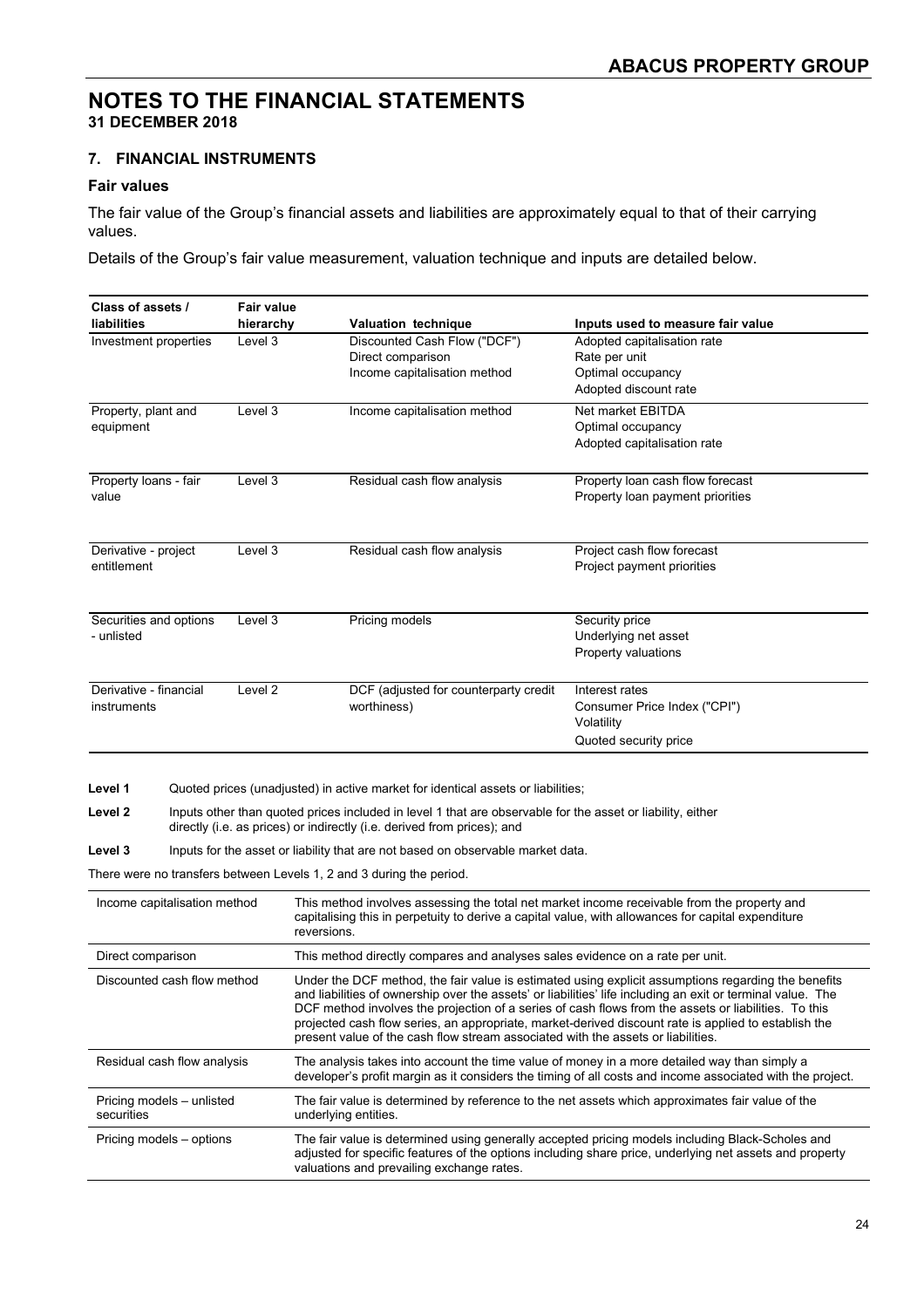#### **7. FINANCIAL INSTRUMENTS (continued)**

#### **Fair values (continued)**

The following table is a reconciliation of the movements in derivatives (projects), unlisted securities and options classified as Level 3 for the period ended 31 December 2018.

|                                                  | <b>Property</b><br>loans | Derivatives -<br>projects | <b>Unlisted</b><br>securities/<br>options | Total   |
|--------------------------------------------------|--------------------------|---------------------------|-------------------------------------------|---------|
|                                                  | \$'000                   | \$'000                    | \$'000                                    | \$'000  |
| Opening balance as at 30 June 2018               | 51,495                   | 1.885                     | 1.329                                     | 54,709  |
| Fair value movement through the income statement | 1,885                    | (1,885)                   | 68                                        | 68      |
| Additions                                        | 987                      | $\overline{\phantom{0}}$  | $\overline{\phantom{a}}$                  | 987     |
| Disposals                                        | (3,000)                  | ۰                         |                                           | (3,000) |
| Closing balance as at 31 December 2018           | 51,367                   | ٠                         | 1,397                                     | 52,764  |

|                                                  | Derivatives -<br>projects | <b>Unlisted</b><br>securities/<br>options<br>\$'000 | <b>Total</b><br>\$'000 |
|--------------------------------------------------|---------------------------|-----------------------------------------------------|------------------------|
|                                                  | \$'000                    |                                                     |                        |
| Opening balance as at 30 June 2017               | 13,263                    | 6,792                                               | 20,055                 |
| Fair value movement through the income statement | (5, 142)                  | (122)                                               | (5,264)                |
| <b>Disposals</b>                                 |                           | (1, 359)                                            | (1, 359)               |
| Closing balance as at 31 December 2017           | 8.121                     | 5.311                                               | 13,432                 |

#### *Sensitivity of Level 3*

#### *Derivatives - projects*

The potential effect of using reasonable possible alternative assumptions based on a change in the underlying property developments' returns by 5% would have the effect of reducing the fair value by up to \$0.3 million (30 June 2018: \$0.3 million) or increase the fair value by \$0.3 million (30 June 2018: \$0.3 million).

#### *Unlisted securities and options*

The potential effect of using reasonable possible alternative assumptions based on a change in the property valuations by 5% would have the effect of reducing the fair value by up to \$0.1 million (30 June 2018: \$0.1 million) or increase the fair value by \$0.1 million (30 June 2018: \$0.1 million).

#### **8. CONTRIBUTED EQUITY**

|                                 | 31 Dec 2018 | 30 Jun 2018 |
|---------------------------------|-------------|-------------|
| (a) Issued stapled securities   | \$'000      | \$'000      |
| Stapled securities              | 1.636.692   | 1,635,046   |
| Issue costs                     | (40.058)    | (40,058)    |
| <b>Total contributed equity</b> | 1.596.634   | 1,594,988   |

|                                             |                          | <b>Stapled securities</b> |  |
|---------------------------------------------|--------------------------|---------------------------|--|
|                                             | <b>Number</b>            | Value                     |  |
| (b) Movement in stapled securities on issue | '000                     | \$'000                    |  |
| At 30 June 2018                             | 579.363                  | 1,594,988                 |  |
| - distribution reinvestment plan            | 432                      | 1.646                     |  |
| - issue costs                               | $\overline{\phantom{a}}$ |                           |  |
| Securities on issue at 31 December 2018     | 579.795                  | 1,596,634                 |  |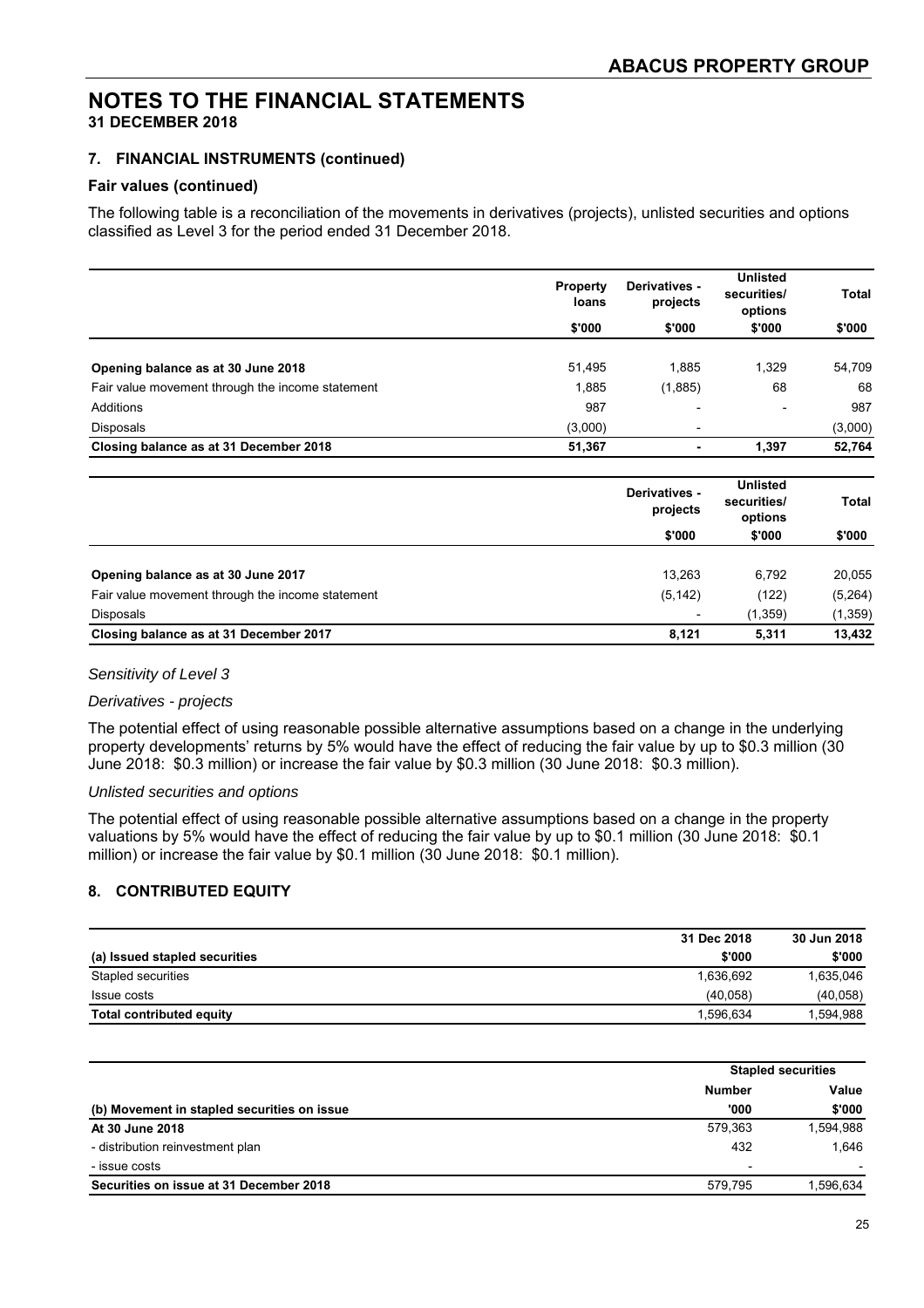#### **9. DISTRIBUTIONS PAID AND PROPOSED**

|                                                                        | 31 Dec 2018 | 31 Dec 2017 |
|------------------------------------------------------------------------|-------------|-------------|
| <b>Abacus</b>                                                          | \$'000      | \$'000      |
| (a) Distributions paid during the period                               |             |             |
| June 2018 half: 9.00 cents per stapled security (2017: 8.75 cents)     | 52.143      | 50.362      |
| (b) Distributions declared and recognised as a liability <sup>^</sup>  |             |             |
| December 2018 half: 9.25 cents per stapled security (2017: 9.00 cents) | 53.631      | 51.975      |

Distributions were paid from Abacus Trust, Abacus Income Trust and Abacus Storage Property Trust (which do not pay tax provided they distribute all their taxable income) hence, there were no franking credits attached.

^ The interim distribution of 9.25 cents per stapled security was declared on 19 December 2018. The distribution being paid on or around 28 February 2019 will be approximately \$53.6 million.

|                                          | 31 Dec 2018 | 31 Dec 2017 |
|------------------------------------------|-------------|-------------|
| Non-core funds                           | \$'000      | \$'000      |
| (a) Distributions paid during the period |             |             |
| Abacus Hospitality Fund                  | 735         | 735         |
|                                          | 735         | 735         |
| (b) Distributions proposed               |             |             |
| Abacus Hospitality Fund                  | 368         | 368         |
|                                          | 368         | 368         |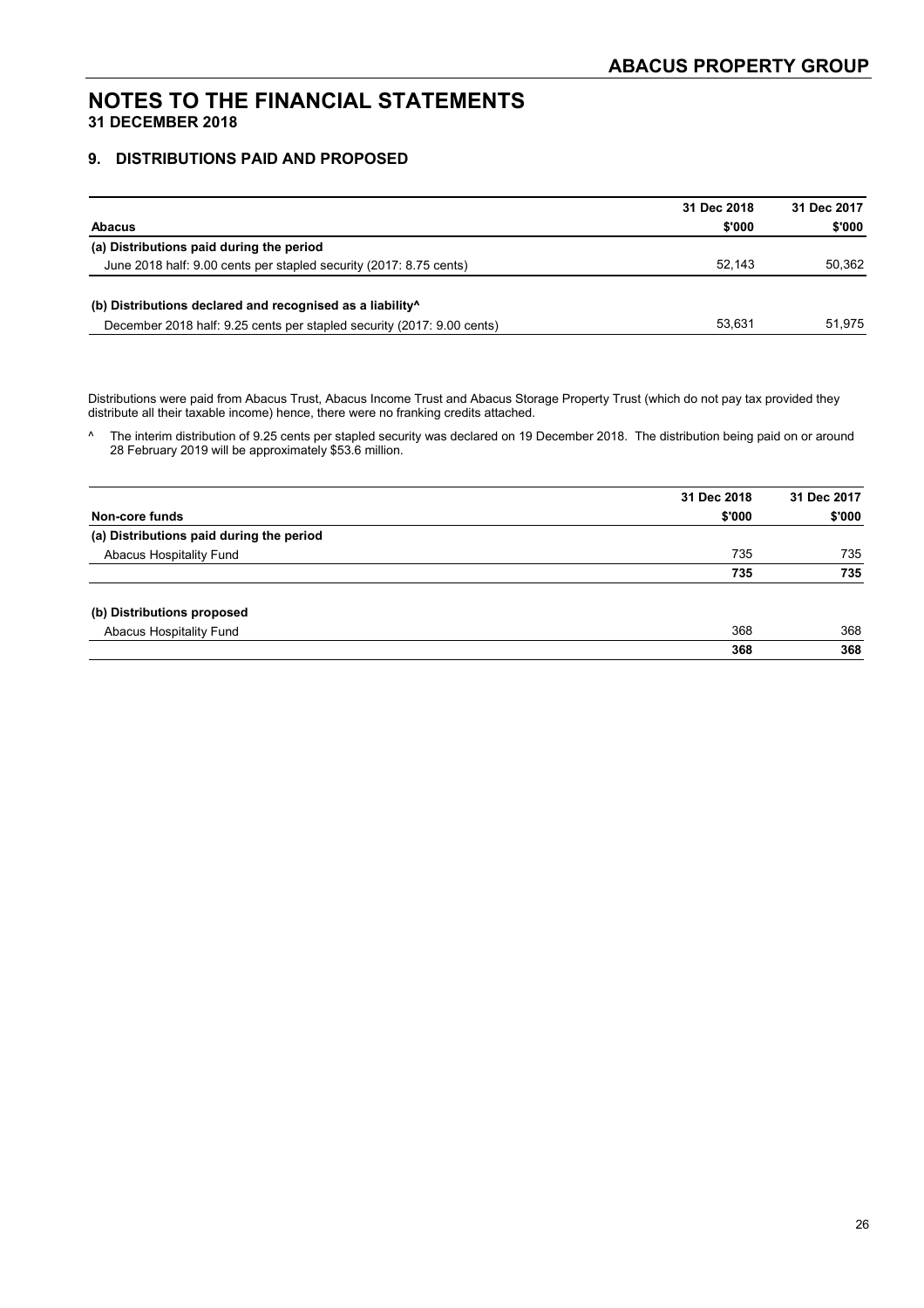#### **10. PROPERTY, PLANT AND EQUIPMENT**

|                                                                | 31 Dec 2018 | 30 Jun 2018 |
|----------------------------------------------------------------|-------------|-------------|
|                                                                | \$'000      | \$'000      |
| Property, plant and equipment held for sale                    |             |             |
| <b>Current</b>                                                 |             |             |
| Hotel properties                                               |             | 88,500      |
| Total current property, plant and equipment held for sale      | ٠           | 88,500      |
| Non-current                                                    |             |             |
| Storage equipment                                              | 4,505       | 3,848       |
| Office equipment / furniture and fittings                      | 836         | 952         |
| Total non-current property, plant and equipment                | 5,341       | 4,800       |
| Total property, plant and equipment including held for sale    | 5,341       | 93,300      |
|                                                                | 31 Dec 2018 | 30 Jun 2018 |
|                                                                | \$'000      | \$'000      |
| <b>Land and buildings</b>                                      |             |             |
| At the beginning of the period net of accumulated depreciation | 81,068      | 71,828      |
| <b>Additions</b>                                               |             | 109         |
| Fair value movement through comprehensive income               |             | 10,052      |
| Disposal                                                       | (81,068)    |             |
| Depreciation charge for the period                             |             | (921)       |
| At the end of the period net of accumulated depreciation       |             | 81,068      |
| Gross value                                                    |             | 91,300      |
| Accumulated depreciation                                       |             | (10, 232)   |
| Net carrying amount at end of the period                       |             | 81,068      |
| <b>Plant and equipment</b>                                     |             |             |
| Gross value                                                    | 12,646      | 33,155      |
| Accumulated depreciation                                       | (7, 305)    | (20, 923)   |
| Net carrying amount at end of the period                       | 5,341       | 12,232      |
| <b>Total</b>                                                   | 5,341       | 93,300      |

If property, plant and equipment was carried under the cost model, the carrying amount would be \$5.3 million (30 June 2018: \$63.5 million).

#### Storage Properties

- The weighted average capitalisation rate is 6.99% (30 June 2018: 7.45%)
- The current weighted average occupancy rate is 88.4% (30 June 2018: 89.4%)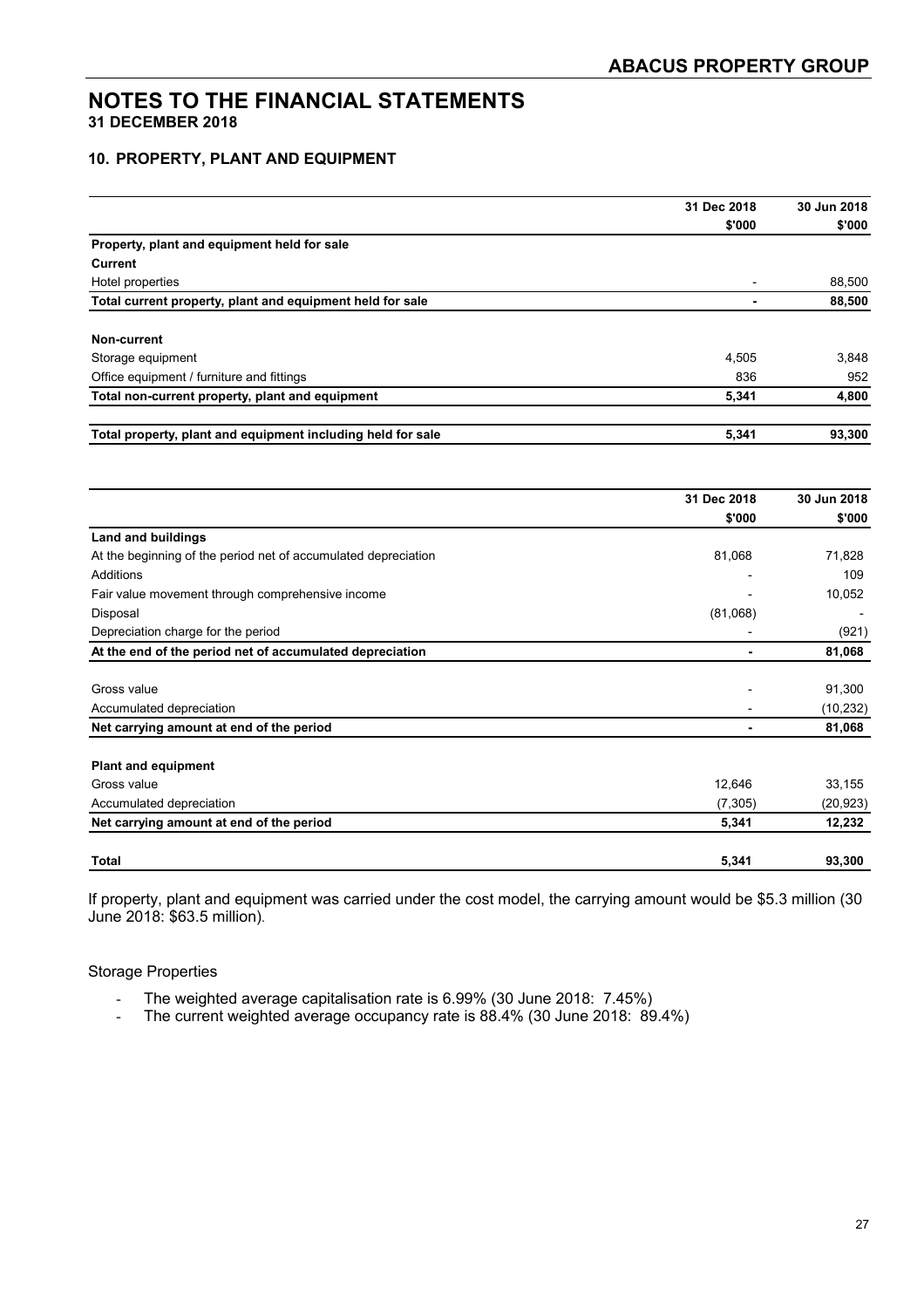## **NOTES TO THE FINANCIAL STATEMENTS**

**31 DECEMBER 2018** 

#### **11. COMMITMENTS AND CONTINGENCIES**

There are no contingent assets or liabilities at 31 December 2018 other than as disclosed in this report.

#### **12. SUMMARY OF SIGNIFICANT ACCOUNTING POLICIES**

The half-year financial report does not include all notes of the type normally included within the Annual Financial Report and therefore cannot be expected to provide as full an understanding of the financial performance, financial position and financing and investing activities of the consolidated entity as the Annual Financial Report.

The half-year financial report should be read in conjunction with the Annual Financial Report of Abacus Property Group for the year ended 30 June 2018. It is also recommended that the half-year financial report be considered together with any public announcements made by the Abacus Property Group during the half-year ended 31 December 2018 in accordance with the continuous disclosure obligations arising under the Corporations Act 2001.

The accounting policies adopted in the preparation of the interim condensed consolidated financial statements are consistent with those followed in the preparation of the Group's annual consolidated financial statements for the year ended 30 June 2018 except for the adoption of new standards and interpretations effective as of 1 July 2018.

#### **New accounting standards and interpretations**

The Group has adopted the following new standards which became applicable on 1 July 2018:

- AASB 15 Revenue from Contracts with Customers

AASB 15 replaces the revenue recognition standards AASB 111 Construction Contracts, AASB 118 Revenue and related Interpretations. AASB 15 specifies the accounting treatment for revenue arising from contracts with customers (except for contracts within the scope of other accounting standards such as leases or financial instruments). The core principle of AASB 15 is that an entity recognises revenue to depict the transfer of promised goods or services to customers in an amount that reflects the consideration to which the entity expects to be entitled in exchange for those goods or services.

The Group has undertaken an analysis to scope out its revenue streams to identify specific impacts of the Standard. The majority of the Group's revenue streams have application under other relevant standards and therefore have no application under AASB 15 (for example rental income, finance income). Where the Standard does apply, the Group has assessed that there will be no change to the recognition or measurement of revenue upon application of the Standard other than the reclassification of certain comparatives in the income statement for consistency with the current period's revenue classification. Revenue from third parties are recognised as goods are sold or as services are provided.

AASB 9 Financial Instruments

#### *Impact of adoption*

This standard includes new requirements for classification and measurement, impairment and hedge accounting of financial instruments compared with the requirements of AASB 139 Financial Instruments: Recognition and Measurement.

The Group has adopted AASB 9 and related amendments from 1 July 2018. Comparative results are not restated as permitted by the standard. The cumulative effect on initial application of AASB 9 is a net charge to opening retained profits of \$11.2 million as at 1 July 2018, represented by an increase in interest bearing loans and borrowings of \$1.2 million due to non-substantial modification of bank loans in prior years and a decrease in property loan financial assets carried at amortised cost of \$10.0 million (net of tax) from the increase in expected credit loss (ECL) provision for these loans.

Property loan financial assets that have a profit sharing component that do not meet the solely payments of principal and interest (SPPI) criterion under AASB 9 have been reclassified from property loans held at amortised cost to property loans held at fair value through profit and loss (refer to Note 4).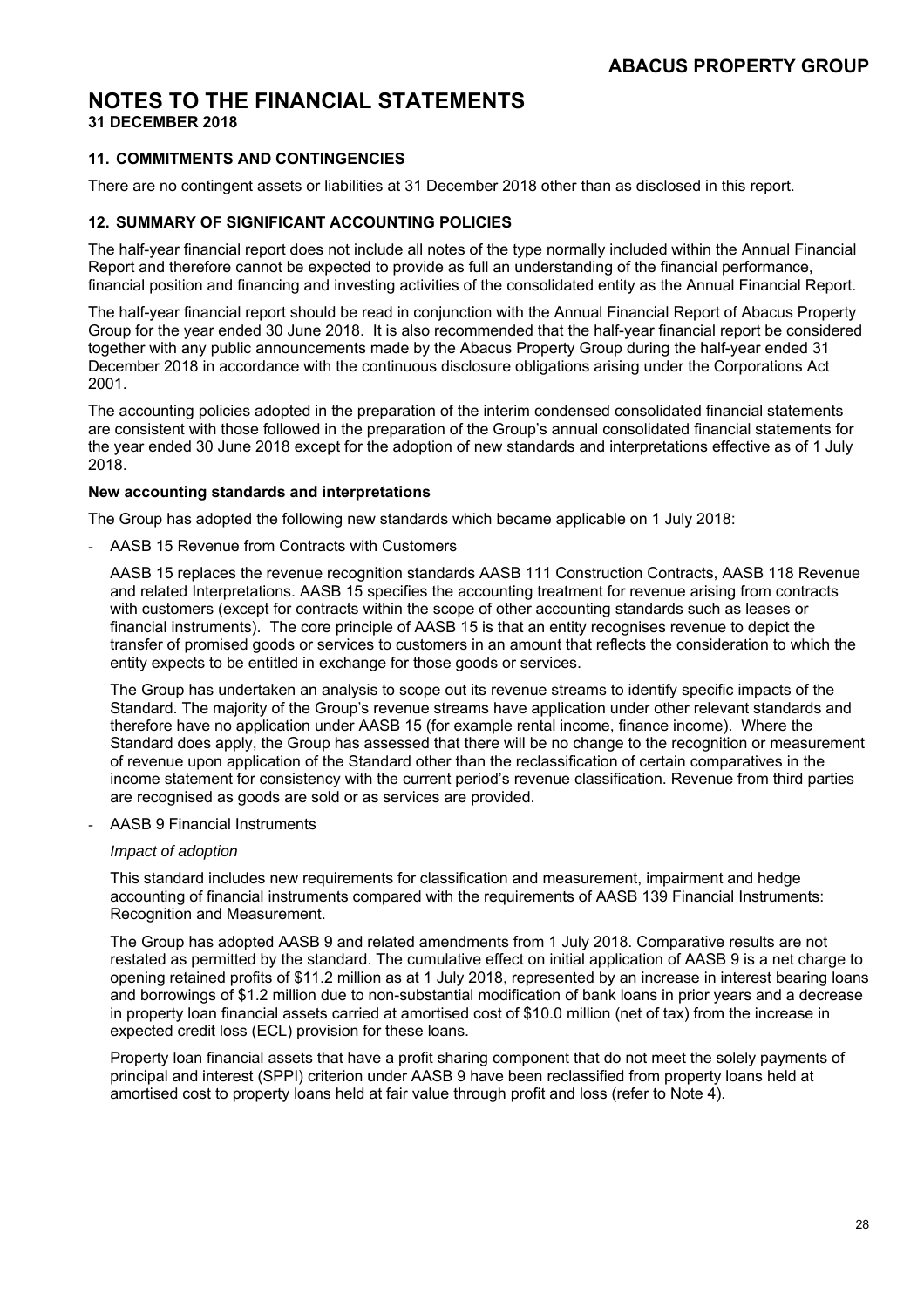#### **12. SUMMARY OF SIGNIFICANT ACCOUNTING POLICIES (continued)**

#### **New accounting standards and interpretations (continued)**

#### (i) Classification and measurement

Financial assets previously held at fair value continue to be measured at fair value. Trade and other receivables and certain property loans are held to collect contractual cash flows and these contractual cash flows are solely payments of principal and interest. These receivables continue to be measured at amortised cost. Property loan financial assets that have a certain level of profit sharing component that do not meet the solely payments of principal and interest (SPPI) criterion under AASB 9 previously held at amortised cost are now measured at fair value through profit and loss.

The Group has floating rate borrowing facilities that have been refinanced during previous financial periods. Under AASB 9, the accounting for the modification of a financial liability that has not resulted in derecognition, requires an adjustment to the amortised cost of the liability (due to discounting using the original effective interest rate), with any gain or loss being recognised immediately in the income statement. Under the previous standard AASB 139, the gain or loss was recognised over the remaining life of the borrowing by adjusting the effective interest rate. The Group has assessed that the cumulative loss on initial application is \$1.2 million.

#### (ii) Impairment

Under AASB 9, the Group's accounting for impairment losses for financial assets has changed, by replacing AASB 139's incurred loss approach with a forward-looking ECL approach. The Group has applied the simplified approach and recorded lifetime expected losses on trade and other receivables. The ECL on trade and other receivables is immaterial.

For property loan financial assets, the ECL is based on the 12-month ECL. The 12-month ECL is the portion of lifetime ECLs that results from default events on a financial instrument that are possible within 12 months after the reporting date. However, when there has been a significant increase in credit risk since origination, the allowance will be based on the lifetime ECL. The Group has established a provision matrix which includes assessing the credit rating of each borrower to determine the probability of default, loss given default and exposure at default, taking into account sensitivity factors to work out the ECL provision for each property loan. The revised methodology for calculation of impairment resulted in an ECL loss provision net of tax of \$10.0 million as at 1 July 2018.

#### (iii) Hedge accounting

As the Group did not have any hedge relationships that are designated as effective hedges in place as at 30 June 2018, there is no impact from the application of hedging requirements on the financial statements.

#### *Accounting policies*

AASB 9 replaces the provisions of AASB 139 that relate to the recognition, classification and measurement of financial assets and financial liabilities, derecognition of financial instruments, impairment of financial assets and hedge accounting. The impact of the standard on financial assets and liabilities is set out below.

#### (i) Classification

From 1 July 2018, the Group classifies its financial assets as follows:

a) cash, trade and other receivables and property loans held at amortised cost are measured at amortised cost. These are held to collect contractual cash flows and these contractual cash flows are solely payments of principal and interest (SPPI).

b) financial assets that do not meet the SPPI criterion are measured at fair value through the profit and loss (FVTPL).

c) derivative assets are measured at FVTPL.

#### (ii) Measurement

At initial recognition, the Group measures a financial asset (other than trade receivables) at its fair value plus, in the case of a financial asset not at FVTPL, transaction costs that are directly attributable to the acquisition of the financial asset. Transaction costs of financial assets carried at FVTPL are expensed in profit or loss. Trade receivables at initial recognition are measured at their transaction price if they do not contain a significant financing component.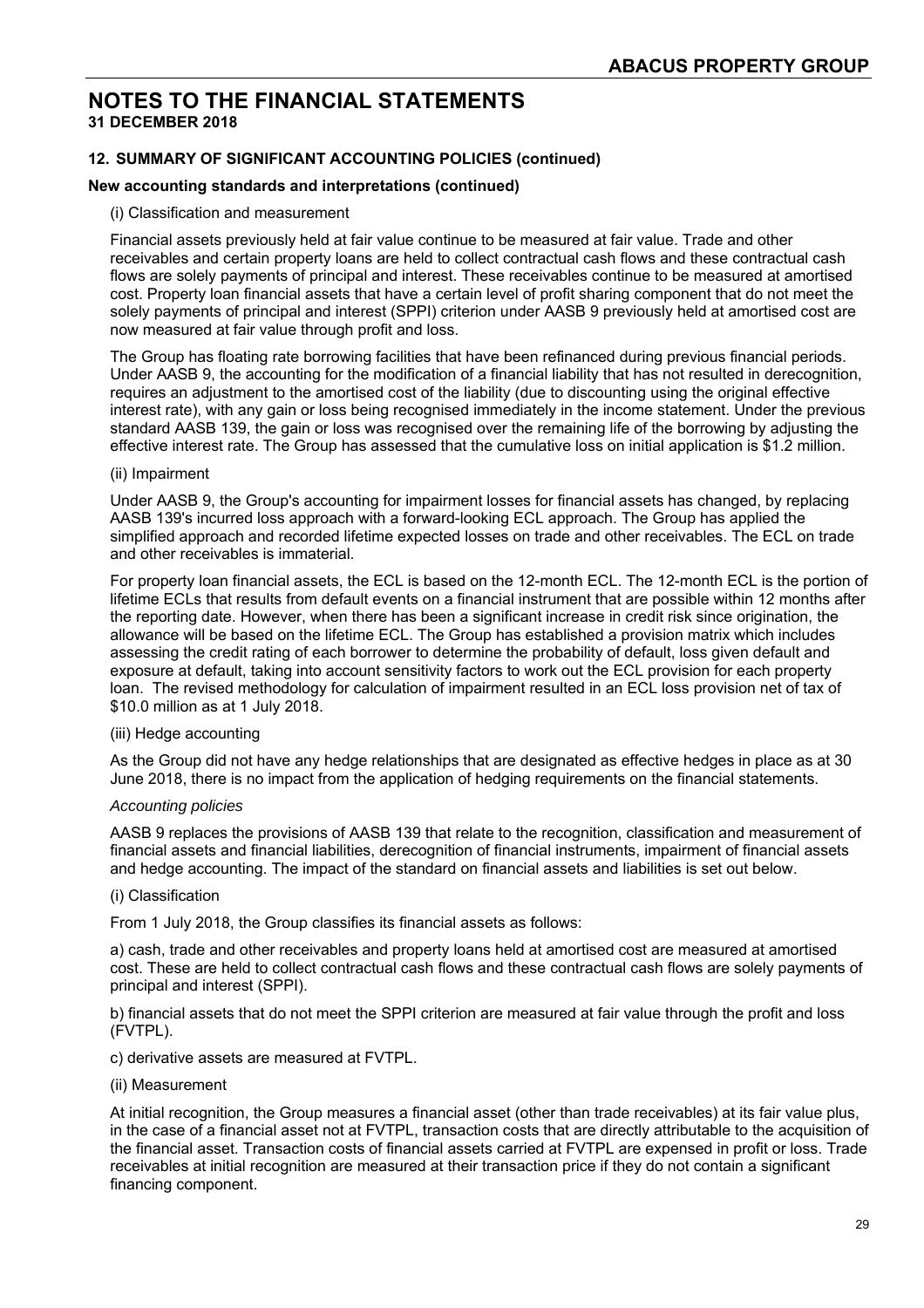#### **12. SUMMARY OF SIGNIFICANT ACCOUNTING POLICIES (continued)**

#### **New accounting standards and interpretations (continued)**

Financial assets at FVTPL are subsequently measured at fair value. Gains and losses from changes in fair value are recognised in the income statement unless they have been designated and qualify as cash flow or net investment hedging instruments, where the effective portion of changes in fair value is recognised in either a cash flow or foreign currency reserve within equity. Financial assets at amortised cost are subsequently measured at amortised cost using the effective interest rate method. The amortised cost is reduced by impairment losses (see below). Interest income, foreign exchange gains and losses and impairment are recognised in the income statement. Any gain or loss on derecognition is also recognised in the income statement.

Interest bearing liabilities are recognised initially at fair value and include transaction costs. Subsequent to initial recognition, interest bearing liabilities are recognised at amortised cost using the effective interest rate method. Fees paid in the establishment of interest bearing liabilities are included as part of the carrying amount of interest bearing liability.

Interest bearing liabilities measured at amortised cost that are subsequently substantially modified result in derecognition of the financial liability. For interest bearing liabilities that have not been substantially modified, an adjustment to the amortised cost of the liability (due to discounting using the original effective interest rate) is made, with any gain or loss recognised in the income statement.

#### (iii) Impairment

From 1 July 2018 the Group assesses on a forward-looking basis the ECL associated with its financial assets carried at amortised cost. For trade and other receivables, the Group applies the simplified approach permitted by the standard, which requires expected lifetime losses to be recognised from initial recognition of the receivables.

For property loan financial assets, the ECL is based on the 12-month ECL. The 12-month ECL is the portion of lifetime ECLs that results from default events on a financial instrument that are possible within 12 months after the reporting date. However, when there has been a significant increase in credit risk since origination, the allowance will be based on the lifetime ECL. The Group determines the ECL using a provision matrix which includes assessing the credit rating of each borrower to determine the probability of default, loss given default and exposure at default, taking into account sensitivity factors to work out the ECL provision for each property loan. The ECL provision is recognised on initial recognition of the property loan.

#### **13. EVENTS AFTER BALANCE SHEET DATE**

Other than as disclosed in this report, there has been no other matter or circumstance that has arisen since the end of the financial period that has significantly affected, or may affect, the Group's operations in future financial years, the results of those operations or the Group's state of affairs in future financial years.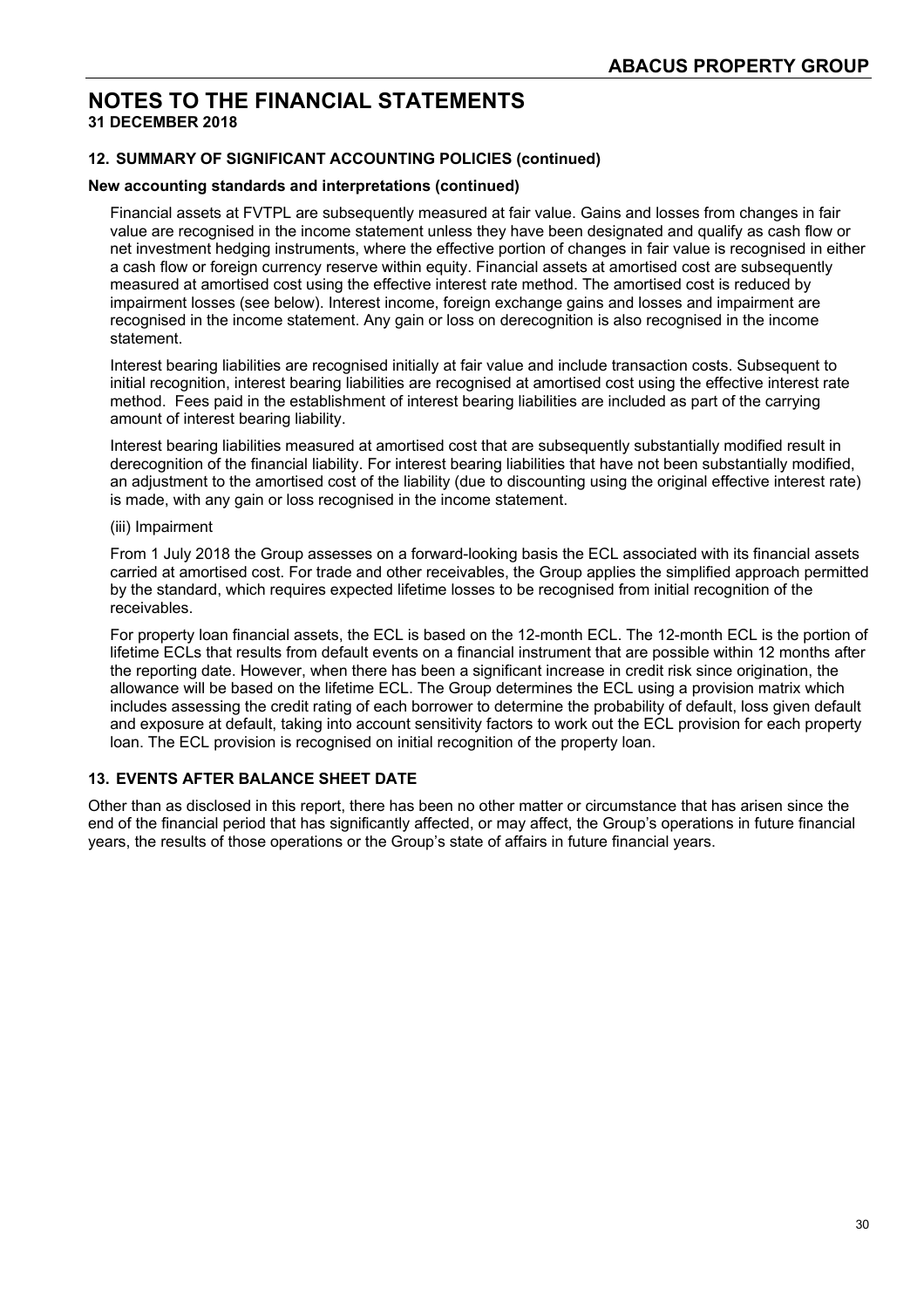### **DIRECTORS' DECLARATION**

In accordance with a resolution of the directors of Abacus Group Holdings Limited, we state that:

In the opinion of the directors:

- (a) the financial statements and notes of the consolidated entity are in accordance with the *Corporations Act 2001*, including:
	- (i) giving a true and fair view of the financial position as at 31 December 2018 and the performance for the half-year ended on that date for the consolidated entity; and
	- (ii) complying with Accounting Standard AASB 134 *Interim Financial Reporting* and the *Corporations Regulations 2001*.
- (b) there are reasonable grounds to believe that the consolidated entity will be able to pay its debts as and when they become due and payable.

On behalf of the Board

John Thame Steven Sewell Chairman **Managing Director** Managing Director Sydney, 15 February 2019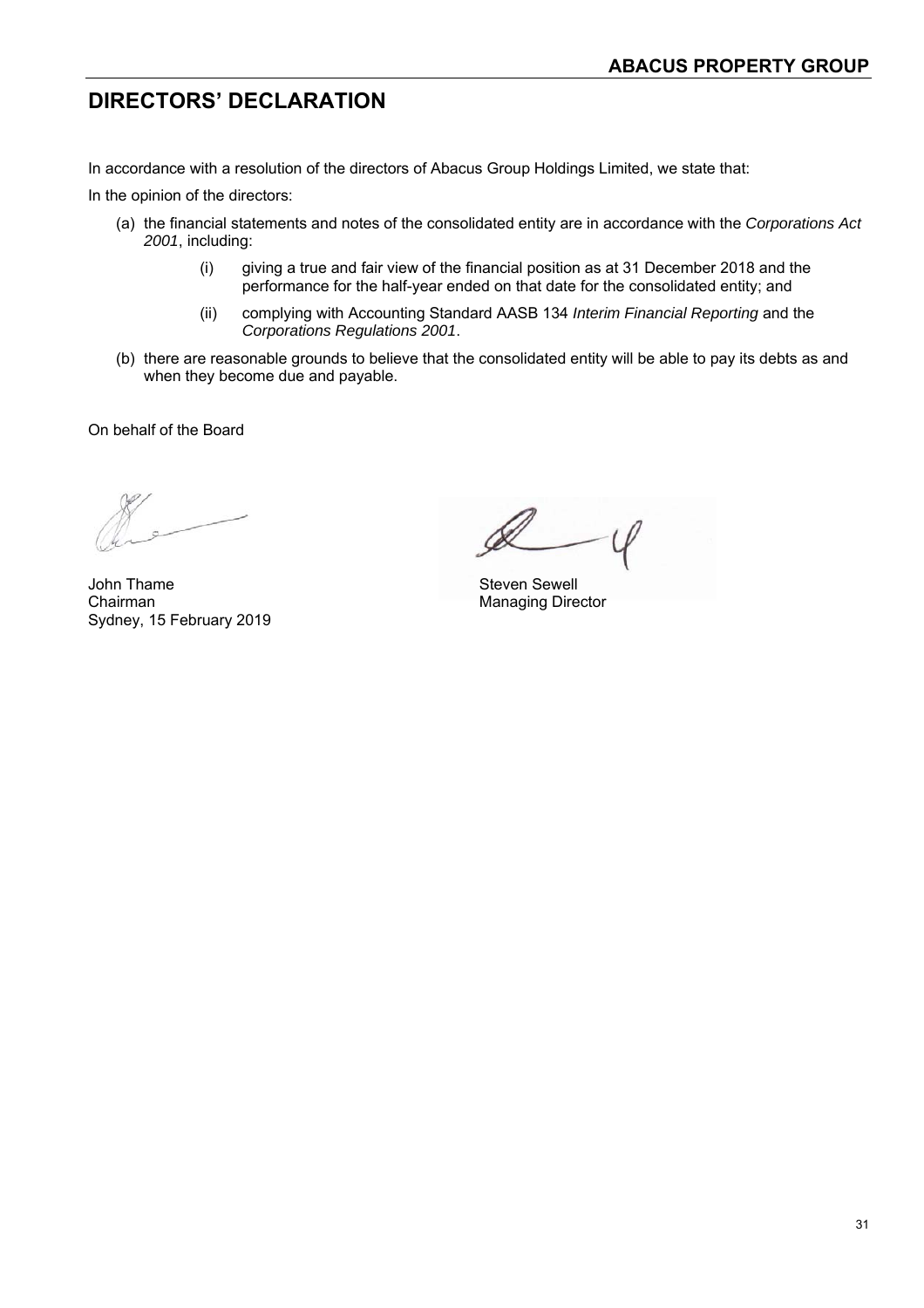

Ernst & Young 200 George Street Sydney NSW 2000 Australia GPO Box 2646 Sydney NSW 2001

Tel: +61 2 9248 5555 Fax: +61 2 9248 5959 ey.com/au

### **Independent Auditor's Review Report to the Members of Abacus Group Holdings Limited**

### **Report on the Half-Year Financial Report**

#### Conclusion

We have reviewed the accompanying half-year financial report of Abacus Group Holdings Limited (the Company) and its subsidiaries (collectively the Group), which comprises the consolidated statement of financial position as at 31 December 2018, the consolidated statement of comprehensive income, consolidated statement of changes in equity and consolidated statement of cash flows for the half-year ended on that date, notes comprising a summary of significant accounting policies and other explanatory information, and the directors' declaration.

Based on our review, which is not an audit, nothing has come to our attention that causes us to believe that the half-year financial report of the Group is not in accordance with the *Corporations Act 2001*, including:

- a) giving a true and fair view of the consolidated financial position of the Group as at 31 December 2018 and of its consolidated financial performance for the half-year ended on that date; and
- b) complying with Accounting Standard AASB 134 *Interim Financial Reporting* and the *Corporations Regulations 2001*.

#### Directors' Responsibility for the Half-Year Financial Report

The directors of the Company are responsible for the preparation of the half-year financial report that gives a true and fair view in accordance with Australian Accounting Standards and the *Corporations Act 2001* and for such internal control as the directors determine is necessary to enable the preparation of the halfyear financial report that is free from material misstatement, whether due to fraud or error.

#### Auditor's Responsibility

Our responsibility is to express a conclusion on the half-year financial report based on our review. We conducted our review in accordance with Auditing Standard on Review Engagements ASRE 2410 *Review of a Financial Report Performed by the Independent Auditor of the Entity*, in order to state whether, on the basis of the procedures described, anything has come to our attention that causes us to believe that the half-year financial report is not in accordance with the *Corporations Act 2001* including: giving a true and fair view of the Group's consolidated financial position as at 31 December 2018 and its consolidated financial performance for the half-year ended on that date; and complying with Accounting Standard AASB 134 *Interim Financial Reporting* and the *Corporations Regulations 2001*. As the auditor of the Group, ASRE 2410 requires that we comply with the ethical requirements relevant to the audit of the annual financial report.

A review of a half-year financial report consists of making enquiries, primarily of persons responsible for financial and accounting matters, and applying analytical and other review procedures. A review is substantially less in scope than an audit conducted in accordance with Australian Auditing Standards and consequently does not enable us to obtain assurance that we would become aware of all significant matters that might be identified in an audit. Accordingly, we do not express an audit opinion.